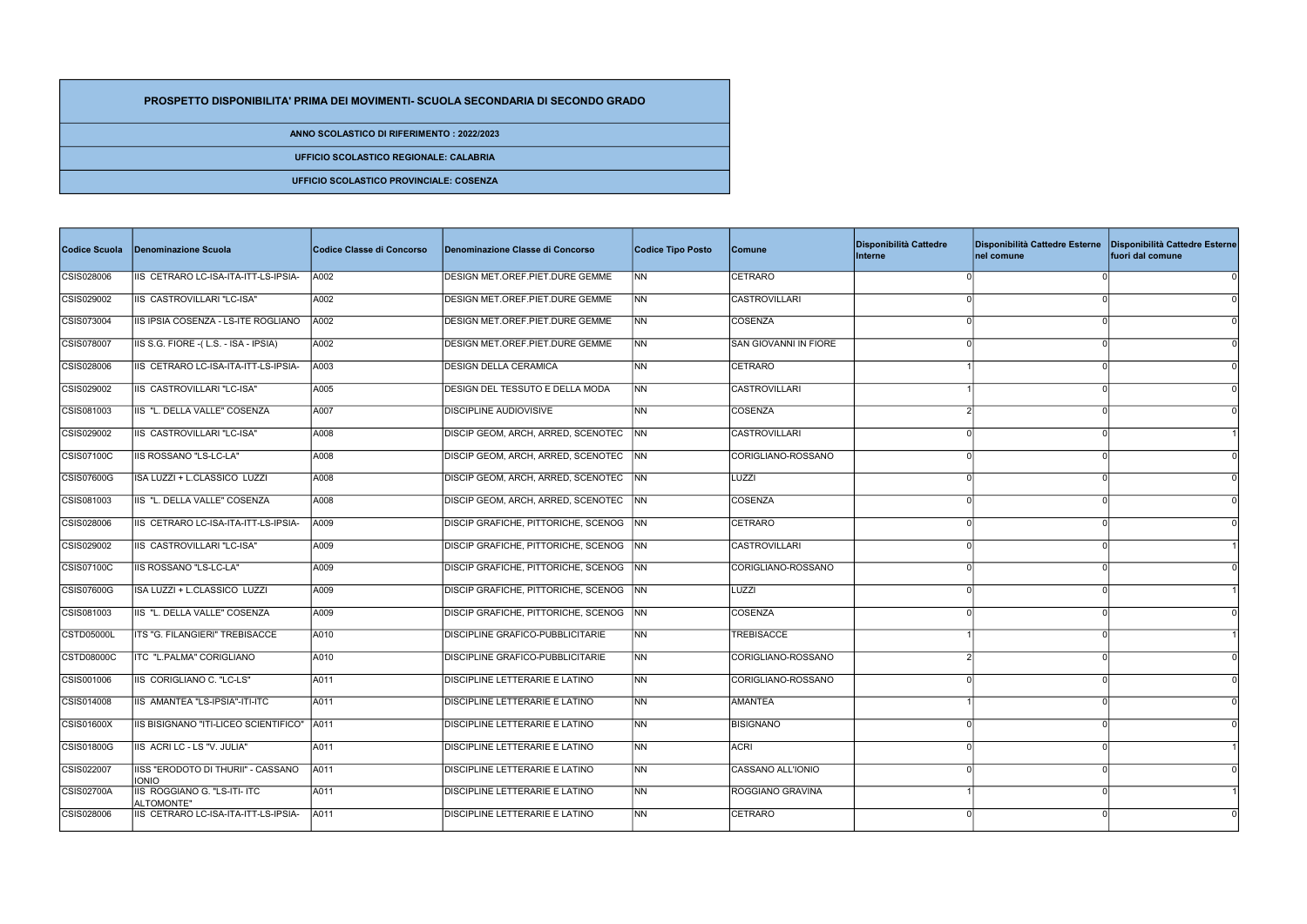| CSIS03400D                             | IIS PRAIA A MARE "IPSAR-LC"                  | A011 |                                          |                |                              |  |
|----------------------------------------|----------------------------------------------|------|------------------------------------------|----------------|------------------------------|--|
|                                        |                                              |      | DISCIPLINE LETTERARIE E LATINO           | N <sub>N</sub> | PRAIA A MARE                 |  |
| CSIS049007                             | IIS CASTROLIBERO "LS-ITCG"                   | A011 | DISCIPLINE LETTERARIE E LATINO           | N <sub>N</sub> | <b>CASTROLIBERO</b>          |  |
| <b>CSIS05300V</b>                      | IIS SPEZZANO ALBANESE "LS - IPA"             | A011 | <b>DISCIPLINE LETTERARIE E LATINO</b>    | <b>NN</b>      | SPEZZANO ALBANESE            |  |
| <b>CSIS05900T</b>                      | I.I.S. LUNGRO "LS - IPSIA"                   | A011 | DISCIPLINE LETTERARIE E LATINO           | N <sub>N</sub> | LUNGRO                       |  |
| <b>CSIS06700R</b>                      | IIS SAN MARCO ARGENTANO "ITCG-LC " A011      |      | DISCIPLINE LETTERARIE E LATINO           | N <sub>N</sub> | <b>SAN MARCO ARGENTANO</b>   |  |
| <b>CSIS06800L</b>                      | IIS CARIATI "LS-IPSC - IPSIA - ITI"          | A011 | DISCIPLINE LETTERARIE E LATINO           | <b>INN</b>     | CARIATI                      |  |
| CSIS07100C                             | IIS ROSSANO "LS-LC-LA"                       | A011 | DISCIPLINE LETTERARIE E LATINO           | <b>INN</b>     | CORIGLIANO-ROSSANO           |  |
| CSIS073004                             | IIS IPSIA COSENZA - LS-ITE ROGLIANO          | A011 | DISCIPLINE LETTERARIE E LATINO           | <b>INN</b>     | COSENZA                      |  |
| CSIS07600G                             | ISA LUZZI + L.CLASSICO LUZZI                 | A011 | DISCIPLINE LETTERARIE E LATINO           | <b>NN</b>      | LUZZI                        |  |
| CSIS078007                             | IIS S.G. FIORE - (L.S. - ISA - IPSIA)        | A011 | DISCIPLINE LETTERARIE E LATINO           | N <sub>N</sub> | <b>SAN GIOVANNI IN FIORE</b> |  |
| CSIS079003<br><b>CASTROVILLARI</b>     | IIS CASTROV. LS "E.MATTEI"                   | A011 | DISCIPLINE LETTERARIE E LATINO           | N <sub>N</sub> | CASTROVILLARI                |  |
| CSIS081003                             | IIS "L. DELLA VALLE" COSENZA                 | A011 | <b>DISCIPLINE LETTERARIE E LATINO</b>    | N <sub>N</sub> | COSENZA                      |  |
| CSPC010007                             | LC COSENZA "TELESIO"                         | A011 | <b>DISCIPLINE LETTERARIE E LATINO</b>    | <b>INN</b>     | COSENZA                      |  |
| CSPC060008                             | LC SAN DEMETRIO C.                           | A011 | DISCIPLINE LETTERARIE E LATINO           | INN.           | SAN DEMETRIO CORONE          |  |
| CSPC190001                             | LC RENDE "DA FIORE"                          | A011 | DISCIPLINE LETTERARIE E LATINO           | N <sub>N</sub> | RENDE                        |  |
| CSPM070003                             | IM "T. CAMPANELLA" BELVEDERE M.              | A011 | DISCIPLINE LETTERARIE E LATINO           | <b>INN</b>     | <b>BELVEDERE MARITTIMO</b>   |  |
| CSPS020001                             | LS "FERMI" COSENZA                           | A011 | DISCIPLINE LETTERARIE E LATINO           | INN.           | COSENZA                      |  |
| CSPS03000G                             | LS "SCORZA" COSENZA                          | A011 | <b>DISCIPLINE LETTERARIE E LATINO</b>    | N <sub>N</sub> | COSENZA                      |  |
| CSPS18000D                             | LS "PITAGORA" RENDE                          | A011 | DISCIPLINE LETTERARIE E LATINO           | <b>NN</b>      | RENDE                        |  |
| LS SCALEA<br>CSPS20000D                |                                              | A011 | DISCIPLINE LETTERARIE E LATINO           | N <sub>N</sub> | SCALEA                       |  |
| CSPS210004                             | LS GALILEO GALILEI PAOLA                     | A011 | DISCIPLINE LETTERARIE E LATINO           | N <sub>N</sub> | PAOLA                        |  |
| <b>CSPS25000E</b><br>LS MORMANNO       |                                              | A011 | <b>DISCIPLINE LETTERARIE E LATINO</b>    | <b>NN</b>      | MORMANNO                     |  |
| CSPS310001                             | LS TREBISACCE+SEZ. CL. ANN.                  | A011 | <b>DISCIPLINE LETTERARIE E LATINO</b>    | N <sub>N</sub> | TREBISACCE                   |  |
| CSPS330006                             | LICEO SCIENTIFICO LONGOBUCCO                 | A011 | DISCIPLINE LETTERARIE E LATINO           | <b>NN</b>      | LONGOBUCCO                   |  |
| CSIS014008                             | IIS AMANTEA "LS-IPSIA"-ITI-ITC               | A012 | DISCIPL LETTERARIE ISTITUTI II GR        | N <sub>N</sub> | <b>AMANTEA</b>               |  |
| CSIS01600X                             | IIS BISIGNANO "ITI-LICEO SCIENTIFICO"   A012 |      | DISCIPL LETTERARIE ISTITUTI II GR        | N <sub>N</sub> | <b>BISIGNANO</b>             |  |
| CSIS01700Q<br>IPSEOA+ITA               | IIS COSENZA "MANCINI-TOMMASI"                | A012 | <b>DISCIPL LETTERARIE ISTITUTI II GR</b> | N <sub>N</sub> | COSENZA                      |  |
| CSIS022007<br><b>IONIO</b>             | IISS "ERODOTO DI THURII" - CASSANO           | A012 | DISCIPL LETTERARIE ISTITUTI II GR        | <b>NN</b>      | CASSANO ALL'IONIO            |  |
| CSIS023003                             | <b>IIS DIAMANTE "ITCG-IPA ITI</b>            | A012 | DISCIPL LETTERARIE ISTITUTI II GR        | N <sub>N</sub> | <b>DIAMANTE</b>              |  |
| <b>CSIS02700A</b><br><b>ALTOMONTE"</b> | IIS ROGGIANO G. "LS-ITI- ITC                 | A012 | DISCIPL LETTERARIE ISTITUTI II GR        | <b>NN</b>      | ROGGIANO GRAVINA             |  |
| CSIS028006                             | IIS CETRARO LC-ISA-ITA-ITT-LS-IPSIA-         | A012 | <b>DISCIPL LETTERARIE ISTITUTI II GR</b> | <b>NN</b>      | CETRARO                      |  |
| CSIS029002                             | IIS CASTROVILLARI "LC-ISA"                   | A012 | DISCIPL LETTERARIE ISTITUTI II GR        | <b>INN</b>     | <b>CASTROVILLARI</b>         |  |
| CSIS03400D                             | IIS PRAIA A MARE "IPSAR-LC"                  | A012 | <b>DISCIPL LETTERARIE ISTITUTI II GR</b> | N <sub>N</sub> | <b>PRAIA A MARE</b>          |  |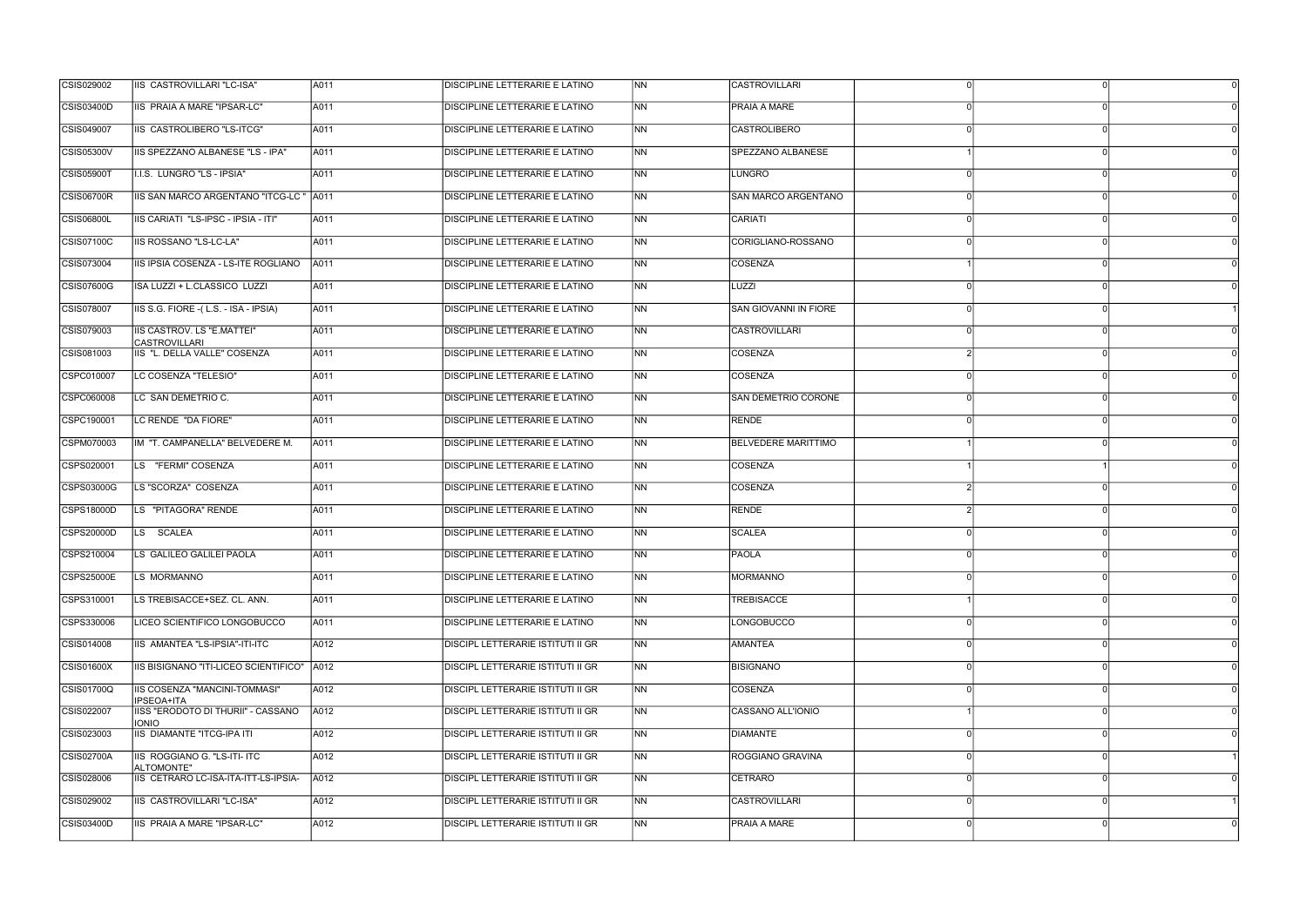| <b>CSIS04600Q</b> | IIIS ROSSANO "ITAS-ITC"                                 | A012 | <b>DISCIPL LETTERARIE ISTITUTI II GR</b> | <b>INN</b>               | CORIGLIANO-ROSSANO           |          |  |
|-------------------|---------------------------------------------------------|------|------------------------------------------|--------------------------|------------------------------|----------|--|
| CSIS049007        | IIS CASTROLIBERO "LS-ITCG"                              | A012 | <b>DISCIPL LETTERARIE ISTITUTI II GR</b> | N <sub>N</sub>           | CASTROLIBERO                 |          |  |
| CSIS051007        | <b>IIS COSENZA "IPSS-ITAS"</b>                          | A012 | <b>DISCIPL LETTERARIE ISTITUTI II GR</b> | <b>NN</b>                | <b>COSENZA</b>               |          |  |
| <b>CSIS05300V</b> | IIS SPEZZANO ALBANESE "LS - IPA"                        | A012 | <b>DISCIPL LETTERARIE ISTITUTI II GR</b> | <b>INN</b>               | SPEZZANO ALBANESE            |          |  |
| CSIS05900T        | I.I.S. LUNGRO "LS - IPSIA"                              | A012 | DISCIPL LETTERARIE ISTITUTI II GR        | <b>NN</b>                | LUNGRO                       |          |  |
| <b>CSIS06100T</b> | IIS ACRI "IPSIA-ITI"                                    | A012 | <b>DISCIPL LETTERARIE ISTITUTI II GR</b> | <b>NN</b>                | <b>ACRI</b>                  |          |  |
| CSIS06300D        | <b>IIS TREBISACCE "IPSIA- ITI"</b>                      | A012 | <b>DISCIPL LETTERARIE ISTITUTI II GR</b> | INN.                     | <b>TREBISACCE</b>            |          |  |
| CSIS064009        | IIS ROSSANO"ITI-IPA-ITA"                                | A012 | <b>DISCIPL LETTERARIE ISTITUTI II GR</b> | INN                      | CORIGLIANO-ROSSANO           |          |  |
| CSIS066001        | <b>IIS-ITI-ITG GREEN - FALCONE</b><br><b>BORSELLINO</b> | A012 | <b>DISCIPL LETTERARIE ISTITUTI II GR</b> | <b>INN</b>               | CORIGLIANO-ROSSANO           |          |  |
| <b>CSIS06700R</b> | IIS SAN MARCO ARGENTANO "ITCG-LC "                      | A012 | <b>DISCIPL LETTERARIE ISTITUTI II GR</b> | <b>NN</b>                | SAN MARCO ARGENTANO          |          |  |
| <b>CSIS06800L</b> | IIS CARIATI "LS-IPSC - IPSIA - ITI"                     | A012 | <b>DISCIPL LETTERARIE ISTITUTI II GR</b> | <b>NN</b>                | CARIATI                      |          |  |
| <b>CSIS06900C</b> | <b>IIS POLO TECNICO</b><br>SCIENT."BRUTIUM"COSENZA      | A012 | <b>DISCIPL LETTERARIE ISTITUTI II GR</b> | N <sub>N</sub>           | COSENZA                      |          |  |
| CSIS072008        | IIS PAOLA ITCG-IPSIA-IPSC PIZZINI<br>PISANI             | A012 | <b>DISCIPL LETTERARIE ISTITUTI II GR</b> | INN.                     | PAOLA                        |          |  |
| CSIS073004        | IIS IPSIA COSENZA - LS-ITE ROGLIANO                     | A012 | <b>DISCIPL LETTERARIE ISTITUTI II GR</b> | INN.                     | COSENZA                      |          |  |
| CSIS07400X        | IIS ITE"V. COSENTINO-<br>IPAA"F.TODARO"RENDE            | A012 | DISCIPL LETTERARIE ISTITUTI II GR        | N <sub>N</sub>           | RENDE                        |          |  |
| <b>CSIS07600G</b> | ISA LUZZI + L.CLASSICO LUZZI                            | A012 | <b>DISCIPL LETTERARIE ISTITUTI II GR</b> | N <sub>N</sub>           | LUZZI                        |          |  |
| <b>CSIS07700B</b> | IIS S.G. IN FIORE (IPA-IPSSAR-ITI-ITCG) A012            |      | <b>DISCIPL LETTERARIE ISTITUTI II GR</b> | <b>INN</b>               | SAN GIOVANNI IN FIORE        |          |  |
| CSIS078007        | IIS S.G. FIORE - (L.S. - ISA - IPSIA)                   | A012 | <b>DISCIPL LETTERARIE ISTITUTI II GR</b> | INN                      | <b>SAN GIOVANNI IN FIORE</b> |          |  |
| CSIS079003        | IIS CASTROV. LS "E.MATTEI"<br><b>CASTROVILLARI</b>      | A012 | <b>DISCIPL LETTERARIE ISTITUTI II GR</b> | INN.                     | <b>CASTROVILLARI</b>         |          |  |
| CSIS081003        | IIS "L. DELLA VALLE" COSENZA                            | A012 | <b>DISCIPL LETTERARIE ISTITUTI II GR</b> | N <sub>N</sub>           | <b>COSENZA</b>               |          |  |
| CSPC190001        | LC RENDE "DA FIORE"                                     | A012 | <b>DISCIPL LETTERARIE ISTITUTI II GR</b> | N <sub>N</sub>           | RENDE                        |          |  |
| CSPM070003        | IM "T. CAMPANELLA" BELVEDERE M.                         | A012 | DISCIPL LETTERARIE ISTITUTI II GR        | <b>NN</b>                | <b>BELVEDERE MARITTIMO</b>   |          |  |
| CSPS03000G        | LS "SCORZA" COSENZA                                     | A012 | <b>DISCIPL LETTERARIE ISTITUTI II GR</b> | <b>NN</b>                | COSENZA                      |          |  |
| CSRA07000G        | I.P.S.S.A.S.R. - ISTITUTO<br>PROFESSIONALE              | A012 | <b>DISCIPL LETTERARIE ISTITUTI II GR</b> | N <sub>N</sub>           | SCIGLIANO                    | $\Omega$ |  |
| CSRA070501        | SERALE IPAA SCIGLIANO                                   | A012 | DISCIPL LETTERARIE ISTITUTI II GR        | N <sub>N</sub>           | SCIGLIANO                    |          |  |
| CSRA074519        | SERALE IPAA-IPSSAR"TODARO"RENDE   A012                  |      | DISCIPL LETTERARIE ISTITUTI II GR        | N <sub>N</sub>           | RENDE                        |          |  |
| CSRH010004        | IPSEOA CASTROVILLARI                                    | A012 | <b>DISCIPL LETTERARIE ISTITUTI II GR</b> | N <sub>N</sub>           | <b>CASTROVILLARI</b>         |          |  |
| CSRH010048        | CASA CIRCONDAR. IPSEOA<br>CASTROVILLARI                 | A012 | <b>DISCIPL LETTERARIE ISTITUTI II GR</b> | N <sub>N</sub>           | CASTROVILLARI                |          |  |
| CSRH017508        | SERALE IPSAR "MANCINI" COSENZA                          | A012 | <b>DISCIPL LETTERARIE ISTITUTI II GR</b> | $\overline{\mathsf{NN}}$ | COSENZA                      |          |  |
| CSRH07000Q        | IPSEOA PAOLA                                            | A012 | DISCIPL LETTERARIE ISTITUTI II GR        | N <sub>N</sub>           | <b>PAOLA</b>                 |          |  |
| CSRH07001R        | CASA CIRC. IPSEOA PAOLA                                 | A012 | <b>DISCIPL LETTERARIE ISTITUTI II GR</b> | <b>NN</b>                | <b>PAOLA</b>                 |          |  |
| CSRH074014        | CASA CIRCONDAR. IPSEOA COSENZA                          | A012 | <b>DISCIPL LETTERARIE ISTITUTI II GR</b> | N <sub>N</sub>           | COSENZA                      |          |  |
| CSRI06151V        | SERALE IPSIA ACRI                                       | A012 | <b>DISCIPL LETTERARIE ISTITUTI II GR</b> | INN                      | <b>ACRI</b>                  |          |  |
| <b>CSRI06351E</b> | SERALE IPSIA RISTORAZ. TREBISACCE   A012                |      | <b>DISCIPL LETTERARIE ISTITUTI II GR</b> | N <sub>N</sub>           | <b>TREBISACCE</b>            |          |  |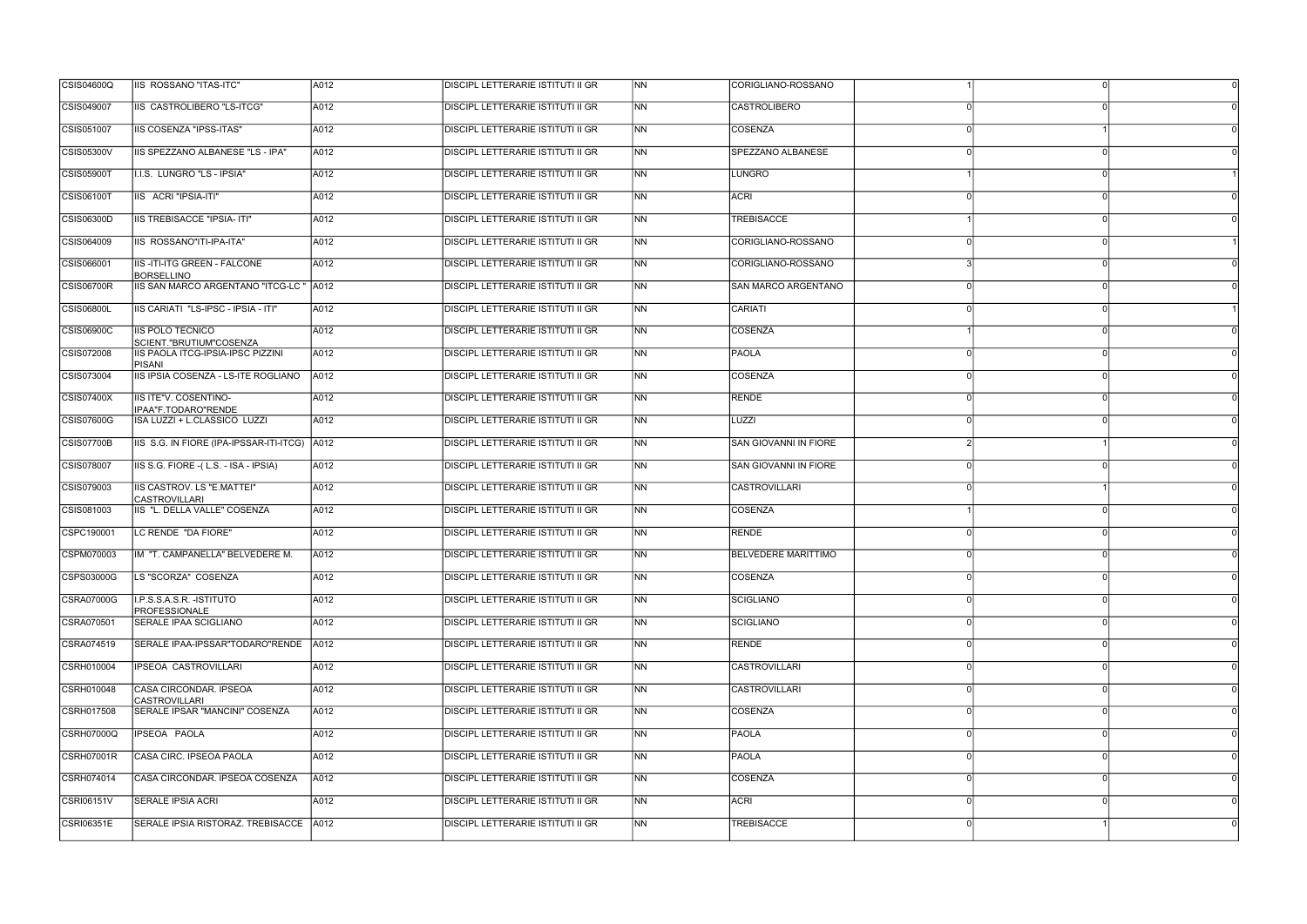| CSRI073515        | SERALE IPSIA COSENZA - ROGLIANO-<br><b>MONTALTO</b> | A012 | <b>DISCIPL LETTERARIE ISTITUTI II GR</b>  | <b>INN</b>     | <b>COSENZA</b>               |          |
|-------------------|-----------------------------------------------------|------|-------------------------------------------|----------------|------------------------------|----------|
| CSRI190009        | IPSIA SANT'AGATA DI ESARO                           | A012 | <b>DISCIPL LETTERARIE ISTITUTI II GR</b>  | N <sub>N</sub> | SANT'AGATA DI ESARO          |          |
| <b>CSRI26000A</b> | <b>IPSIA LONGOBUCCO</b>                             | A012 | <b>DISCIPL LETTERARIE ISTITUTI II GR</b>  | <b>NN</b>      | <b>LONGOBUCCO</b>            |          |
| CSRI310006        | <b>IPSIA BOCCHIGLIERO</b>                           | A012 | <b>DISCIPL LETTERARIE ISTITUTI II GR</b>  | N <sub>N</sub> | <b>BOCCHIGLIERO</b>          |          |
| CSTD05000L        | ITS "G. FILANGIERI" TREBISACCE                      | A012 | <b>DISCIPL LETTERARIE ISTITUTI II GR</b>  | <b>NN</b>      | <b>TREBISACCE</b>            |          |
| <b>CSTD07000T</b> | ITCGT-LICEO E.S. "G. B. FALCONE" ACRI A012          |      | <b>DISCIPL LETTERARIE ISTITUTI II GR</b>  | <b>NN</b>      | <b>ACRI</b>                  |          |
| CSTD070507        | SERALE ITCG "G.B. FALCONE" ACRI                     | A012 | <b>DISCIPL LETTERARIE ISTITUTI II GR</b>  | INN.           | <b>ACRI</b>                  |          |
| CSTD08000C        | ITC "L.PALMA" CORIGLIANO                            | A012 | <b>DISCIPL LETTERARIE ISTITUTI II GR</b>  | INN            | CORIGLIANO-ROSSANO           |          |
| CSTE04651V        | SERALE ITAS ROSSANO                                 | A012 | <b>DISCIPL LETTERARIE ISTITUTI II GR</b>  | INN.           | CORIGLIANO-ROSSANO           |          |
| CSTE05151A        | SERALE ITAS "NITTI " COSENZA                        | A012 | DISCIPL LETTERARIE ISTITUTI II GR         | <b>NN</b>      | COSENZA                      |          |
| <b>CSTF01000C</b> | ITI "MONACO" COSENZA                                | A012 | <b>DISCIPL LETTERARIE ISTITUTI II GR</b>  | <b>NN</b>      | COSENZA                      |          |
| CSTF01050T        | SERALE ITI "MONACO"COSENZA                          | A012 | <b>DISCIPL LETTERARIE ISTITUTI II GR</b>  | N <sub>N</sub> | <b>COSENZA</b>               |          |
| CSTF020003        | ITI "FERMI" CASTROVILLARI                           | A012 | <b>DISCIPL LETTERARIE ISTITUTI II GR</b>  | INN.           | <b>CASTROVILLARI</b>         |          |
| CSTF020036        | CASA CIRCONDAR. ITI CASTROVILLARI                   | A012 | <b>DISCIPL LETTERARIE ISTITUTI II GR</b>  | INN.           | <b>CASTROVILLARI</b>         |          |
| CSTF06401T        | CASA CIRCONDAR. ITI ROSSANO                         | A012 | DISCIPL LETTERARIE ISTITUTI II GR         | <b>NN</b>      | CORIGLIANO-ROSSANO           |          |
| CSIS001006        | IIS CORIGLIANO C. "LC-LS"                           | A013 | <b>DISCIPL LETTERARIE, LATINO E GRECO</b> | N <sub>N</sub> | CORIGLIANO-ROSSANO           |          |
| CSIS01800G        | IIS ACRI LC - LS "V. JULIA"                         | A013 | <b>DISCIPL LETTERARIE, LATINO E GRECO</b> | <b>INN</b>     | <b>ACRI</b>                  |          |
| CSIS022007        | IISS "ERODOTO DI THURII" - CASSANO<br><b>IONIO</b>  | A013 | DISCIPL LETTERARIE, LATINO E GRECO        | INN .          | CASSANO ALL'IONIO            |          |
| CSIS028006        | IIS CETRARO LC-ISA-ITA-ITT-LS-IPSIA-                | A013 | DISCIPL LETTERARIE, LATINO E GRECO        | <b>NN</b>      | <b>CETRARO</b>               |          |
| CSIS029002        | IIS CASTROVILLARI "LC-ISA"                          | A013 | DISCIPL LETTERARIE, LATINO E GRECO        | <b>NN</b>      | <b>CASTROVILLARI</b>         |          |
| CSIS03400D        | IIS PRAIA A MARE "IPSAR-LC"                         | A013 | DISCIPL LETTERARIE, LATINO E GRECO        | INN            | <b>PRAIA A MARE</b>          |          |
| <b>CSIS06700R</b> | IIS SAN MARCO ARGENTANO "ITCG-LC " A013             |      | DISCIPL LETTERARIE, LATINO E GRECO        | INN.           | SAN MARCO ARGENTANO          |          |
| CSIS07100C        | IIS ROSSANO "LS-LC-LA"                              | A013 | <b>DISCIPL LETTERARIE, LATINO E GRECO</b> | INN            | CORIGLIANO-ROSSANO           |          |
| CSIS07600G        | ISA LUZZI + L.CLASSICO LUZZI                        | A013 | <b>DISCIPL LETTERARIE, LATINO E GRECO</b> | NN             | LUZZI                        | $\Omega$ |
| CSIS078007        | IIS S.G. FIORE - (L.S. - ISA - IPSIA)               | A013 | DISCIPL LETTERARIE, LATINO E GRECO        | <b>NN</b>      | <b>SAN GIOVANNI IN FIORE</b> |          |
| CSPC010007        | LC COSENZA "TELESIO"                                | A013 | DISCIPL LETTERARIE, LATINO E GRECO        | N <sub>N</sub> | COSENZA                      |          |
| CSPC060008        | LC SAN DEMETRIO C.                                  | A013 | DISCIPL LETTERARIE, LATINO E GRECO        | <b>NN</b>      | SAN DEMETRIO CORONE          |          |
| CSPC190001        | LC RENDE "DA FIORE"                                 | A013 | DISCIPL LETTERARIE, LATINO E GRECO        | <b>NN</b>      | RENDE                        |          |
| CSPM070003        | IM "T. CAMPANELLA" BELVEDERE M.                     | A013 | <b>DISCIPL LETTERARIE, LATINO E GRECO</b> | <b>NN</b>      | <b>BELVEDERE MARITTIMO</b>   |          |
| CSPS210004        | LS GALILEO GALILEI PAOLA                            | A013 | DISCIPL LETTERARIE, LATINO E GRECO        | <b>NN</b>      | PAOLA                        |          |
| CSPS310001        | LS TREBISACCE+SEZ. CL. ANN.                         | A013 | DISCIPL LETTERARIE, LATINO E GRECO        | N <sub>N</sub> | <b>TREBISACCE</b>            |          |
| CSIS029002        | IIS CASTROVILLARI "LC-ISA"                          | A014 | <b>DISCIP PLAST. SCUL. SCENOPLAST.</b>    | N <sub>N</sub> | <b>CASTROVILLARI</b>         |          |
| CSIS07100C        | IIS ROSSANO "LS-LC-LA"                              | A014 | <b>DISCIP PLAST. SCUL. SCENOPLAST.</b>    | INN            | CORIGLIANO-ROSSANO           |          |
| CSIS081003        | IIS "L. DELLA VALLE" COSENZA                        | A014 | <b>DISCIP PLAST. SCUL. SCENOPLAST.</b>    | N <sub>N</sub> | COSENZA                      |          |
|                   |                                                     |      |                                           |                |                              |          |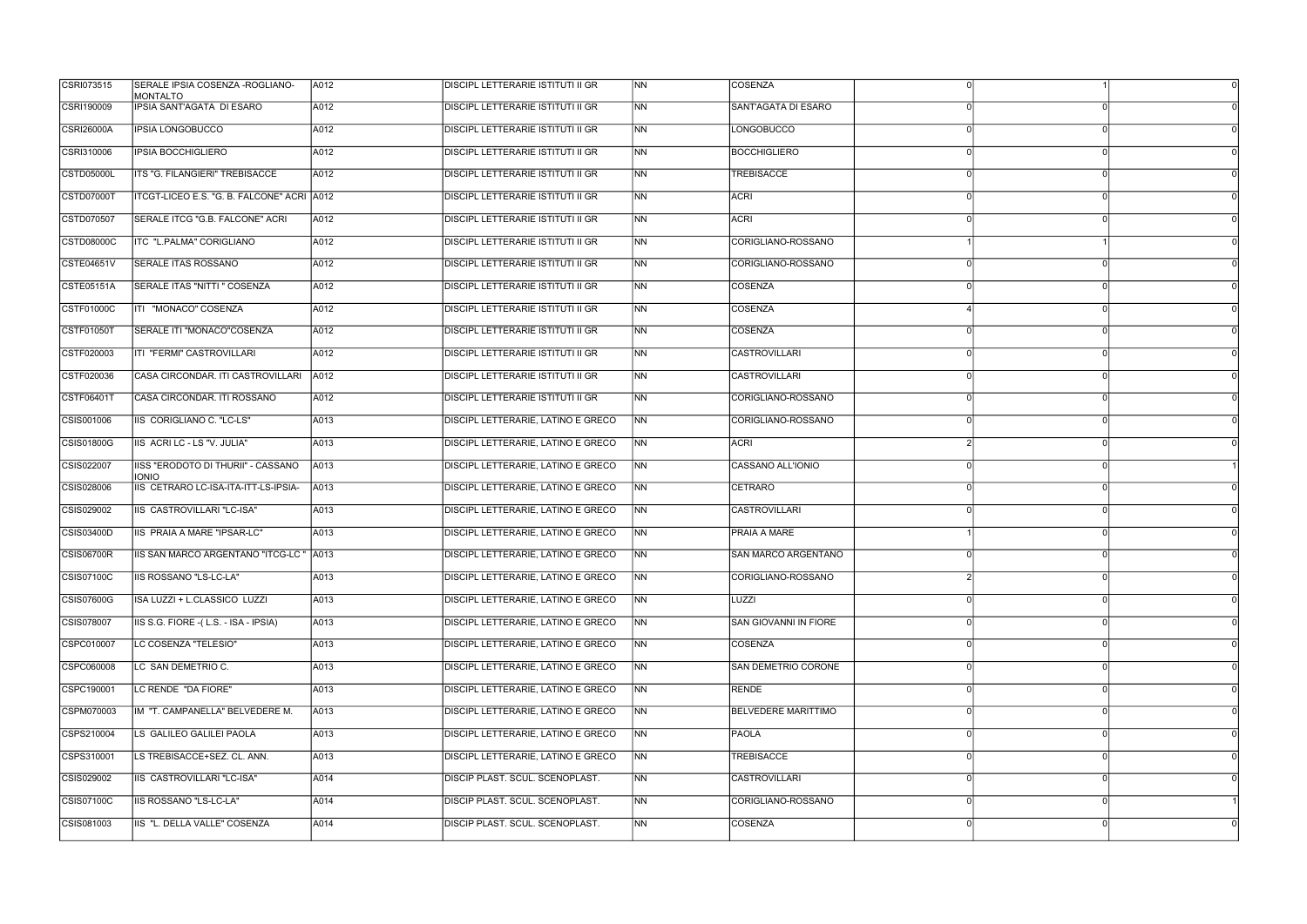| CSIS014008        | IIS AMANTEA "LS-IPSIA"-ITI-ITC                     | A015 | <b>DISCIPLINE SANITARIE</b>             | N <sub>N</sub>           | <b>AMANTEA</b>             |  |
|-------------------|----------------------------------------------------|------|-----------------------------------------|--------------------------|----------------------------|--|
| CSIS022007        | IISS "ERODOTO DI THURII" - CASSANO<br><b>IONIO</b> | A015 | DISCIPLINE SANITARIE                    | <b>INN</b>               | CASSANO ALL'IONIO          |  |
| CSIS029002        | <b>IIS CASTROVILLARI "LC-ISA"</b>                  | A015 | <b>DISCIPLINE SANITARIE</b>             | <b>NN</b>                | <b>CASTROVILLARI</b>       |  |
| <b>CSIS04600Q</b> | IIS ROSSANO "ITAS-ITC"                             | A015 | <b>DISCIPLINE SANITARIE</b>             | <b>NN</b>                | CORIGLIANO-ROSSANO         |  |
| CSIS051007        | IIS COSENZA "IPSS-ITAS"                            | A015 | DISCIPLINE SANITARIE                    | <b>NN</b>                | COSENZA                    |  |
| CSIS06300D        | IIS TREBISACCE "IPSIA- ITI"                        | A015 | <b>DISCIPLINE SANITARIE</b>             | N <sub>N</sub>           | <b>TREBISACCE</b>          |  |
| CSIS072008        | IIS PAOLA ITCG-IPSIA-IPSC PIZZINI<br>PISANI        | A015 | <b>DISCIPLINE SANITARIE</b>             | <b>INN</b>               | <b>PAOLA</b>               |  |
| CSIS014008        | IIS AMANTEA "LS-IPSIA"-ITI-ITC                     | A016 | <b>DISEG ARTIST MODELLAZ ODONTOTEC</b>  | <b>NN</b>                | <b>AMANTEA</b>             |  |
| CSIS029002        | IIS CASTROVILLARI "LC-ISA"                         | A016 | DISEG ARTIST MODELLAZ ODONTOTEC         | NN                       | <b>CASTROVILLARI</b>       |  |
| CSIS04600Q        | IIS ROSSANO "ITAS-ITC"                             | A016 | DISEG ARTIST MODELLAZ ODONTOTEC         | <b>NN</b>                | CORIGLIANO-ROSSANO         |  |
| CSIS001006        | IIS CORIGLIANO C. "LC-LS"                          | A017 | <b>DISEG STORIA ARTE ISTITUTI II GR</b> | <b>NN</b>                | CORIGLIANO-ROSSANO         |  |
| CSIS014008        | IIS AMANTEA "LS-IPSIA"-ITI-ITC                     | A017 | DISEG STORIA ARTE ISTITUTI II GR        | N <sub>N</sub>           | <b>AMANTEA</b>             |  |
| <b>CSIS01600X</b> | IIS BISIGNANO "ITI-LICEO SCIENTIFICO"              | A017 | <b>DISEG STORIA ARTE ISTITUTI II GR</b> | N <sub>N</sub>           | BISIGNANO                  |  |
| <b>CSIS01800G</b> | IIS ACRI LC - LS "V. JULIA"                        | A017 | DISEG STORIA ARTE ISTITUTI II GR        | <b>INN</b>               | <b>ACRI</b>                |  |
| CSIS022007        | IISS "ERODOTO DI THURII" - CASSANO<br><b>IONIO</b> | A017 | DISEG STORIA ARTE ISTITUTI II GR        | <b>NN</b>                | CASSANO ALL'IONIO          |  |
| CSIS023003        | <b>IIS DIAMANTE "ITCG-IPA ITI</b>                  | A017 | DISEG STORIA ARTE ISTITUTI II GR        | N <sub>N</sub>           | DIAMANTE                   |  |
| CSIS02700A        | IIS ROGGIANO G. "LS-ITI- ITC<br>ALTOMONTE"         | A017 | DISEG STORIA ARTE ISTITUTI II GR        | N <sub>N</sub>           | ROGGIANO GRAVINA           |  |
| CSIS028006        | IIS CETRARO LC-ISA-ITA-ITT-LS-IPSIA-               | A017 | <b>DISEG STORIA ARTE ISTITUTI II GR</b> | INN.                     | CETRARO                    |  |
| CSIS029002        | IIS CASTROVILLARI "LC-ISA"                         | A017 | DISEG STORIA ARTE ISTITUTI II GR        | <b>INN</b>               | <b>CASTROVILLARI</b>       |  |
| CSIS049007        | IIS CASTROLIBERO "LS-ITCG"                         | A017 | DISEG STORIA ARTE ISTITUTI II GR        | N <sub>N</sub>           | <b>CASTROLIBERO</b>        |  |
| CSIS051007        | IIS COSENZA "IPSS-ITAS"                            | A017 | <b>DISEG STORIA ARTE ISTITUTI II GR</b> | N <sub>N</sub>           | COSENZA                    |  |
| CSIS05300V        | IIS SPEZZANO ALBANESE "LS - IPA"                   | A017 | DISEG STORIA ARTE ISTITUTI II GR        | <b>NN</b>                | SPEZZANO ALBANESE          |  |
| <b>CSIS05900T</b> | I.I.S. LUNGRO "LS - IPSIA"                         | A017 | <b>DISEG STORIA ARTE ISTITUTI II GR</b> | <b>NN</b>                | LUNGRO                     |  |
| <b>CSIS06800L</b> | IIS CARIATI "LS-IPSC - IPSIA - ITI"                | A017 | DISEG STORIA ARTE ISTITUTI II GR        | N <sub>N</sub>           | CARIATI                    |  |
| <b>CSIS06900C</b> | <b>IIS POLO TECNICO</b><br>SCIENT."BRUTIUM"COSENZA | A017 | DISEG STORIA ARTE ISTITUTI II GR        | N <sub>N</sub>           | COSENZA                    |  |
| CSIS07100C        | IIS ROSSANO "LS-LC-LA"                             | A017 | <b>DISEG STORIA ARTE ISTITUTI II GR</b> | N <sub>N</sub>           | CORIGLIANO-ROSSANO         |  |
| CSIS073004        | IIS IPSIA COSENZA - LS-ITE ROGLIANO                | A017 | <b>DISEG STORIA ARTE ISTITUTI II GR</b> | N <sub>N</sub>           | COSENZA                    |  |
| CSIS078007        | IIS S.G. FIORE -(L.S. - ISA - IPSIA)               | A017 | DISEG STORIA ARTE ISTITUTI II GR        | NN                       | SAN GIOVANNI IN FIORE      |  |
| CSIS079003        | IIS CASTROV. LS "E.MATTEI"<br><b>CASTROVILLARI</b> | A017 | <b>DISEG STORIA ARTE ISTITUTI II GR</b> | $\overline{\mathsf{NN}}$ | <b>CASTROVILLARI</b>       |  |
| CSIS081003        | IIS "L. DELLA VALLE" COSENZA                       | A017 | DISEG STORIA ARTE ISTITUTI II GR        | N <sub>N</sub>           | COSENZA                    |  |
| CSPM070003        | IM "T. CAMPANELLA" BELVEDERE M.                    | A017 | DISEG STORIA ARTE ISTITUTI II GR        | N <sub>N</sub>           | <b>BELVEDERE MARITTIMO</b> |  |
| CSPS020001        | LS "FERMI" COSENZA                                 | A017 | DISEG STORIA ARTE ISTITUTI II GR        | N <sub>N</sub>           | COSENZA                    |  |
| CSPS03000G        | LS "SCORZA" COSENZA                                | A017 | DISEG STORIA ARTE ISTITUTI II GR        | <b>INN</b>               | COSENZA                    |  |
| CSPS18000D        | LS "PITAGORA" RENDE                                | A017 | <b>DISEG STORIA ARTE ISTITUTI II GR</b> | N <sub>N</sub>           | RENDE                      |  |
|                   |                                                    |      |                                         |                          |                            |  |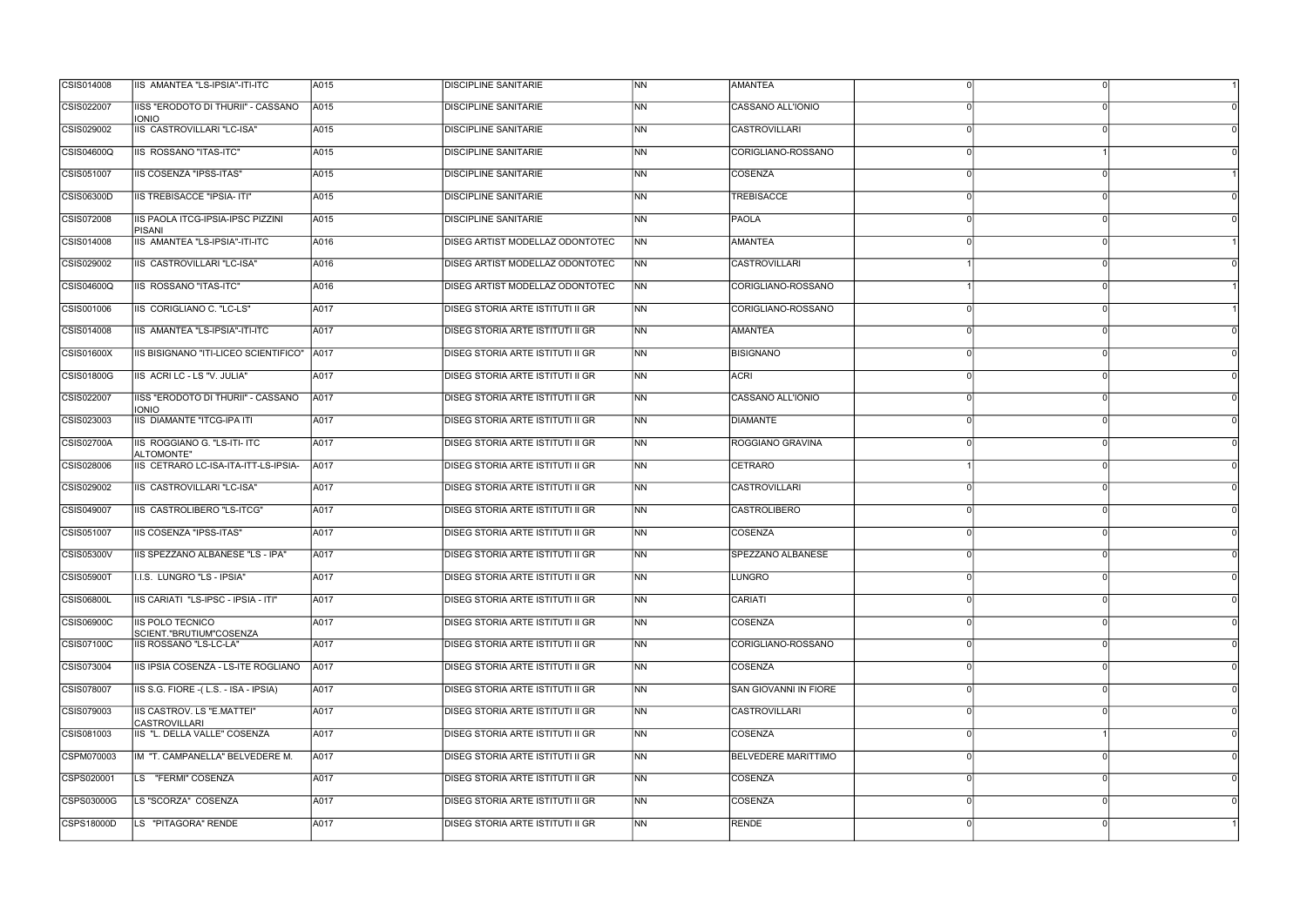| <b>CSPS20000D</b> | LS SCALEA                                          | A017 | <b>DISEG STORIA ARTE ISTITUTI II GR</b> | N <sub>N</sub> | <b>SCALEA</b>                |              |          |
|-------------------|----------------------------------------------------|------|-----------------------------------------|----------------|------------------------------|--------------|----------|
| CSPS210004        | LS GALILEO GALILEI PAOLA                           | A017 | DISEG STORIA ARTE ISTITUTI II GR        | N <sub>N</sub> | PAOLA                        |              |          |
| <b>CSPS25000E</b> | LS MORMANNO                                        | A017 | <b>DISEG STORIA ARTE ISTITUTI II GR</b> | NN             | MORMANNO                     |              |          |
| CSPS310001        | LS TREBISACCE+SEZ. CL. ANN.                        | A017 | <b>DISEG STORIA ARTE ISTITUTI II GR</b> | NN             | <b>TREBISACCE</b>            |              |          |
| CSRI190009        | IPSIA SANT'AGATA DI ESARO                          | A017 | DISEG STORIA ARTE ISTITUTI II GR        | <b>NN</b>      | SANT'AGATA DI ESARO          |              |          |
| <b>CSRI26000A</b> | <b>IPSIA LONGOBUCCO</b>                            | A017 | <b>DISEG STORIA ARTE ISTITUTI II GR</b> | N <sub>N</sub> | <b>LONGOBUCCO</b>            |              |          |
| <b>CSTE05151A</b> | SERALE ITAS "NITTI " COSENZA                       | A017 | <b>DISEG STORIA ARTE ISTITUTI II GR</b> | NN             | COSENZA                      |              |          |
| CSIS001006        | IIS CORIGLIANO C. "LC-LS"                          | A018 | FILOSOFIA E SCIENZE UMANE               | <b>NN</b>      | CORIGLIANO-ROSSANO           |              |          |
| CSIS014008        | IIS AMANTEA "LS-IPSIA"-ITI-ITC                     | A018 | <b>FILOSOFIA E SCIENZE UMANE</b>        | N <sub>N</sub> | <b>AMANTEA</b>               | ∩            |          |
| CSIS022007        | IISS "ERODOTO DI THURII" - CASSANO<br><b>IONIO</b> | A018 | FILOSOFIA E SCIENZE UMANE               | <b>NN</b>      | CASSANO ALL'IONIO            |              |          |
| CSIS023003        | <b>IIS DIAMANTE "ITCG-IPA ITI</b>                  | A018 | <b>FILOSOFIA E SCIENZE UMANE</b>        | N <sub>N</sub> | <b>DIAMANTE</b>              |              |          |
| CSIS04600Q        | <b>IIS ROSSANO "ITAS-ITC"</b>                      | A018 | FILOSOFIA E SCIENZE UMANE               | NN             | CORIGLIANO-ROSSANO           |              |          |
| CSIS051007        | <b>IIS COSENZA "IPSS-ITAS"</b>                     | A018 | FILOSOFIA E SCIENZE UMANE               | <b>NN</b>      | COSENZA                      | $\Omega$     | ∩        |
| CSIS06300D        | IIS TREBISACCE "IPSIA- ITI"                        | A018 | FILOSOFIA E SCIENZE UMANE               | <b>INN</b>     | <b>TREBISACCE</b>            |              |          |
| CSIS064009        | IIS ROSSANO"ITI-IPA-ITA"                           | A018 | FILOSOFIA E SCIENZE UMANE               | <b>NN</b>      | CORIGLIANO-ROSSANO           |              |          |
| <b>CSIS06700R</b> | IIS SAN MARCO ARGENTANO "ITCG-LC " A018            |      | FILOSOFIA E SCIENZE UMANE               | <b>NN</b>      | <b>SAN MARCO ARGENTANO</b>   |              |          |
| CSIS06900C        | <b>IIS POLO TECNICO</b><br>SCIENT."BRUTIUM"COSENZA | A018 | FILOSOFIA E SCIENZE UMANE               | <b>NN</b>      | COSENZA                      |              |          |
| CSIS072008        | IIS PAOLA ITCG-IPSIA-IPSC PIZZINI<br><b>PISANI</b> | A018 | FILOSOFIA E SCIENZE UMANE               | NN             | PAOLA                        |              |          |
| CSIS07600G        | ISA LUZZI + L.CLASSICO LUZZI                       | A018 | FILOSOFIA E SCIENZE UMANE               | N <sub>N</sub> | LUZZI                        |              |          |
| CSIS078007        | IIS S.G. FIORE - (L.S. - ISA - IPSIA)              | A018 | FILOSOFIA E SCIENZE UMANE               | <b>NN</b>      | <b>SAN GIOVANNI IN FIORE</b> |              | ∩        |
| CSIS081003        | IIS "L. DELLA VALLE" COSENZA                       | A018 | FILOSOFIA E SCIENZE UMANE               | N <sub>N</sub> | COSENZA                      |              |          |
| CSPC060008        | LC SAN DEMETRIO C.                                 | A018 | FILOSOFIA E SCIENZE UMANE               | <b>NN</b>      | SAN DEMETRIO CORONE          |              |          |
| CSPM070003        | IM "T. CAMPANELLA" BELVEDERE M.                    | A018 | FILOSOFIA E SCIENZE UMANE               | <b>NN</b>      | <b>BELVEDERE MARITTIMO</b>   |              |          |
| CSPS310001        | LS TREBISACCE+SEZ. CL. ANN.                        | A018 | FILOSOFIA E SCIENZE UMANE               | N <sub>N</sub> | <b>TREBISACCE</b>            | n            |          |
| CSTD07000T        | ITCGT-LICEO E.S. "G. B. FALCONE" ACRI   A018       |      | FILOSOFIA E SCIENZE UMANE               | <b>NN</b>      | ACRI                         |              |          |
| CSIS001006        | IIS CORIGLIANO C. "LC-LS"                          | A019 | FILOSOFIA E STORIA                      | <b>NN</b>      | CORIGLIANO-ROSSANO           |              |          |
| CSIS014008        | IIS AMANTEA "LS-IPSIA"-ITI-ITC                     | A019 | FILOSOFIA E STORIA                      | <b>NN</b>      | <b>AMANTEA</b>               |              |          |
| <b>CSIS01600X</b> | IIS BISIGNANO "ITI-LICEO SCIENTIFICO"   A019       |      | FILOSOFIA E STORIA                      | <b>NN</b>      | <b>BISIGNANO</b>             | $\Omega$     | $\Omega$ |
| CSIS01800G        | IIS ACRI LC - LS "V. JULIA"                        | A019 | <b>FILOSOFIA E STORIA</b>               | <b>NN</b>      | <b>ACRI</b>                  |              |          |
| CSIS022007        | IISS "ERODOTO DI THURII" - CASSANO<br><b>IONIO</b> | A019 | FILOSOFIA E STORIA                      | <b>NN</b>      | CASSANO ALL'IONIO            |              |          |
| CSIS02700A        | IIS ROGGIANO G. "LS-ITI- ITC<br>ALTOMONTE"         | A019 | <b>FILOSOFIA E STORIA</b>               | NN             | <b>ROGGIANO GRAVINA</b>      |              | ∩        |
| CSIS028006        | IIS CETRARO LC-ISA-ITA-ITT-LS-IPSIA-               | A019 | FILOSOFIA E STORIA                      | <b>NN</b>      | CETRARO                      |              |          |
| CSIS029002        | IIS CASTROVILLARI "LC-ISA"                         | A019 | <b>FILOSOFIA E STORIA</b>               | <b>NN</b>      | <b>CASTROVILLARI</b>         |              |          |
| CSIS03400D        | IIS PRAIA A MARE "IPSAR-LC"                        | A019 | FILOSOFIA E STORIA                      | N <sub>N</sub> | <b>PRAIA A MARE</b>          | <sup>n</sup> |          |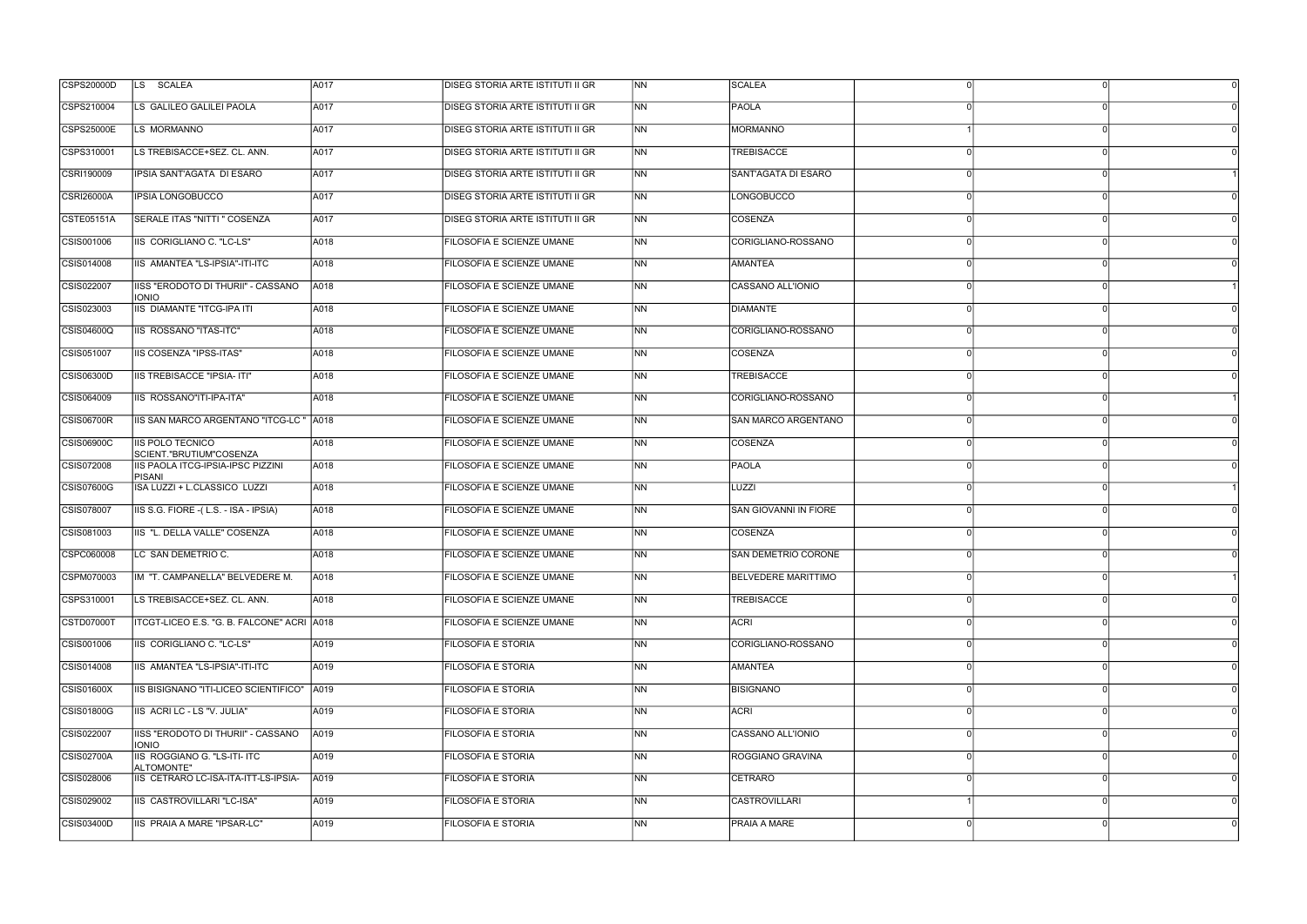| CSIS049007        | IIS CASTROLIBERO "LS-ITCG"                               | A019 | <b>FILOSOFIA E STORIA</b> | <b>INN</b>               | <b>CASTROLIBERO</b>        |          |
|-------------------|----------------------------------------------------------|------|---------------------------|--------------------------|----------------------------|----------|
| <b>CSIS05300V</b> | IIS SPEZZANO ALBANESE "LS - IPA"                         | A019 | <b>FILOSOFIA E STORIA</b> | INN.                     | SPEZZANO ALBANESE          |          |
| <b>CSIS05900T</b> | I.I.S. LUNGRO "LS - IPSIA"                               | A019 | <b>FILOSOFIA E STORIA</b> | <b>NN</b>                | <b>LUNGRO</b>              |          |
| <b>CSIS06700R</b> | IIS SAN MARCO ARGENTANO "ITCG-LC " A019                  |      | <b>FILOSOFIA E STORIA</b> | N <sub>N</sub>           | <b>SAN MARCO ARGENTANO</b> |          |
| <b>CSIS06800L</b> | IIS CARIATI "LS-IPSC - IPSIA - ITI"                      | A019 | <b>FILOSOFIA E STORIA</b> | N <sub>N</sub>           | CARIATI                    |          |
| <b>CSIS07100C</b> | <b>IIS ROSSANO "LS-LC-LA"</b>                            | A019 | <b>FILOSOFIA E STORIA</b> | N <sub>N</sub>           | CORIGLIANO-ROSSANO         |          |
| CSIS073004        | IIS IPSIA COSENZA - LS-ITE ROGLIANO                      | A019 | <b>FILOSOFIA E STORIA</b> | INN.                     | COSENZA                    |          |
| CSIS07600G        | ISA LUZZI + L.CLASSICO LUZZI                             | A019 | <b>FILOSOFIA E STORIA</b> | INN                      | LUZZI                      |          |
| CSIS078007        | IIS S.G. FIORE - (L.S. - ISA - IPSIA)                    | A019 | <b>FILOSOFIA E STORIA</b> | INN.                     | SAN GIOVANNI IN FIORE      |          |
| CSIS079003        | IIS CASTROV. LS "E.MATTEI"<br>CASTROVILLARI              | A019 | <b>FILOSOFIA E STORIA</b> | <b>NN</b>                | <b>CASTROVILLARI</b>       |          |
| CSIS081003        | IIS "L. DELLA VALLE" COSENZA                             | A019 | <b>FILOSOFIA E STORIA</b> | <b>NN</b>                | COSENZA                    |          |
| CSPC010007        | LC COSENZA "TELESIO"                                     | A019 | <b>FILOSOFIA E STORIA</b> | INN.                     | COSENZA                    |          |
| CSPC060008        | LC SAN DEMETRIO C.                                       | A019 | <b>FILOSOFIA E STORIA</b> | INN                      | SAN DEMETRIO CORONE        |          |
| CSPC190001        | LC RENDE "DA FIORE"                                      | A019 | <b>FILOSOFIA E STORIA</b> | INN.                     | RENDE                      |          |
| CSPM070003        | IM "T. CAMPANELLA" BELVEDERE M.                          | A019 | <b>FILOSOFIA E STORIA</b> | N <sub>N</sub>           | <b>BELVEDERE MARITTIMO</b> |          |
| CSPS020001        | LS "FERMI" COSENZA                                       | A019 | <b>FILOSOFIA E STORIA</b> | N <sub>N</sub>           | COSENZA                    |          |
| CSPS03000G        | LS "SCORZA" COSENZA                                      | A019 | <b>FILOSOFIA E STORIA</b> | <b>INN</b>               | COSENZA                    |          |
| CSPS18000D        | LS "PITAGORA" RENDE                                      | A019 | <b>FILOSOFIA E STORIA</b> | INN                      | RENDE                      |          |
| CSPS20000D        | LS SCALEA                                                | A019 | <b>FILOSOFIA E STORIA</b> | INN.                     | SCALEA                     |          |
| CSPS210004        | LS GALILEO GALILEI PAOLA                                 | A019 | <b>FILOSOFIA E STORIA</b> | N <sub>N</sub>           | PAOLA                      |          |
| <b>CSPS25000E</b> | LS MORMANNO                                              | A019 | <b>FILOSOFIA E STORIA</b> | N <sub>N</sub>           | MORMANNO                   |          |
| CSPS310001        | LS TREBISACCE+SEZ. CL. ANN.                              | A019 | <b>FILOSOFIA E STORIA</b> | INN                      | <b>TREBISACCE</b>          |          |
| CSIS014008        | IIS AMANTEA "LS-IPSIA"-ITI-ITC                           | A020 | <b>FISICA</b>             | <b>NN</b>                | AMANTEA                    |          |
| <b>CSIS02700A</b> | IIS ROGGIANO G. "LS-ITI- ITC<br>ALTOMONTE"               | A020 | <b>FISICA</b>             | $\overline{\mathsf{NN}}$ | ROGGIANO GRAVINA           | $\Omega$ |
| CSIS028006        | IIS CETRARO LC-ISA-ITA-ITT-LS-IPSIA-                     | A020 | <b>FISICA</b>             | N <sub>N</sub>           | <b>CETRARO</b>             |          |
| CSIS029002        | IIS CASTROVILLARI "LC-ISA"                               | A020 | <b>FISICA</b>             | N <sub>N</sub>           | <b>CASTROVILLARI</b>       |          |
| CSIS049007        | IIS CASTROLIBERO "LS-ITCG"                               | A020 | <b>FISICA</b>             | <b>NN</b>                | <b>CASTROLIBERO</b>        |          |
| CSIS051007        | IIS COSENZA "IPSS-ITAS"                                  | A020 | <b>FISICA</b>             | INN.                     | COSENZA                    |          |
| <b>CSIS06100T</b> | IIS ACRI "IPSIA-ITI"                                     | A020 | FISICA                    | $\overline{\mathsf{NN}}$ | <b>ACRI</b>                |          |
| <b>CSIS06300D</b> | <b>IIS TREBISACCE "IPSIA- ITI"</b>                       | A020 | <b>FISICA</b>             | N <sub>N</sub>           | <b>TREBISACCE</b>          |          |
| CSIS064009        | IIS ROSSANO"ITI-IPA-ITA"                                 | A020 | <b>FISICA</b>             | <b>NN</b>                | CORIGLIANO-ROSSANO         |          |
| CSIS066001        | <b>IIS-ITI-ITG GREEN - FALCONE</b>                       | A020 | <b>FISICA</b>             | <b>NN</b>                | CORIGLIANO-ROSSANO         |          |
| <b>CSIS06800L</b> | <b>BORSELLINO</b><br>IIS CARIATI "LS-IPSC - IPSIA - ITI" | A020 | <b>FISICA</b>             | <b>INN</b>               | CARIATI                    |          |
| <b>CSIS06900C</b> | <b>IS POLO TECNICO</b><br>SCIENT."BRUTIUM"COSENZA        | A020 | FISICA                    | <b>NN</b>                | COSENZA                    | $\Omega$ |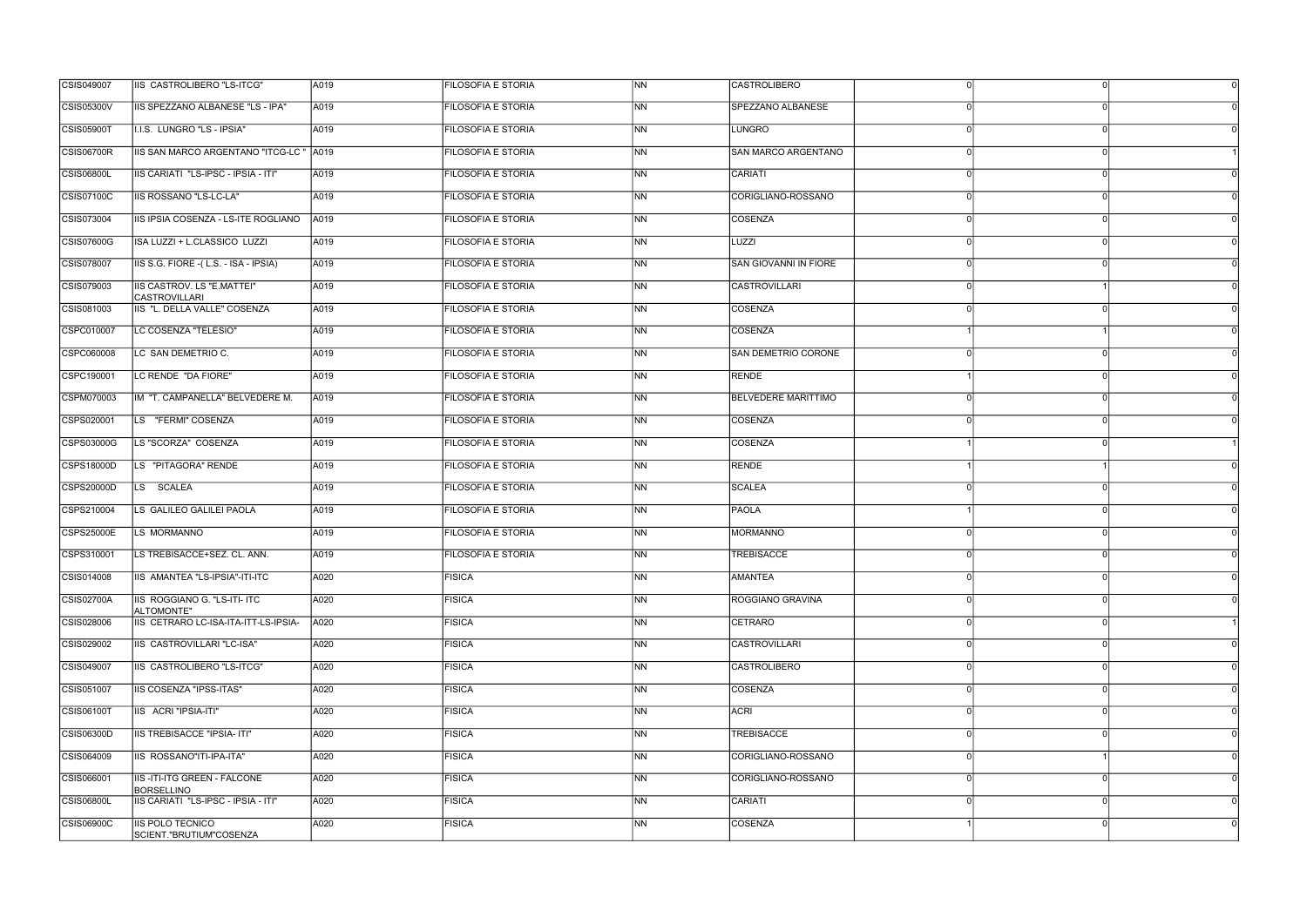| CSIS072008        | <b>IIS PAOLA ITCG-IPSIA-IPSC PIZZINI</b><br><b>PISANI</b> | A020 | <b>FISICA</b>     | <b>NN</b>                | <b>PAOLA</b>                 |          |                |
|-------------------|-----------------------------------------------------------|------|-------------------|--------------------------|------------------------------|----------|----------------|
| CSIS073004        | IIS IPSIA COSENZA - LS-ITE ROGLIANO                       | A020 | <b>FISICA</b>     | NN                       | COSENZA                      |          |                |
| CSIS07400X        | IIS ITE"V. COSENTINO-<br>IPAA"F.TODARO"RENDE              | A020 | <b>FISICA</b>     | NN                       | RENDE                        |          | $\Omega$       |
| <b>CSIS07700B</b> | IIS S.G. IN FIORE (IPA-IPSSAR-ITI-ITCG) A020              |      | <b>FISICA</b>     | NN.                      | <b>SAN GIOVANNI IN FIORE</b> |          |                |
| CSRH010004        | IPSEOA CASTROVILLARI                                      | A020 | <b>FISICA</b>     | NN.                      | CASTROVILLARI                |          | $\Omega$       |
| CSTD07000T        | ITCGT-LICEO E.S. "G. B. FALCONE" ACRI A020                |      | <b>FISICA</b>     | <b>NN</b>                | <b>ACRI</b>                  |          | ∩              |
| CSTD08000C        | ITC "L.PALMA" CORIGLIANO                                  | A020 | <b>FISICA</b>     | NN                       | CORIGLIANO-ROSSANO           |          | n              |
| <b>CSTF01000C</b> | ITI "MONACO" COSENZA                                      | A020 | <b>FISICA</b>     | NN                       | COSENZA                      |          | $\Omega$       |
| CSTF020003        | ITI "FERMI" CASTROVILLARI                                 | A020 | <b>FISICA</b>     | NN                       | <b>CASTROVILLARI</b>         |          | $\Omega$       |
| CSIS01700Q        | IIS COSENZA "MANCINI-TOMMASI"<br>IPSEOA+ITA               | A021 | <b>GEOGRAFIA</b>  | NN.                      | COSENZA                      |          | $\Omega$       |
| CSIS022007        | IISS "ERODOTO DI THURII" - CASSANO<br><b>IONIO</b>        | A021 | <b>GEOGRAFIA</b>  | <b>NN</b>                | CASSANO ALL'IONIO            |          |                |
| CSIS028006        | IIS CETRARO LC-ISA-ITA-ITT-LS-IPSIA-                      | A021 | <b>GEOGRAFIA</b>  | NN                       | CETRARO                      |          | ∩              |
| CSIS029002        | IIS CASTROVILLARI "LC-ISA"                                | A021 | <b>GEOGRAFIA</b>  | NN                       | CASTROVILLARI                | $\Omega$ | $\Omega$       |
| CSIS04600Q        | IIS ROSSANO "ITAS-ITC"                                    | A021 | <b>GEOGRAFIA</b>  | <b>NN</b>                | CORIGLIANO-ROSSANO           |          | ∩              |
| CSIS049007        | IIS CASTROLIBERO "LS-ITCG"                                | A021 | <b>GEOGRAFIA</b>  | NN                       | <b>CASTROLIBERO</b>          |          | ∩              |
| CSIS051007        | <b>IIS COSENZA "IPSS-ITAS"</b>                            | A021 | <b>GEOGRAFIA</b>  | <b>NN</b>                | COSENZA                      |          |                |
| CSIS06100T        | IIS ACRI "IPSIA-ITI"                                      | A021 | <b>GEOGRAFIA</b>  | <b>NN</b>                | <b>ACRI</b>                  |          | n              |
| <b>CSIS06700R</b> | IIS SAN MARCO ARGENTANO "ITCG-LC "                        | A021 | <b>GEOGRAFIA</b>  | NN                       | SAN MARCO ARGENTANO          |          | $\Omega$       |
| CSIS06900C        | IIS POLO TECNICO<br>SCIENT."BRUTIUM"COSENZA               | A021 | <b>GEOGRAFIA</b>  | <b>NN</b>                | COSENZA                      |          | $\Omega$       |
| CSIS072008        | IIS PAOLA ITCG-IPSIA-IPSC PIZZINI<br><b>PISANI</b>        | A021 | <b>GEOGRAFIA</b>  | NN.                      | PAOLA                        |          | $\Omega$       |
| CSIS079003        | <b>IIS CASTROV. LS "E.MATTEI"</b><br><b>CASTROVILLARI</b> | A021 | <b>GEOGRAFIA</b>  | <b>NN</b>                | <b>CASTROVILLARI</b>         |          | $\Omega$       |
| <b>CSTD05000L</b> | ITS "G. FILANGIERI" TREBISACCE                            | A021 | <b>GEOGRAFIA</b>  | ΝN                       | <b>TREBISACCE</b>            |          |                |
| CSTD07000T        | ITCGT-LICEO E.S. "G. B. FALCONE" ACRI   A021              |      | <b>GEOGRAFIA</b>  | <b>NN</b>                | ACRI                         |          | $\Omega$       |
| CSTD08000C        | ITC "L.PALMA" CORIGLIANO                                  | A021 | <b>GEOGRAFIA</b>  | <b>NN</b>                | CORIGLIANO-ROSSANO           | ∩        | $\Omega$<br>0l |
| CSIS001006        | IIS CORIGLIANO C. "LC-LS"                                 | A026 | <b>MATEMATICA</b> | NN                       | CORIGLIANO-ROSSANO           |          | $\Omega$       |
| CSIS014008        | IIS AMANTEA "LS-IPSIA"-ITI-ITC                            | A026 | <b>MATEMATICA</b> | <b>NN</b>                | <b>AMANTEA</b>               |          |                |
| CSIS01600X        | IIS BISIGNANO "ITI-LICEO SCIENTIFICO"   A026              |      | <b>MATEMATICA</b> | <b>NN</b>                | <b>BISIGNANO</b>             |          | $\Omega$       |
| CSIS01700Q        | IIS COSENZA "MANCINI-TOMMASI"<br>IPSEOA+ITA               | A026 | <b>MATEMATICA</b> | NN                       | COSENZA                      | $\Omega$ | $\Omega$       |
| CSIS01800G        | IIS ACRI LC - LS "V. JULIA"                               | A026 | <b>MATEMATICA</b> | <b>NN</b>                | <b>ACRI</b>                  |          |                |
| CSIS022007        | IISS "ERODOTO DI THURII" - CASSANO<br><b>IONIO</b>        | A026 | <b>MATEMATICA</b> | NN                       | CASSANO ALL'IONIO            |          | $\Omega$       |
| CSIS023003        | IIS DIAMANTE "ITCG-IPA ITI                                | A026 | MATEMATICA        | $\overline{\mathsf{NN}}$ | <b>DIAMANTE</b>              |          | $\Omega$       |
| <b>CSIS02700A</b> | IIS ROGGIANO G. "LS-ITI- ITC<br>ALTOMONTE"                | A026 | <b>MATEMATICA</b> | <b>NN</b>                | <b>ROGGIANO GRAVINA</b>      |          | n              |
| CSIS028006        | IIS CETRARO LC-ISA-ITA-ITT-LS-IPSIA-                      | A026 | <b>MATEMATICA</b> | <b>NN</b>                | CETRARO                      |          | $\Omega$       |
| CSIS029002        | IIS CASTROVILLARI "LC-ISA"                                | A026 | <b>MATEMATICA</b> | <b>NN</b>                | <b>CASTROVILLARI</b>         |          | $\Omega$<br> 0 |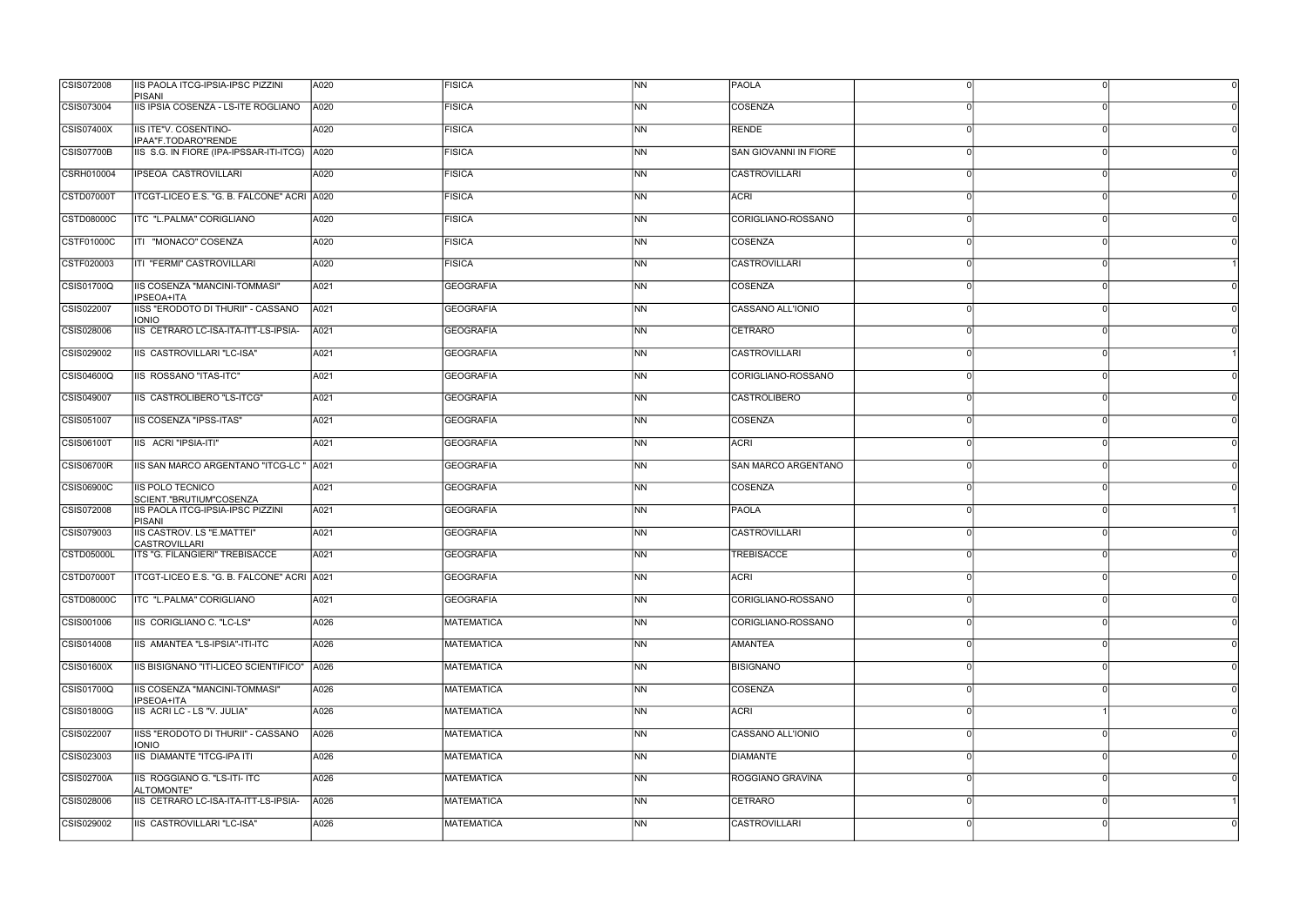| CSIS049007<br>IIS CASTROLIBERO "LS-ITCG"<br>A026<br>MATEMATICA<br>INN.<br><b>CASTROLIBERO</b><br>CSIS051007<br><b>IIS COSENZA "IPSS-ITAS"</b><br><b>MATEMATICA</b><br><b>NN</b><br><b>COSENZA</b><br>A026<br><b>CSIS05300V</b><br>IIS SPEZZANO ALBANESE "LS - IPA"<br><b>MATEMATICA</b><br><b>INN</b><br>SPEZZANO ALBANESE<br>A026<br><b>CSIS06100T</b><br>N <sub>N</sub><br>IIS ACRI "IPSIA-ITI"<br>A026<br>MATEMATICA<br><b>ACRI</b><br><b>NN</b><br><b>CSIS06300D</b><br><b>IIS TREBISACCE "IPSIA- ITI"</b><br>A026<br><b>MATEMATICA</b><br><b>TREBISACCE</b><br>CSIS064009<br>IIS ROSSANO"ITI-IPA-ITA"<br>A026<br>MATEMATICA<br>INN.<br>CORIGLIANO-ROSSANO |  |
|----------------------------------------------------------------------------------------------------------------------------------------------------------------------------------------------------------------------------------------------------------------------------------------------------------------------------------------------------------------------------------------------------------------------------------------------------------------------------------------------------------------------------------------------------------------------------------------------------------------------------------------------------------------|--|
|                                                                                                                                                                                                                                                                                                                                                                                                                                                                                                                                                                                                                                                                |  |
|                                                                                                                                                                                                                                                                                                                                                                                                                                                                                                                                                                                                                                                                |  |
|                                                                                                                                                                                                                                                                                                                                                                                                                                                                                                                                                                                                                                                                |  |
|                                                                                                                                                                                                                                                                                                                                                                                                                                                                                                                                                                                                                                                                |  |
|                                                                                                                                                                                                                                                                                                                                                                                                                                                                                                                                                                                                                                                                |  |
|                                                                                                                                                                                                                                                                                                                                                                                                                                                                                                                                                                                                                                                                |  |
| CORIGLIANO-ROSSANO<br>CSIS066001<br><b>IIS-ITI-ITG GREEN - FALCONE</b><br><b>MATEMATICA</b><br>A026<br>INN<br><b>BORSELLINO</b>                                                                                                                                                                                                                                                                                                                                                                                                                                                                                                                                |  |
| <b>CSIS06800L</b><br>IIS CARIATI "LS-IPSC - IPSIA - ITI"<br>MATEMATICA<br>INN.<br><b>CARIATI</b><br>A026                                                                                                                                                                                                                                                                                                                                                                                                                                                                                                                                                       |  |
| CSIS06900C<br><b>IIS POLO TECNICO</b><br><b>MATEMATICA</b><br>N <sub>N</sub><br>COSENZA<br>A026<br>SCIENT."BRUTIUM"COSENZA                                                                                                                                                                                                                                                                                                                                                                                                                                                                                                                                     |  |
| CORIGLIANO-ROSSANO<br>CSIS07100C<br><b>IIS ROSSANO "LS-LC-LA"</b><br><b>MATEMATICA</b><br><b>NN</b><br>A026                                                                                                                                                                                                                                                                                                                                                                                                                                                                                                                                                    |  |
| CSIS072008<br><b>IIS PAOLA ITCG-IPSIA-IPSC PIZZINI</b><br>A026<br>MATEMATICA<br>INN.<br><b>PAOLA</b><br><b>PISANI</b>                                                                                                                                                                                                                                                                                                                                                                                                                                                                                                                                          |  |
| CSIS073004<br>IIS IPSIA COSENZA - LS-ITE ROGLIANO<br><b>MATEMATICA</b><br>COSENZA<br>A026<br>INN                                                                                                                                                                                                                                                                                                                                                                                                                                                                                                                                                               |  |
| RENDE<br>CSIS07400X<br>IIS ITE"V. COSENTINO-<br>MATEMATICA<br>INN.<br>A026<br>IPAA"F.TODARO"RENDE                                                                                                                                                                                                                                                                                                                                                                                                                                                                                                                                                              |  |
| <b>CSIS07700B</b><br>IIS S.G. IN FIORE (IPA-IPSSAR-ITI-ITCG) A026<br><b>MATEMATICA</b><br><b>NN</b><br><b>SAN GIOVANNI IN FIORE</b>                                                                                                                                                                                                                                                                                                                                                                                                                                                                                                                            |  |
| <b>NN</b><br>CSIS078007<br>IS S.G. FIORE - (L.S. - ISA - IPSIA)<br><b>MATEMATICA</b><br><b>SAN GIOVANNI IN FIORE</b><br>A026                                                                                                                                                                                                                                                                                                                                                                                                                                                                                                                                   |  |
| <b>IIS CASTROV. LS "E.MATTEI"</b><br><b>CASTROVILLARI</b><br>CSIS079003<br>A026<br>MATEMATICA<br><b>INN</b><br><b>CASTROVILLARI</b>                                                                                                                                                                                                                                                                                                                                                                                                                                                                                                                            |  |
| CSPC010007<br>LC COSENZA "TELESIO"<br><b>MATEMATICA</b><br>COSENZA<br>A026<br>INN                                                                                                                                                                                                                                                                                                                                                                                                                                                                                                                                                                              |  |
| RENDE<br>CSPC190001<br>LC RENDE "DA FIORE"<br>MATEMATICA<br>INN.<br>A026                                                                                                                                                                                                                                                                                                                                                                                                                                                                                                                                                                                       |  |
| CSPS020001<br>LS "FERMI" COSENZA<br>N <sub>N</sub><br>COSENZA<br>A026<br><b>MATEMATICA</b>                                                                                                                                                                                                                                                                                                                                                                                                                                                                                                                                                                     |  |
| <b>MATEMATICA</b><br>N <sub>N</sub><br>COSENZA<br>CSPS03000G<br>LS "SCORZA" COSENZA<br>A026                                                                                                                                                                                                                                                                                                                                                                                                                                                                                                                                                                    |  |
| CSPS18000D<br>LS "PITAGORA" RENDE<br><b>MATEMATICA</b><br><b>NN</b><br><b>RENDE</b><br>A026                                                                                                                                                                                                                                                                                                                                                                                                                                                                                                                                                                    |  |
| <b>CSPS20000D</b><br>A026<br><b>NN</b><br>LS SCALEA<br><b>MATEMATICA</b><br>SCALEA                                                                                                                                                                                                                                                                                                                                                                                                                                                                                                                                                                             |  |
| CSPS210004<br>$\overline{\mathsf{NN}}$<br>PAOLA<br>LS GALILEO GALILEI PAOLA<br>A026<br><b>MATEMATICA</b><br>$\Omega$                                                                                                                                                                                                                                                                                                                                                                                                                                                                                                                                           |  |
| CSPS310001<br>N <sub>N</sub><br><b>TREBISACCE</b><br>LS TREBISACCE+SEZ. CL. ANN.<br>A026<br><b>MATEMATICA</b>                                                                                                                                                                                                                                                                                                                                                                                                                                                                                                                                                  |  |
| I.P.S.S.A.S.R. - ISTITUTO<br><b>MATEMATICA</b><br>N <sub>N</sub><br>SCIGLIANO<br><b>CSRA07000G</b><br>A026<br>PROFESSIONALE                                                                                                                                                                                                                                                                                                                                                                                                                                                                                                                                    |  |
| SERALE IPAA-IPSSAR"TODARO"RENDE<br>N <sub>N</sub><br><b>RENDE</b><br>CSRA074519<br>A026<br><b>MATEMATICA</b>                                                                                                                                                                                                                                                                                                                                                                                                                                                                                                                                                   |  |
| CSRH010004<br>N <sub>N</sub><br><b>CASTROVILLARI</b><br>IPSEOA CASTROVILLARI<br>A026<br><b>MATEMATICA</b><br>$\Omega$                                                                                                                                                                                                                                                                                                                                                                                                                                                                                                                                          |  |
| CSRH010048<br>CASA CIRCONDAR. IPSEOA<br><b>MATEMATICA</b><br>$\overline{\mathsf{NN}}$<br><b>CASTROVILLARI</b><br>A026<br><b>CASTROVILLARI</b>                                                                                                                                                                                                                                                                                                                                                                                                                                                                                                                  |  |
| N <sub>N</sub><br><b>CSRH07000Q</b><br>IPSEOA PAOLA<br>A026<br><b>MATEMATICA</b><br><b>PAOLA</b>                                                                                                                                                                                                                                                                                                                                                                                                                                                                                                                                                               |  |
| <b>NN</b><br><b>CSRH07001R</b><br>CASA CIRC. IPSEOA PAOLA<br>A026<br><b>MATEMATICA</b><br><b>PAOLA</b>                                                                                                                                                                                                                                                                                                                                                                                                                                                                                                                                                         |  |
| CSRH074014<br>N <sub>N</sub><br>COSENZA<br>CASA CIRCONDAR. IPSEOA COSENZA<br>A026<br><b>MATEMATICA</b>                                                                                                                                                                                                                                                                                                                                                                                                                                                                                                                                                         |  |
| CSRI073515<br>SERALE IPSIA COSENZA - ROGLIANO-<br><b>MATEMATICA</b><br>INN.<br>COSENZA<br>A026<br><b>MONTALTO</b>                                                                                                                                                                                                                                                                                                                                                                                                                                                                                                                                              |  |
| CSRI190009<br>IPSIA SANT'AGATA DI ESARO<br><b>NN</b><br><b>SANT'AGATA DI ESARO</b><br>A026<br><b>MATEMATICA</b><br>$\Omega$                                                                                                                                                                                                                                                                                                                                                                                                                                                                                                                                    |  |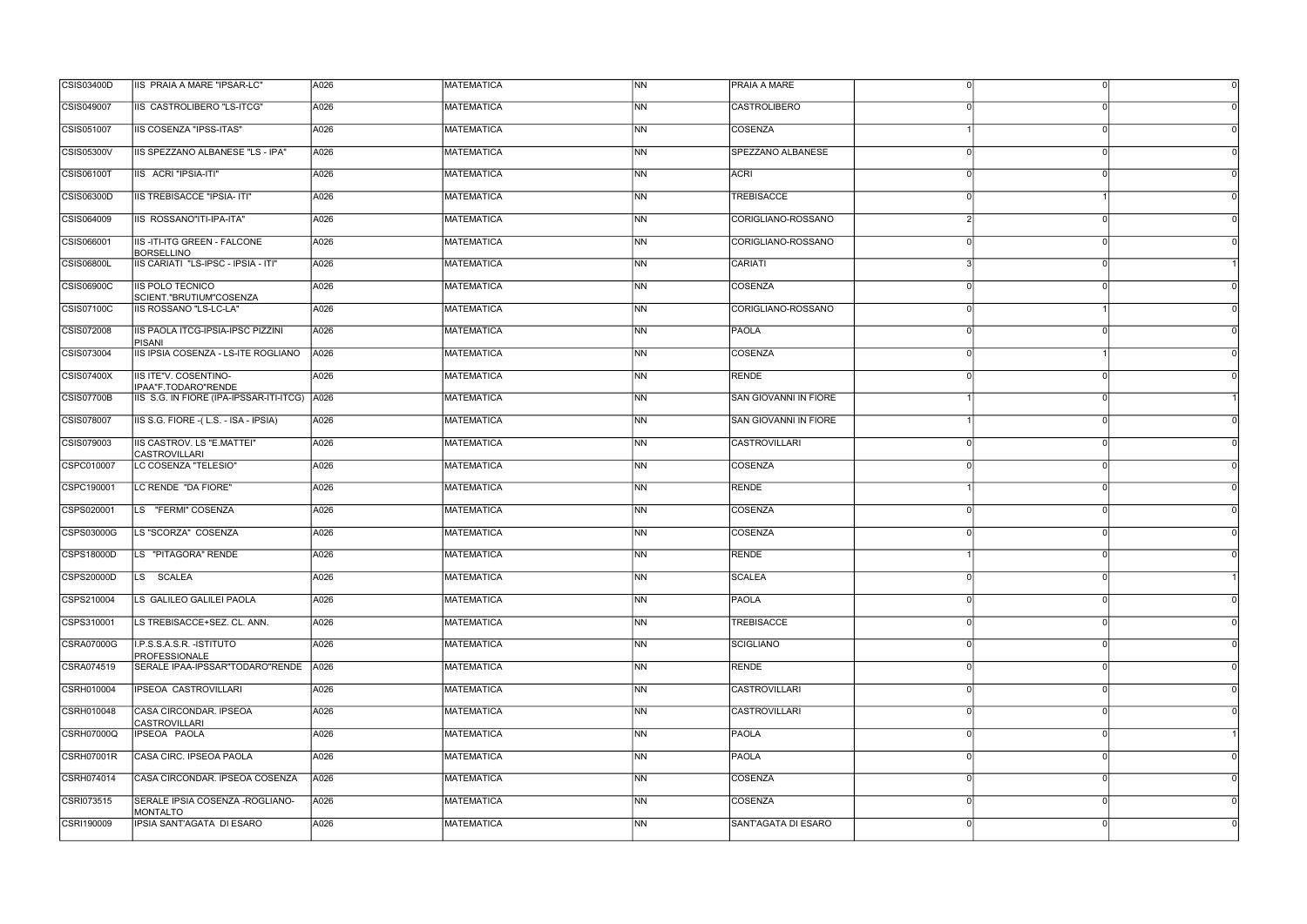| <b>CSRI26000A</b> | <b>IPSIA LONGOBUCCO</b>                                   | A026 | <b>MATEMATICA</b>          | <b>NN</b>                | LONGOBUCCO                 |          |  |
|-------------------|-----------------------------------------------------------|------|----------------------------|--------------------------|----------------------------|----------|--|
| <b>CSTD05000L</b> | ITS "G. FILANGIERI" TREBISACCE                            | A026 | MATEMATICA                 | INN.                     | <b>TREBISACCE</b>          |          |  |
| <b>CSTD07000T</b> | ITCGT-LICEO E.S. "G. B. FALCONE" ACRI A026                |      | <b>MATEMATICA</b>          | <b>NN</b>                | ACRI                       |          |  |
| CSTD070507        | SERALE ITCG "G.B. FALCONE" ACRI                           | A026 | <b>MATEMATICA</b>          | <b>INN</b>               | <b>ACRI</b>                |          |  |
| CSTD08000C        | ITC "L.PALMA" CORIGLIANO                                  | A026 | MATEMATICA                 | INN.                     | CORIGLIANO-ROSSANO         |          |  |
| <b>CSTF01000C</b> | ITI "MONACO" COSENZA                                      | A026 | <b>MATEMATICA</b>          | <b>NN</b>                | COSENZA                    |          |  |
| <b>CSTF01050T</b> | SERALE ITI "MONACO"COSENZA                                | A026 | MATEMATICA                 | INN.                     | COSENZA                    |          |  |
| CSTF020003        | ITI "FERMI" CASTROVILLARI                                 | A026 | <b>MATEMATICA</b>          | INN                      | <b>CASTROVILLARI</b>       |          |  |
| CSTF06401T        | CASA CIRCONDAR. ITI ROSSANO                               | A026 | <b>MATEMATICA</b>          | INN.                     | CORIGLIANO-ROSSANO         |          |  |
| CSIS001006        | IIS CORIGLIANO C. "LC-LS"                                 | A027 | MATEMATICA E FISICA        | <b>NN</b>                | CORIGLIANO-ROSSANO         |          |  |
| CSIS014008        | IIS AMANTEA "LS-IPSIA"-ITI-ITC                            | A027 | <b>MATEMATICA E FISICA</b> | <b>NN</b>                | <b>AMANTEA</b>             |          |  |
| CSIS01600X        | IIS BISIGNANO "ITI-LICEO SCIENTIFICO"                     | A027 | MATEMATICA E FISICA        | INN.                     | <b>BISIGNANO</b>           |          |  |
| <b>CSIS01700Q</b> | <b>IIS COSENZA "MANCINI-TOMMASI"</b><br><b>IPSEOA+ITA</b> | A027 | MATEMATICA E FISICA        | INN                      | COSENZA                    |          |  |
| CSIS01800G        | IIS ACRI LC - LS "V. JULIA"                               | A027 | <b>MATEMATICA E FISICA</b> | INN.                     | <b>ACRI</b>                |          |  |
| CSIS022007        | IISS "ERODOTO DI THURII" - CASSANO<br><b>IONIO</b>        | A027 | <b>MATEMATICA E FISICA</b> | <b>NN</b>                | CASSANO ALL'IONIO          |          |  |
| <b>CSIS02700A</b> | IS ROGGIANO G. "LS-ITI- ITC<br>ALTOMONTE"                 | A027 | MATEMATICA E FISICA        | <b>INN</b>               | ROGGIANO GRAVINA           |          |  |
| CSIS028006        | IIS CETRARO LC-ISA-ITA-ITT-LS-IPSIA-                      | A027 | <b>MATEMATICA E FISICA</b> | <b>INN</b>               | CETRARO                    |          |  |
| CSIS029002        | IIS CASTROVILLARI "LC-ISA"                                | A027 | <b>MATEMATICA E FISICA</b> | INN                      | <b>CASTROVILLARI</b>       |          |  |
| CSIS03400D        | IIS PRAIA A MARE "IPSAR-LC"                               | A027 | <b>MATEMATICA E FISICA</b> | INN.                     | <b>PRAIA A MARE</b>        |          |  |
| <b>CSIS04600Q</b> | IIS ROSSANO "ITAS-ITC"                                    | A027 | MATEMATICA E FISICA        | <b>NN</b>                | CORIGLIANO-ROSSANO         |          |  |
| CSIS049007        | IIS CASTROLIBERO "LS-ITCG"                                | A027 | <b>MATEMATICA E FISICA</b> | INN.                     | <b>CASTROLIBERO</b>        |          |  |
| CSIS051007        | <b>IIS COSENZA "IPSS-ITAS"</b>                            | A027 | <b>MATEMATICA E FISICA</b> | INN                      | <b>COSENZA</b>             |          |  |
| <b>CSIS05300V</b> | IIS SPEZZANO ALBANESE "LS - IPA"                          | A027 | <b>MATEMATICA E FISICA</b> | <b>NN</b>                | <b>SPEZZANO ALBANESE</b>   |          |  |
| <b>CSIS05900T</b> | I.I.S. LUNGRO "LS - IPSIA"                                | A027 | MATEMATICA E FISICA        | N <sub>N</sub>           | LUNGRO                     | $\Omega$ |  |
| <b>CSIS06700R</b> | IIS SAN MARCO ARGENTANO "ITCG-LC "                        | A027 | <b>MATEMATICA E FISICA</b> | N <sub>N</sub>           | <b>SAN MARCO ARGENTANO</b> |          |  |
| <b>CSIS06800L</b> | IIS CARIATI "LS-IPSC - IPSIA - ITI"                       | A027 | <b>MATEMATICA E FISICA</b> | N <sub>N</sub>           | CARIATI                    |          |  |
| CSIS07100C        | IIS ROSSANO "LS-LC-LA"                                    | A027 | MATEMATICA E FISICA        | N <sub>N</sub>           | CORIGLIANO-ROSSANO         |          |  |
| CSIS073004        | IIS IPSIA COSENZA - LS-ITE ROGLIANO                       | A027 | MATEMATICA E FISICA        | N <sub>N</sub>           | COSENZA                    |          |  |
| <b>CSIS07600G</b> | ISA LUZZI + L.CLASSICO LUZZI                              | A027 | MATEMATICA E FISICA        | $\overline{\mathsf{NN}}$ | LUZZI                      |          |  |
| CSIS078007        | IIS S.G. FIORE - (L.S. - ISA - IPSIA)                     | A027 | <b>MATEMATICA E FISICA</b> | N <sub>N</sub>           | SAN GIOVANNI IN FIORE      |          |  |
| CSIS079003        | IS CASTROV. LS "E.MATTEI"<br><b>CASTROVILLARI</b>         | A027 | MATEMATICA E FISICA        | N <sub>N</sub>           | <b>CASTROVILLARI</b>       |          |  |
| CSIS081003        | IIS "L. DELLA VALLE" COSENZA                              | A027 | MATEMATICA E FISICA        | N <sub>N</sub>           | COSENZA                    |          |  |
| CSPC010007        | LC COSENZA "TELESIO"                                      | A027 | MATEMATICA E FISICA        | INN.                     | COSENZA                    |          |  |
| CSPC060008        | LC SAN DEMETRIO C.                                        | A027 | MATEMATICA E FISICA        | N <sub>N</sub>           | <b>SAN DEMETRIO CORONE</b> | $\Omega$ |  |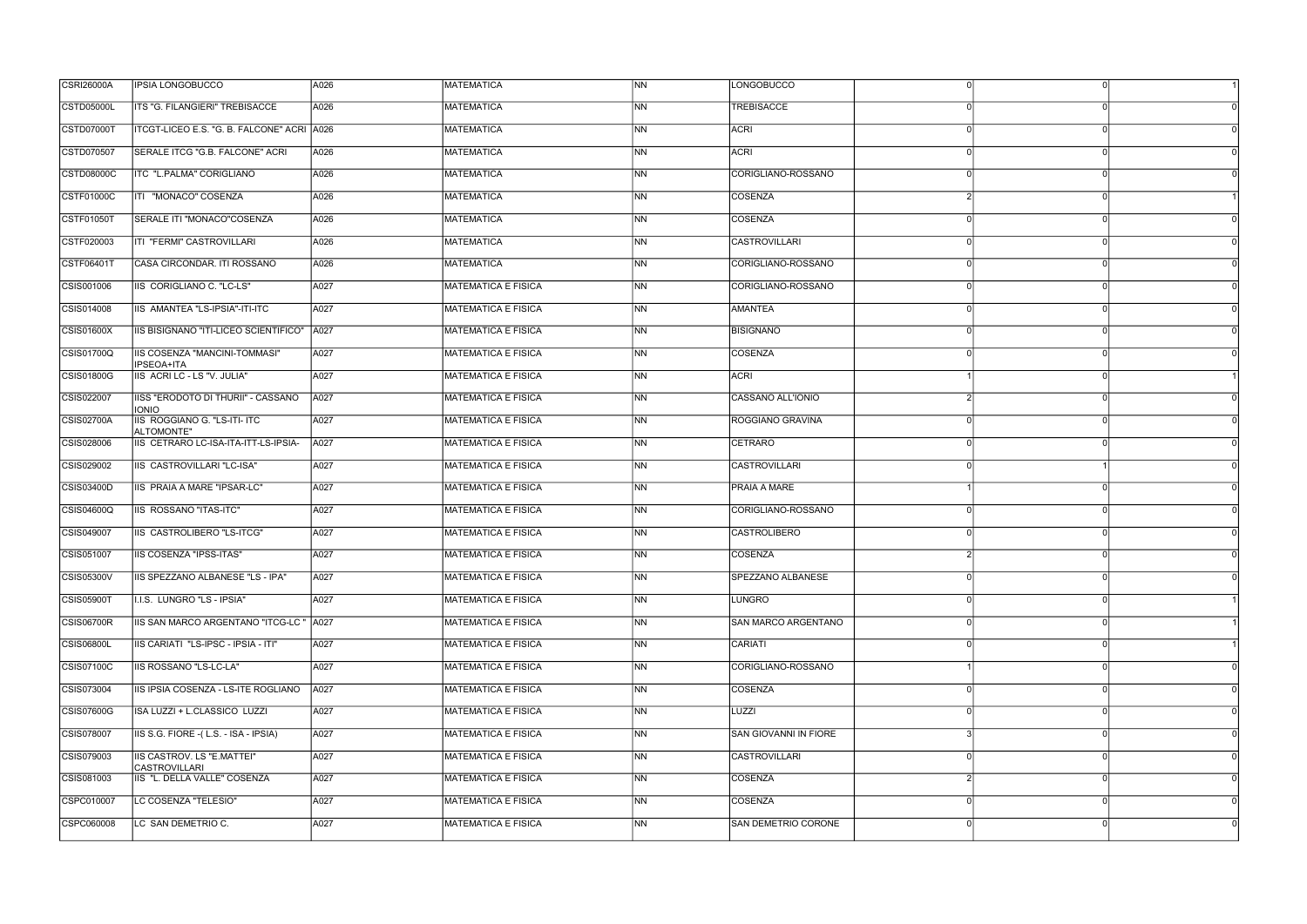| CSPC190001        | LC RENDE "DA FIORE"                                     | A027 | <b>MATEMATICA E FISICA</b>             | N <sub>N</sub> | <b>RENDE</b>               |          |  |
|-------------------|---------------------------------------------------------|------|----------------------------------------|----------------|----------------------------|----------|--|
| CSPM070003        | IM "T. CAMPANELLA" BELVEDERE M.                         | A027 | MATEMATICA E FISICA                    | <b>INN</b>     | <b>BELVEDERE MARITTIMO</b> |          |  |
| CSPS020001        | LS "FERMI" COSENZA                                      | A027 | <b>MATEMATICA E FISICA</b>             | <b>NN</b>      | COSENZA                    |          |  |
| CSPS03000G        | LS "SCORZA" COSENZA                                     | A027 | MATEMATICA E FISICA                    | <b>NN</b>      | COSENZA                    |          |  |
| CSPS18000D        | LS "PITAGORA" RENDE                                     | A027 | <b>MATEMATICA E FISICA</b>             | <b>NN</b>      | RENDE                      |          |  |
| CSPS20000D        | LS SCALEA                                               | A027 | <b>MATEMATICA E FISICA</b>             | N <sub>N</sub> | <b>SCALEA</b>              |          |  |
| CSPS210004        | LS GALILEO GALILEI PAOLA                                | A027 | <b>MATEMATICA E FISICA</b>             | <b>INN</b>     | <b>PAOLA</b>               |          |  |
| <b>CSPS25000E</b> | LS MORMANNO                                             | A027 | <b>MATEMATICA E FISICA</b>             | INN.           | MORMANNO                   |          |  |
| CSPS310001        | LS TREBISACCE+SEZ. CL. ANN.                             | A027 | <b>IMATEMATICA E FISICA</b>            | <b>INN</b>     | <b>TREBISACCE</b>          |          |  |
| CSPS330006        | LICEO SCIENTIFICO LONGOBUCCO                            | A027 | MATEMATICA E FISICA                    | <b>NN</b>      | LONGOBUCCO                 |          |  |
| <b>CSRI26000A</b> | <b>IPSIA LONGOBUCCO</b>                                 | A027 | <b>MATEMATICA E FISICA</b>             | <b>NN</b>      | LONGOBUCCO                 |          |  |
| CSIS01700Q        | IIS COSENZA "MANCINI-TOMMASI"<br><b>IPSEOA+ITA</b>      | A031 | <b>SCIENZE DEGLI ALIMENTI</b>          | <b>INN</b>     | <b>COSENZA</b>             |          |  |
| CSIS022007        | IISS "ERODOTO DI THURII" - CASSANO<br><b>IONIO</b>      | A031 | <b>SCIENZE DEGLI ALIMENTI</b>          | INN.           | CASSANO ALL'IONIO          |          |  |
| CSIS023003        | <b>IIS DIAMANTE "ITCG-IPA ITI</b>                       | A031 | <b>SCIENZE DEGLI ALIMENTI</b>          | <b>INN</b>     | DIAMANTE                   |          |  |
| CSIS03400D        | IIS PRAIA A MARE "IPSAR-LC"                             | A031 | SCIENZE DEGLI ALIMENTI                 | INN.           | <b>PRAIA A MARE</b>        |          |  |
| <b>CSIS06100T</b> | IIS ACRI "IPSIA-ITI"                                    | A031 | <b>SCIENZE DEGLI ALIMENTI</b>          | N <sub>N</sub> | <b>ACRI</b>                |          |  |
| CSIS06300D        | IIS TREBISACCE "IPSIA- ITI"                             | A031 | SCIENZE DEGLI ALIMENTI                 | <b>NN</b>      | TREBISACCE                 |          |  |
| CSIS064009        | IIS ROSSANO"ITI-IPA-ITA"                                | A031 | <b>SCIENZE DEGLI ALIMENTI</b>          | INN.           | CORIGLIANO-ROSSANO         |          |  |
| <b>CSIS06700R</b> | IIS SAN MARCO ARGENTANO "ITCG-LC "                      | A031 | <b>SCIENZE DEGLI ALIMENTI</b>          | <b>INN</b>     | <b>SAN MARCO ARGENTANO</b> |          |  |
| <b>CSIS06800L</b> | IIS CARIATI "LS-IPSC - IPSIA - ITI"                     | A031 | SCIENZE DEGLI ALIMENTI                 | <b>NN</b>      | CARIATI                    |          |  |
| CSIS07400X        | IIS ITE"V. COSENTINO-<br>IPAA"F.TODARO"RENDE            | A031 | <b>SCIENZE DEGLI ALIMENTI</b>          | <b>INN</b>     | RENDE                      |          |  |
| CSIS07700B        | IIS S.G. IN FIORE (IPA-IPSSAR-ITI-ITCG) A031            |      | SCIENZE DEGLI ALIMENTI                 | INN.           | SAN GIOVANNI IN FIORE      |          |  |
| <b>CSRH010004</b> | IPSEOA CASTROVILLARI                                    | A031 | SCIENZE DEGLI ALIMENTI                 | <b>NN</b>      | <b>CASTROVILLARI</b>       |          |  |
| <b>CSRH07000Q</b> | <b>IPSEOA PAOLA</b>                                     | A031 | SCIENZE DEGLI ALIMENTI                 | N <sub>N</sub> | <b>PAOLA</b>               |          |  |
| CSRH07001R        | CASA CIRC. IPSEOA PAOLA                                 | A031 | SCIENZE DEGLI ALIMENTI                 | <b>NN</b>      | PAOLA                      |          |  |
| CSRH074014        | CASA CIRCONDAR. IPSEOA COSENZA                          | A031 | SCIENZE DEGLI ALIMENTI                 | N <sub>N</sub> | COSENZA                    |          |  |
| CSIS066001        | <b>IIS-ITI-ITG GREEN - FALCONE</b><br><b>BORSELLINO</b> | A033 | SCIENZE E TECNOLOGIE AERONAUTICHE   NN |                | CORIGLIANO-ROSSANO         |          |  |
| CSIS014008        | IIS AMANTEA "LS-IPSIA"-ITI-ITC                          | A034 | SCIENZE E TECNOLOGIE CHIMICHE          | N <sub>N</sub> | <b>AMANTEA</b>             |          |  |
| CSIS01600X        | IIS BISIGNANO "ITI-LICEO SCIENTIFICO"                   | A034 | SCIENZE E TECNOLOGIE CHIMICHE          | <b>NN</b>      | <b>BISIGNANO</b>           |          |  |
| <b>CSIS01700Q</b> | IIS COSENZA "MANCINI-TOMMASI"<br>IPSEOA+ITA             | A034 | SCIENZE E TECNOLOGIE CHIMICHE          | N <sub>N</sub> | COSENZA                    |          |  |
| CSIS02700A        | IIS ROGGIANO G. "LS-ITI- ITC<br>ALTOMONTE"              | A034 | SCIENZE E TECNOLOGIE CHIMICHE          | N <sub>N</sub> | ROGGIANO GRAVINA           |          |  |
| CSIS028006        | IIS CETRARO LC-ISA-ITA-ITT-LS-IPSIA-                    | A034 | SCIENZE E TECNOLOGIE CHIMICHE          | N <sub>N</sub> | CETRARO                    |          |  |
| CSIS029002        | IIS CASTROVILLARI "LC-ISA"                              | A034 | SCIENZE E TECNOLOGIE CHIMICHE          | <b>INN</b>     | <b>CASTROVILLARI</b>       |          |  |
| <b>CSIS04600Q</b> | IIS ROSSANO "ITAS-ITC"                                  | A034 | SCIENZE E TECNOLOGIE CHIMICHE          | N <sub>N</sub> | CORIGLIANO-ROSSANO         | $\Omega$ |  |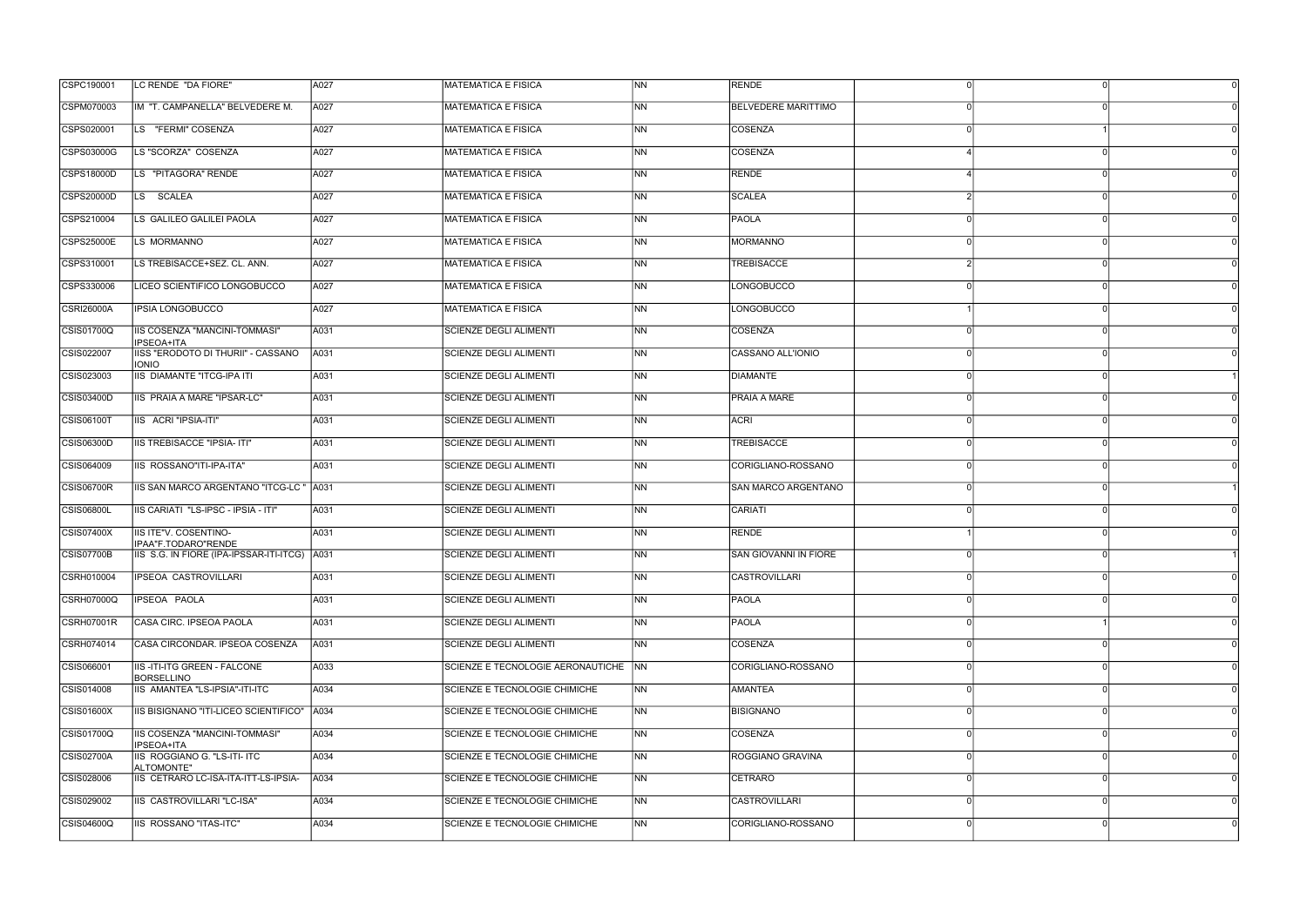| CSIS049007        | IIS CASTROLIBERO "LS-ITCG"                              | A034 | SCIENZE E TECNOLOGIE CHIMICHE                 | <b>NN</b> | <b>CASTROLIBERO</b>   |          |  |
|-------------------|---------------------------------------------------------|------|-----------------------------------------------|-----------|-----------------------|----------|--|
| CSIS051007        | IIS COSENZA "IPSS-ITAS"                                 | A034 | SCIENZE E TECNOLOGIE CHIMICHE                 | <b>NN</b> | COSENZA               |          |  |
| <b>CSIS06100T</b> | IIS ACRI "IPSIA-ITI"                                    | A034 | SCIENZE E TECNOLOGIE CHIMICHE                 | NN        | ACRI                  | $\Omega$ |  |
| <b>CSIS06300D</b> | <b>IIS TREBISACCE "IPSIA- ITI"</b>                      | A034 | SCIENZE E TECNOLOGIE CHIMICHE                 | <b>NN</b> | <b>TREBISACCE</b>     |          |  |
| CSIS064009        | IIS ROSSANO"ITI-IPA-ITA"                                | A034 | SCIENZE E TECNOLOGIE CHIMICHE                 | NN        | CORIGLIANO-ROSSANO    | $\Omega$ |  |
| CSIS066001        | IIS-ITI-ITG GREEN - FALCONE<br><b>BORSELLINO</b>        | A034 | SCIENZE E TECNOLOGIE CHIMICHE                 | <b>NN</b> | CORIGLIANO-ROSSANO    |          |  |
| <b>CSIS06800L</b> | IIS CARIATI "LS-IPSC - IPSIA - ITI"                     | A034 | SCIENZE E TECNOLOGIE CHIMICHE                 | <b>NN</b> | CARIATI               |          |  |
| CSIS06900C        | <b>IIS POLO TECNICO</b><br>SCIENT."BRUTIUM"COSENZA      | A034 | SCIENZE E TECNOLOGIE CHIMICHE                 | NN        | COSENZA               | $\Omega$ |  |
| CSIS072008        | IIS PAOLA ITCG-IPSIA-IPSC PIZZINI<br><b>PISANI</b>      | A034 | SCIENZE E TECNOLOGIE CHIMICHE                 | <b>NN</b> | <b>PAOLA</b>          | ∩        |  |
| CSIS073004        | IIS IPSIA COSENZA - LS-ITE ROGLIANO                     | A034 | SCIENZE E TECNOLOGIE CHIMICHE                 | NN        | COSENZA               | $\Omega$ |  |
| <b>CSIS07400X</b> | <b>IIS ITE"V. COSENTINO-</b><br>IPAA"F.TODARO"RENDE     | A034 | <b>SCIENZE E TECNOLOGIE CHIMICHE</b>          | <b>NN</b> | RENDE                 |          |  |
| CSIS07700B        | IIS S.G. IN FIORE (IPA-IPSSAR-ITI-ITCG)   A034          |      | SCIENZE E TECNOLOGIE CHIMICHE                 | NN        | SAN GIOVANNI IN FIORE | ∩        |  |
| CSRH010004        | IPSEOA CASTROVILLARI                                    | A034 | SCIENZE E TECNOLOGIE CHIMICHE                 | NN        | CASTROVILLARI         | $\Omega$ |  |
| <b>CSRH07000Q</b> | IPSEOA PAOLA                                            | A034 | SCIENZE E TECNOLOGIE CHIMICHE                 | <b>NN</b> | <b>PAOLA</b>          |          |  |
| <b>CSTD05000L</b> | ITS "G. FILANGIERI" TREBISACCE                          | A034 | SCIENZE E TECNOLOGIE CHIMICHE                 | NN        | <b>TREBISACCE</b>     |          |  |
| <b>CSTD08000C</b> | ITC "L.PALMA" CORIGLIANO                                | A034 | SCIENZE E TECNOLOGIE CHIMICHE                 | <b>NN</b> | CORIGLIANO-ROSSANO    |          |  |
| <b>CSTF01000C</b> | ITI "MONACO" COSENZA                                    | A034 | SCIENZE E TECNOLOGIE CHIMICHE                 | NN        | <b>COSENZA</b>        |          |  |
| CSTF020003        | ITI "FERMI" CASTROVILLARI                               | A034 | SCIENZE E TECNOLOGIE CHIMICHE                 | ΝN        | <b>CASTROVILLARI</b>  |          |  |
| CSIS014008        | IIS AMANTEA "LS-IPSIA"-ITI-ITC                          | A037 | COSTRUZ TECNOL E TECN RAPPR<br><b>GRAFICA</b> | <b>NN</b> | AMANTEA               | ∩        |  |
| CSIS01600X        | IIS BISIGNANO "ITI-LICEO SCIENTIFICO"   A037            |      | COSTRUZ TECNOL E TECN RAPPR<br><b>GRAFICA</b> | NN.       | <b>BISIGNANO</b>      | $\Omega$ |  |
| CSIS01700Q        | <b>IIS COSENZA "MANCINI-TOMMASI"</b><br>IPSEOA+ITA      | A037 | COSTRUZ TECNOL E TECN RAPPR<br><b>GRAFICA</b> | <b>NN</b> | COSENZA               |          |  |
| CSIS022007        | IISS "ERODOTO DI THURII" - CASSANO<br><b>IONIO</b>      | A037 | COSTRUZ TECNOL E TECN RAPPR<br><b>GRAFICA</b> | NN.       | CASSANO ALL'IONIO     |          |  |
| CSIS023003        | IIS DIAMANTE "ITCG-IPA ITI                              | A037 | <b>COSTRUZ TECNOL E TECN RAPPR</b><br>GRAFICA | <b>NN</b> | <b>DIAMANTE</b>       |          |  |
| <b>CSIS02700A</b> | IIS ROGGIANO G. "LS-ITI- ITC<br>ALTOMONTE"              | A037 | COSTRUZ TECNOL E TECN RAPPR<br><b>GRAFICA</b> | <b>NN</b> | ROGGIANO GRAVINA      | $\Omega$ |  |
| CSIS028006        | IIS CETRARO LC-ISA-ITA-ITT-LS-IPSIA-                    | A037 | COSTRUZ TECNOL E TECN RAPPR<br><b>GRAFICA</b> | NN.       | <b>CETRARO</b>        | n        |  |
| CSIS049007        | IIS CASTROLIBERO "LS-ITCG"                              | A037 | COSTRUZ TECNOL E TECN RAPPR<br>GRAFICA        | <b>NN</b> | <b>CASTROLIBERO</b>   |          |  |
| CSIS051007        | <b>IIS COSENZA "IPSS-ITAS"</b>                          | A037 | COSTRUZ TECNOL E TECN RAPPR<br>GRAFICA        | NN.       | COSENZA               |          |  |
| CSIS06100T        | IIS ACRI "IPSIA-ITI"                                    | A037 | COSTRUZ TECNOL E TECN RAPPR<br><b>GRAFICA</b> | NN.       | ACRI                  | $\Omega$ |  |
| CSIS06300D        | IIS TREBISACCE "IPSIA- ITI"                             | A037 | COSTRUZ TECNOL E TECN RAPPR<br>GRAFICA        | <b>NN</b> | <b>TREBISACCE</b>     |          |  |
| CSIS064009        | IIS ROSSANO"ITI-IPA-ITA"                                | A037 | COSTRUZ TECNOL E TECN RAPPR<br><b>GRAFICA</b> | NN        | CORIGLIANO-ROSSANO    | $\Omega$ |  |
| CSIS066001        | <b>IIS-ITI-ITG GREEN - FALCONE</b><br><b>BORSELLINO</b> | A037 | COSTRUZ TECNOL E TECN RAPPR<br>GRAFICA        | <b>NN</b> | CORIGLIANO-ROSSANO    | $\Omega$ |  |
| CSIS06800L        | IIS CARIATI "LS-IPSC - IPSIA - ITI"                     | A037 | COSTRUZ TECNOL E TECN RAPPR<br><b>GRAFICA</b> | NN.       | CARIATI               |          |  |
| <b>CSIS06900C</b> | IIS POLO TECNICO<br>SCIENT."BRUTIUM"COSENZA             | A037 | COSTRUZ TECNOL E TECN RAPPR<br><b>GRAFICA</b> | NN.       | COSENZA               |          |  |
| CSIS072008        | IIS PAOLA ITCG-IPSIA-IPSC PIZZINI<br><b>PISANI</b>      | A037 | COSTRUZ TECNOL E TECN RAPPR<br>GRAFICA        | <b>NN</b> | PAOLA                 | ∩        |  |
|                   |                                                         |      |                                               |           |                       |          |  |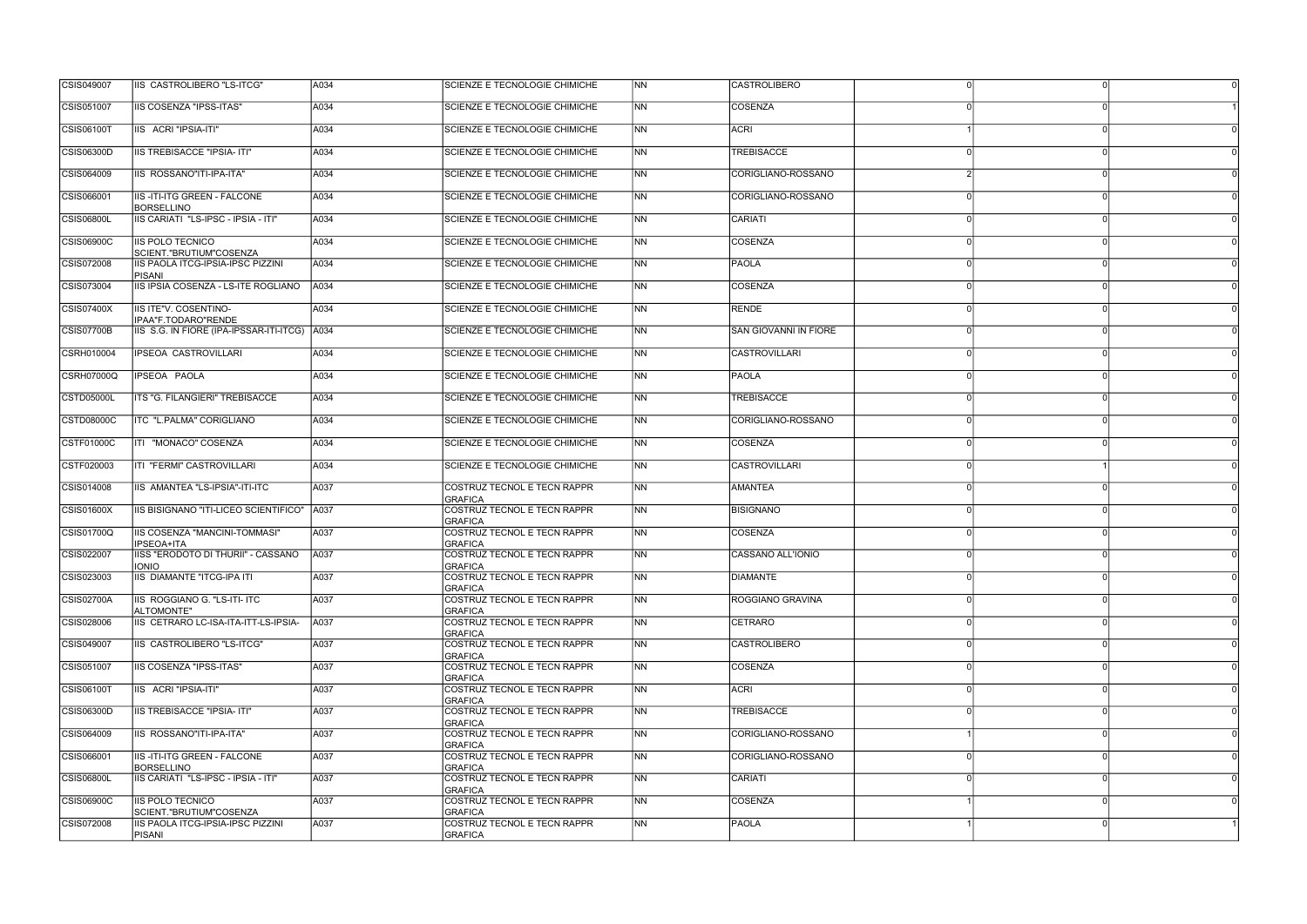| CSIS073004        | IIS IPSIA COSENZA - LS-ITE ROGLIANO                 | A037 | COSTRUZ TECNOL E TECN RAPPR                   | <b>INN</b> | <b>COSENZA</b>        |  |  |
|-------------------|-----------------------------------------------------|------|-----------------------------------------------|------------|-----------------------|--|--|
| CSIS07700B        | IIS S.G. IN FIORE (IPA-IPSSAR-ITI-ITCG) A037        |      | <b>GRAFICA</b><br>COSTRUZ TECNOL E TECN RAPPR | INN.       | SAN GIOVANNI IN FIORE |  |  |
|                   |                                                     |      | <b>GRAFICA</b>                                |            |                       |  |  |
| CSIS079003        | IIS CASTROV. LS "E.MATTEI"<br><b>CASTROVILLARI</b>  | A037 | COSTRUZ TECNOL E TECN RAPPR<br><b>GRAFICA</b> | INN.       | CASTROVILLARI         |  |  |
| CSRI190009        | IPSIA SANT'AGATA DI ESARO                           | A037 | COSTRUZ TECNOL E TECN RAPPR<br><b>GRAFICA</b> | <b>NN</b>  | SANT'AGATA DI ESARO   |  |  |
| CSTD05000L        | ITS "G. FILANGIERI" TREBISACCE                      | A037 | COSTRUZ TECNOL E TECN RAPPR<br>GRAFICA        | <b>NN</b>  | <b>TREBISACCE</b>     |  |  |
| CSTD050502        | <b>SERALE ITCG TREBISACCE</b>                       | A037 | COSTRUZ TECNOL E TECN RAPPR<br><b>GRAFICA</b> | <b>NN</b>  | <b>TREBISACCE</b>     |  |  |
| CSTD070507        | SERALE ITCG "G.B. FALCONE" ACRI                     | A037 | COSTRUZ TECNOL E TECN RAPPR<br><b>GRAFICA</b> | INN.       | <b>ACRI</b>           |  |  |
| CSTD08000C        | ITC "L.PALMA" CORIGLIANO                            | A037 | COSTRUZ TECNOL E TECN RAPPR<br><b>GRAFICA</b> | INN.       | CORIGLIANO-ROSSANO    |  |  |
| CSTF01000C        | ITI "MONACO" COSENZA                                | A037 | COSTRUZ TECNOL E TECN RAPPR<br>GRAFICA        | INN.       | COSENZA               |  |  |
| CSTF020003        | ITI "FERMI" CASTROVILLARI                           | A037 | COSTRUZ TECNOL E TECN RAPPR<br>GRAFICA        | INN.       | CASTROVILLARI         |  |  |
| CSTL066513        | CORSO SERALE ITG DI ROSSANO                         | A037 | COSTRUZ TECNOL E TECN RAPPR<br><b>GRAFICA</b> | <b>NN</b>  | CORIGLIANO-ROSSANO    |  |  |
| CSIS014008        | IIS AMANTEA "LS-IPSIA"-ITI-ITC                      | A040 | TECNOLOGIE ELETTRICHE ELETTRONICHE NN         |            | <b>AMANTEA</b>        |  |  |
| <b>CSIS01600X</b> | IIS BISIGNANO "ITI-LICEO SCIENTIFICO"               | A040 | TECNOLOGIE ELETTRICHE ELETTRONICHE NN         |            | <b>BISIGNANO</b>      |  |  |
| CSIS022007        | IISS "ERODOTO DI THURII" - CASSANO<br><b>IONIO</b>  | A040 | TECNOLOGIE ELETTRICHE ELETTRONICHE NN         |            | CASSANO ALL'IONIO     |  |  |
| CSIS02700A        | IIS ROGGIANO G. "LS-ITI- ITC<br>ALTOMONTE"          | A040 | TECNOLOGIE ELETTRICHE ELETTRONICHE NN         |            | ROGGIANO GRAVINA      |  |  |
| CSIS028006        | IIS CETRARO LC-ISA-ITA-ITT-LS-IPSIA-                | A040 | TECNOLOGIE ELETTRICHE ELETTRONICHE NN         |            | <b>CETRARO</b>        |  |  |
| CSIS029002        | IIS CASTROVILLARI "LC-ISA"                          | A040 | TECNOLOGIE ELETTRICHE ELETTRONICHE NN         |            | <b>CASTROVILLARI</b>  |  |  |
| <b>CSIS05900T</b> | I.I.S. LUNGRO "LS - IPSIA"                          | A040 | TECNOLOGIE ELETTRICHE ELETTRONICHE NN         |            | LUNGRO                |  |  |
| CSIS06100T        | IIS ACRI "IPSIA-ITI"                                | A040 | TECNOLOGIE ELETTRICHE ELETTRONICHE NN         |            | <b>ACRI</b>           |  |  |
| <b>CSIS06300D</b> | IIS TREBISACCE "IPSIA- ITI"                         | A040 | TECNOLOGIE ELETTRICHE ELETTRONICHE NN         |            | <b>TREBISACCE</b>     |  |  |
| CSIS064009        | IIS ROSSANO"ITI-IPA-ITA"                            | A040 | TECNOLOGIE ELETTRICHE ELETTRONICHE NN         |            | CORIGLIANO-ROSSANO    |  |  |
| CSIS066001        | IIS-ITI-ITG GREEN - FALCONE<br><b>BORSELLINO</b>    | A040 | TECNOLOGIE ELETTRICHE ELETTRONICHE NN         |            | CORIGLIANO-ROSSANO    |  |  |
| CSIS06800L        | IIS CARIATI "LS-IPSC - IPSIA - ITI"                 | A040 | TECNOLOGIE ELETTRICHE ELETTRONICHE NN         |            | CARIATI               |  |  |
| CSIS072008        | IIS PAOLA ITCG-IPSIA-IPSC PIZZINI<br>PISANI         | A040 | TECNOLOGIE ELETTRICHE ELETTRONICHE NN         |            | PAOLA                 |  |  |
| CSIS073004        | IIS IPSIA COSENZA - LS-ITE ROGLIANO                 | A040 | TECNOLOGIE ELETTRICHE ELETTRONICHE NN         |            | COSENZA               |  |  |
| <b>CSIS07700B</b> | IIS S.G. IN FIORE (IPA-IPSSAR-ITI-ITCG) A040        |      | TECNOLOGIE ELETTRICHE ELETTRONICHE NN         |            | SAN GIOVANNI IN FIORE |  |  |
| CSRI073515        | SERALE IPSIA COSENZA - ROGLIANO-<br><b>MONTALTO</b> | A040 | TECNOLOGIE ELETTRICHE ELETTRONICHE NN         |            | COSENZA               |  |  |
| CSRI310006        | <b>IPSIA BOCCHIGLIERO</b>                           | A040 | <b>TECNOLOGIE ELETTRICHE ELETTRONICHE NN</b>  |            | <b>BOCCHIGLIERO</b>   |  |  |
| CSTF01000C        | ITI "MONACO" COSENZA                                | A040 | TECNOLOGIE ELETTRICHE ELETTRONICHE NN         |            | COSENZA               |  |  |
| <b>CSTF01050T</b> | SERALE ITI "MONACO"COSENZA                          | A040 | TECNOLOGIE ELETTRICHE ELETTRONICHE NN         |            | <b>COSENZA</b>        |  |  |
| CSTF020003        | ITI "FERMI" CASTROVILLARI                           | A040 | TECNOLOGIE ELETTRICHE ELETTRONICHE NN         |            | <b>CASTROVILLARI</b>  |  |  |
| CSIS001006        | IIS CORIGLIANO C. "LC-LS"                           | A041 | SCIENZE E TECNOLOGIE INFORMATICHE             | <b>INN</b> | CORIGLIANO-ROSSANO    |  |  |
| CSIS014008        | IIS AMANTEA "LS-IPSIA"-ITI-ITC                      | A041 | SCIENZE E TECNOLOGIE INFORMATICHE             | <b>INN</b> | <b>AMANTEA</b>        |  |  |
| <b>CSIS01600X</b> | IIS BISIGNANO "ITI-LICEO SCIENTIFICO"   A041        |      | SCIENZE E TECNOLOGIE INFORMATICHE NN          |            | <b>BISIGNANO</b>      |  |  |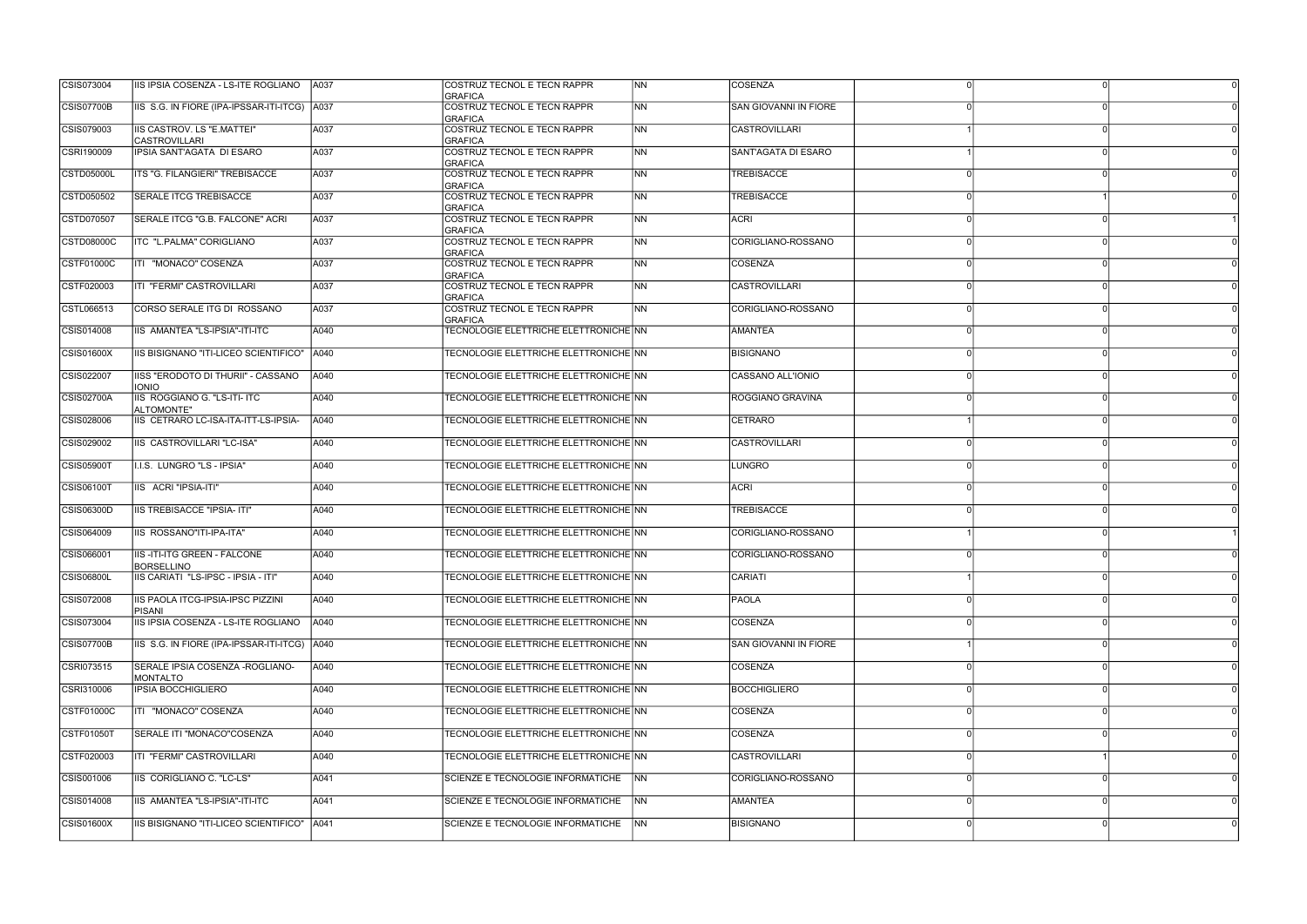| <b>CSIS01700Q</b> | IIS COSENZA "MANCINI-TOMMASI"<br><b>IPSEOA+ITA</b> | A041 | ISCIENZE E TECNOLOGIE INFORMATICHE     | <b>INN</b> | <b>COSENZA</b>             |  |  |
|-------------------|----------------------------------------------------|------|----------------------------------------|------------|----------------------------|--|--|
| CSIS01800G        | IIS ACRI LC - LS "V. JULIA"                        | A041 | SCIENZE E TECNOLOGIE INFORMATICHE      | <b>INN</b> | <b>ACRI</b>                |  |  |
| CSIS022007        | IISS "ERODOTO DI THURII" - CASSANO<br><b>IONIO</b> | A041 | SCIENZE E TECNOLOGIE INFORMATICHE      | INN        | CASSANO ALL'IONIO          |  |  |
| CSIS023003        | IIS DIAMANTE "ITCG-IPA ITI                         | A041 | SCIENZE E TECNOLOGIE INFORMATICHE      | <b>INN</b> | DIAMANTE                   |  |  |
| CSIS028006        | IIS CETRARO LC-ISA-ITA-ITT-LS-IPSIA-               | A041 | SCIENZE E TECNOLOGIE INFORMATICHE      | NN         | <b>CETRARO</b>             |  |  |
| CSIS029002        | <b>IIS CASTROVILLARI "LC-ISA"</b>                  | A041 | SCIENZE E TECNOLOGIE INFORMATICHE      | <b>INN</b> | <b>CASTROVILLARI</b>       |  |  |
| <b>CSIS04600Q</b> | IIS ROSSANO "ITAS-ITC"                             | A041 | SCIENZE E TECNOLOGIE INFORMATICHE      | <b>INN</b> | CORIGLIANO-ROSSANO         |  |  |
| CSIS049007        | IIS CASTROLIBERO "LS-ITCG"                         | A041 | SCIENZE E TECNOLOGIE INFORMATICHE      | INN.       | <b>CASTROLIBERO</b>        |  |  |
| CSIS051007        | IIS COSENZA "IPSS-ITAS"                            | A041 | SCIENZE E TECNOLOGIE INFORMATICHE      | <b>INN</b> | COSENZA                    |  |  |
| <b>CSIS05300V</b> | IIS SPEZZANO ALBANESE "LS - IPA"                   | A041 | SCIENZE E TECNOLOGIE INFORMATICHE      | <b>INN</b> | SPEZZANO ALBANESE          |  |  |
| <b>CSIS06100T</b> | IIS ACRI "IPSIA-ITI"                               | A041 | SCIENZE E TECNOLOGIE INFORMATICHE      | <b>INN</b> | <b>ACRI</b>                |  |  |
| CSIS06300D        | <b>IIS TREBISACCE "IPSIA- ITI"</b>                 | A041 | SCIENZE E TECNOLOGIE INFORMATICHE      | <b>INN</b> | <b>TREBISACCE</b>          |  |  |
| CSIS064009        | IIS ROSSANO"ITI-IPA-ITA"                           | A041 | SCIENZE E TECNOLOGIE INFORMATICHE      | INN.       | CORIGLIANO-ROSSANO         |  |  |
| CSIS066001        | IIS-ITI-ITG GREEN - FALCONE<br><b>BORSELLINO</b>   | A041 | SCIENZE E TECNOLOGIE INFORMATICHE      | <b>INN</b> | CORIGLIANO-ROSSANO         |  |  |
| CSIS06700R        | IIS SAN MARCO ARGENTANO "ITCG-LC "                 | A041 | SCIENZE E TECNOLOGIE INFORMATICHE      | <b>NN</b>  | SAN MARCO ARGENTANO        |  |  |
| <b>CSIS06800L</b> | IIS CARIATI "LS-IPSC - IPSIA - ITI"                | A041 | SCIENZE E TECNOLOGIE INFORMATICHE      | <b>INN</b> | <b>CARIATI</b>             |  |  |
| <b>CSIS06900C</b> | <b>IIS POLO TECNICO</b><br>SCIENT."BRUTIUM"COSENZA | A041 | SCIENZE E TECNOLOGIE INFORMATICHE      | <b>INN</b> | COSENZA                    |  |  |
| CSIS072008        | IIS PAOLA ITCG-IPSIA-IPSC PIZZINI<br><b>PISANI</b> | A041 | SCIENZE E TECNOLOGIE INFORMATICHE      | INN.       | <b>PAOLA</b>               |  |  |
| CSIS073004        | IIS IPSIA COSENZA - LS-ITE ROGLIANO                | A041 | SCIENZE E TECNOLOGIE INFORMATICHE      | INN.       | <b>COSENZA</b>             |  |  |
| CSIS07400X        | IIS ITE"V. COSENTINO-<br>IPAA"F.TODARO"RENDE       | A041 | SCIENZE E TECNOLOGIE INFORMATICHE      | <b>NN</b>  | RENDE                      |  |  |
| <b>CSIS07700B</b> | IIS S.G. IN FIORE (IPA-IPSSAR-ITI-ITCG) A041       |      | SCIENZE E TECNOLOGIE INFORMATICHE      | <b>INN</b> | SAN GIOVANNI IN FIORE      |  |  |
| CSIS078007        | IIS S.G. FIORE - (L.S. - ISA - IPSIA)              | A041 | SCIENZE E TECNOLOGIE INFORMATICHE      | INN.       | SAN GIOVANNI IN FIORE      |  |  |
| CSIS079003        | IIS CASTROV. LS "E.MATTEI"<br><b>CASTROVILLARI</b> | A041 | SCIENZE E TECNOLOGIE INFORMATICHE      | <b>INN</b> | <b>CASTROVILLARI</b>       |  |  |
| CSPM070003        | IM "T. CAMPANELLA" BELVEDERE M.                    | A041 | SCIENZE E TECNOLOGIE INFORMATICHE      | <b>INN</b> | <b>BELVEDERE MARITTIMO</b> |  |  |
| CSPS03000G        | LS "SCORZA" COSENZA                                | A041 | SCIENZE E TECNOLOGIE INFORMATICHE      | <b>INN</b> | <b>COSENZA</b>             |  |  |
| CSPS18000D        | LS "PITAGORA" RENDE                                | A041 | SCIENZE E TECNOLOGIE INFORMATICHE      | <b>INN</b> | <b>RENDE</b>               |  |  |
| CSPS20000D        | LS SCALEA                                          | A041 | SCIENZE E TECNOLOGIE INFORMATICHE      | <b>NN</b>  | <b>SCALEA</b>              |  |  |
| CSPS210004        | LS GALILEO GALILEI PAOLA                           | A041 | SCIENZE E TECNOLOGIE INFORMATICHE      | INN.       | PAOLA                      |  |  |
| CSPS310001        | LS TREBISACCE+SEZ. CL. ANN.                        | A041 | SCIENZE E TECNOLOGIE INFORMATICHE NN   |            | <b>TREBISACCE</b>          |  |  |
| CSRH010004        | IPSEOA CASTROVILLARI                               | A041 | SCIENZE E TECNOLOGIE INFORMATICHE      | NN         | <b>CASTROVILLARI</b>       |  |  |
| CSRH07000Q        | IPSEOA PAOLA                                       | A041 | SCIENZE E TECNOLOGIE INFORMATICHE      | <b>INN</b> | <b>PAOLA</b>               |  |  |
| CSTD05000L        | ITS "G. FILANGIERI" TREBISACCE                     | A041 | SCIENZE E TECNOLOGIE INFORMATICHE      | <b>INN</b> | <b>TREBISACCE</b>          |  |  |
| CSTD07000T        | ITCGT-LICEO E.S. "G. B. FALCONE" ACRI   A041       |      | SCIENZE E TECNOLOGIE INFORMATICHE      | <b>INN</b> | <b>ACRI</b>                |  |  |
| CSTD070507        | SERALE ITCG "G.B. FALCONE" ACRI                    | A041 | SCIENZE E TECNOLOGIE INFORMATICHE   NN |            | <b>ACRI</b>                |  |  |
|                   |                                                    |      |                                        |            |                            |  |  |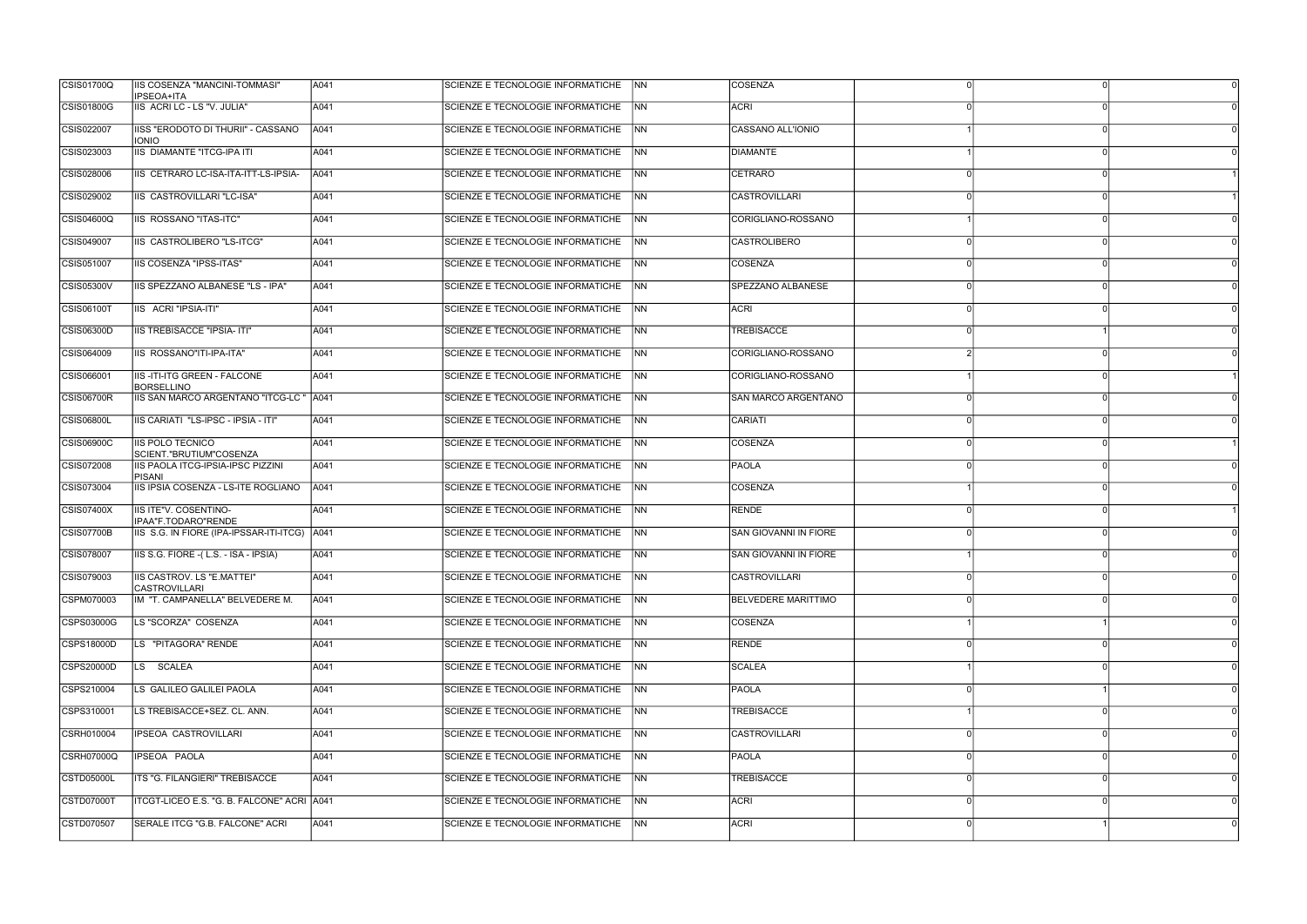| <b>CSTD08000C</b> | ITC "L.PALMA" CORIGLIANO                                | A041 | SCIENZE E TECNOLOGIE INFORMATICHE      | <b>NN</b> | CORIGLIANO-ROSSANO   |    |
|-------------------|---------------------------------------------------------|------|----------------------------------------|-----------|----------------------|----|
| CSTF01000C        | ITI "MONACO" COSENZA                                    | A041 | SCIENZE E TECNOLOGIE INFORMATICHE      | <b>NN</b> | COSENZA              |    |
| CSTF01050T        | SERALE ITI "MONACO"COSENZA                              | A041 | SCIENZE E TECNOLOGIE INFORMATICHE      | NN        | COSENZA              |    |
| CSTF020003        | ITI "FERMI" CASTROVILLARI                               | A041 | SCIENZE E TECNOLOGIE INFORMATICHE      | <b>NN</b> | <b>CASTROVILLARI</b> |    |
| CSIS014008        | IIS AMANTEA "LS-IPSIA"-ITI-ITC                          | A042 | SCIENZE E TECNOLOGIE MECCANICHE        | <b>NN</b> | <b>AMANTEA</b>       |    |
| CSIS022007        | IISS "ERODOTO DI THURII" - CASSANO<br><b>IONIO</b>      | A042 | SCIENZE E TECNOLOGIE MECCANICHE        | <b>NN</b> | CASSANO ALL'IONIO    |    |
| <b>CSIS02700A</b> | IIS ROGGIANO G. "LS-ITI- ITC<br>ALTOMONTE"              | A042 | SCIENZE E TECNOLOGIE MECCANICHE        | <b>NN</b> | ROGGIANO GRAVINA     |    |
| CSIS028006        | IIS CETRARO LC-ISA-ITA-ITT-LS-IPSIA-                    | A042 | <b>SCIENZE E TECNOLOGIE MECCANICHE</b> | NN        | CETRARO              |    |
| CSIS029002        | IIS CASTROVILLARI "LC-ISA"                              | A042 | SCIENZE E TECNOLOGIE MECCANICHE        | <b>NN</b> | <b>CASTROVILLARI</b> |    |
| CSIS049007        | IIS CASTROLIBERO "LS-ITCG"                              | A042 | SCIENZE E TECNOLOGIE MECCANICHE        | <b>NN</b> | <b>CASTROLIBERO</b>  |    |
| <b>CSIS05900T</b> | I.I.S. LUNGRO "LS - IPSIA"                              | A042 | <b>SCIENZE E TECNOLOGIE MECCANICHE</b> | <b>NN</b> | <b>LUNGRO</b>        |    |
| CSIS06100T        | IIS ACRI "IPSIA-ITI"                                    | A042 | SCIENZE E TECNOLOGIE MECCANICHE        | <b>NN</b> | ACRI                 |    |
| <b>CSIS06300D</b> | <b>IIS TREBISACCE "IPSIA- ITI"</b>                      | A042 | <b>SCIENZE E TECNOLOGIE MECCANICHE</b> | <b>NN</b> | <b>TREBISACCE</b>    |    |
| CSIS064009        | IIS ROSSANO"ITI-IPA-ITA"                                | A042 | SCIENZE E TECNOLOGIE MECCANICHE        | <b>NN</b> | CORIGLIANO-ROSSANO   |    |
| CSIS066001        | <b>IIS-ITI-ITG GREEN - FALCONE</b><br><b>BORSELLINO</b> | A042 | SCIENZE E TECNOLOGIE MECCANICHE        | <b>NN</b> | CORIGLIANO-ROSSANO   |    |
| CSIS072008        | <b>IIS PAOLA ITCG-IPSIA-IPSC PIZZINI</b><br>PISANI      | A042 | SCIENZE E TECNOLOGIE MECCANICHE        | <b>NN</b> | <b>PAOLA</b>         |    |
| CSIS073004        | IIS IPSIA COSENZA - LS-ITE ROGLIANO                     | A042 | SCIENZE E TECNOLOGIE MECCANICHE        | <b>NN</b> | COSENZA              |    |
| CSRI073515        | SERALE IPSIA COSENZA - ROGLIANO-<br><b>MONTALTO</b>     | A042 | <b>SCIENZE E TECNOLOGIE MECCANICHE</b> | <b>NN</b> | COSENZA              |    |
| CSRI190009        | IPSIA SANT'AGATA DI ESARO                               | A042 | SCIENZE E TECNOLOGIE MECCANICHE        | NN        | SANT'AGATA DI ESARO  |    |
| <b>CSRI26000A</b> | <b>IPSIA LONGOBUCCO</b>                                 | A042 | SCIENZE E TECNOLOGIE MECCANICHE        | NN        | <b>LONGOBUCCO</b>    |    |
| CSTF01000C        | ITI "MONACO" COSENZA                                    | A042 | SCIENZE E TECNOLOGIE MECCANICHE        | <b>NN</b> | COSENZA              |    |
| CSTF01050T        | SERALE ITI "MONACO"COSENZA                              | A042 | SCIENZE E TECNOLOGIE MECCANICHE        | <b>NN</b> | COSENZA              |    |
| CSTF020003        | <b>ITI "FERMI" CASTROVILLARI</b>                        | A042 | SCIENZE E TECNOLOGIE MECCANICHE        | <b>NN</b> | <b>CASTROVILLARI</b> |    |
| CSTF020036        | CASA CIRCONDAR. ITI CASTROVILLARI A042                  |      | SCIENZE E TECNOLOGIE MECCANICHE        | NN        | <b>CASTROVILLARI</b> | 0l |
| CSTF06401T        | CASA CIRCONDAR. ITI ROSSANO                             | A042 | SCIENZE E TECNOLOGIE MECCANICHE        | NN        | CORIGLIANO-ROSSANO   |    |
| <b>CSTF06650T</b> | CORSO SERALE ITI DI CORIGLIANO<br><b>CALABRO</b>        | A042 | SCIENZE E TECNOLOGIE MECCANICHE        | NN        | CORIGLIANO-ROSSANO   |    |
| CSIS014008        | IIS AMANTEA "LS-IPSIA"-ITI-ITC                          | A043 | SCIENZE E TECNOLOGIE NAUTICHE          | NN        | <b>AMANTEA</b>       |    |
| CSIS066001        | IIS-ITI-ITG GREEN - FALCONE<br><b>BORSELLINO</b>        | A043 | SCIENZE E TECNOLOGIE NAUTICHE          | NN        | CORIGLIANO-ROSSANO   |    |
| <b>CSIS04600Q</b> | <b>IIS ROSSANO "ITAS-ITC"</b>                           | A044 | TECNOL TESSILI, ABBIGL E MODA          | <b>NN</b> | CORIGLIANO-ROSSANO   |    |
| CSIS051007        | <b>IIS COSENZA "IPSS-ITAS"</b>                          | A044 | <b>TECNOL TESSILI, ABBIGL E MODA</b>   | NN        | COSENZA              |    |
| CSIS066001        | <b>IIS-ITI-ITG GREEN - FALCONE</b><br><b>BORSELLINO</b> | A044 | TECNOL TESSILI, ABBIGL E MODA          | <b>NN</b> | CORIGLIANO-ROSSANO   |    |
| CSIS014008        | IIS AMANTEA "LS-IPSIA"-ITI-ITC                          | A045 | SCIENZE ECONOMICO-AZIENDALI            | <b>NN</b> | <b>AMANTEA</b>       |    |
| CSIS01700Q        | IIS COSENZA "MANCINI-TOMMASI"<br><b>IPSEOA+ITA</b>      | A045 | SCIENZE ECONOMICO-AZIENDALI            | NN.       | COSENZA              |    |
| CSIS022007        | IISS "ERODOTO DI THURII" - CASSANO<br><b>IONIO</b>      | A045 | SCIENZE ECONOMICO-AZIENDALI            | <b>NN</b> | CASSANO ALL'IONIO    |    |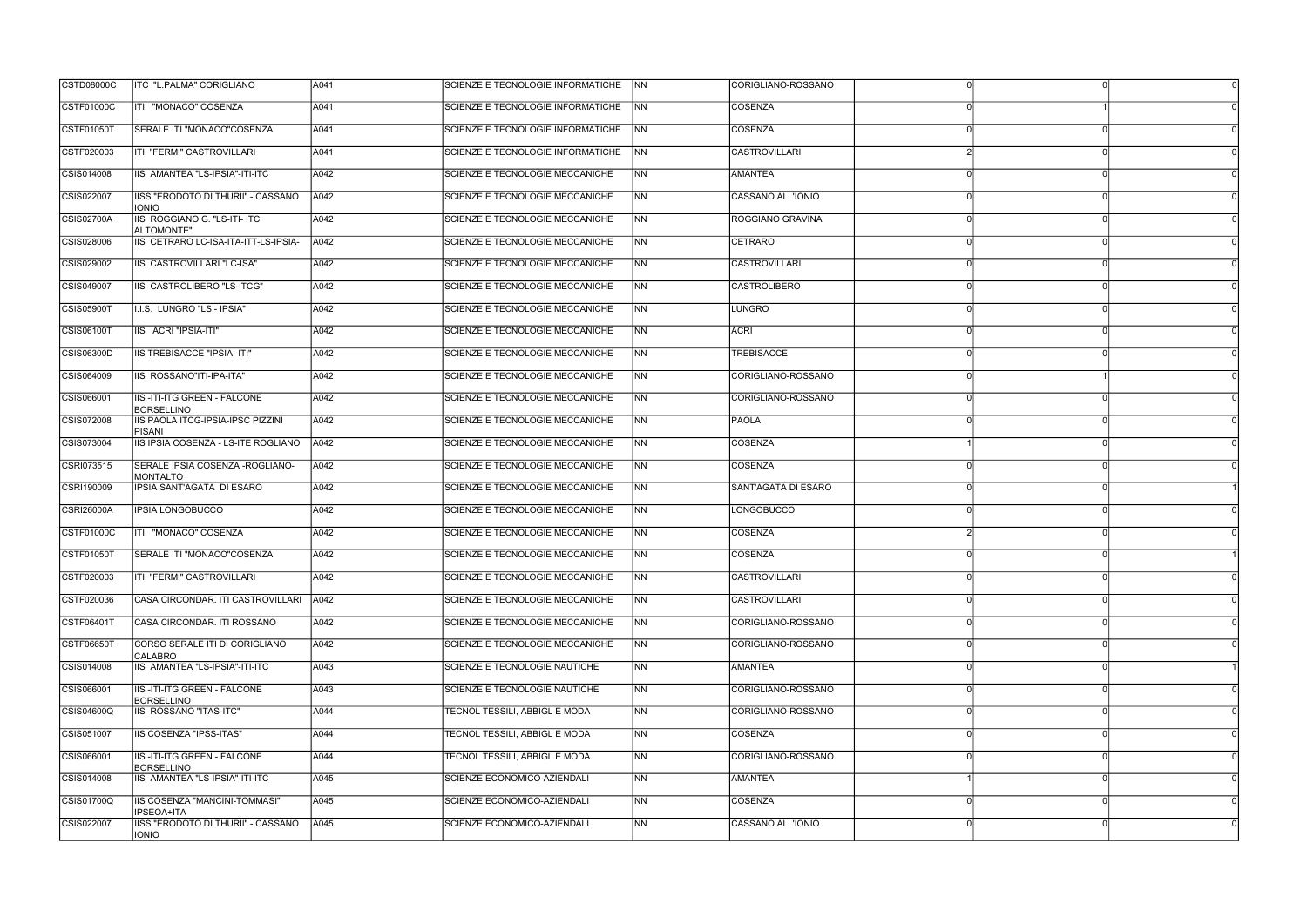| CSIS023003        | IIS DIAMANTE "ITCG-IPA ITI                              | A045 | SCIENZE ECONOMICO-AZIENDALI  | <b>NN</b>                | <b>DIAMANTE</b>       |  |  |
|-------------------|---------------------------------------------------------|------|------------------------------|--------------------------|-----------------------|--|--|
| CSIS02700A        | IIS ROGGIANO G. "LS-ITI- ITC<br>ALTOMONTE"              | A045 | SCIENZE ECONOMICO-AZIENDALI  | INN.                     | ROGGIANO GRAVINA      |  |  |
| CSIS028006        | IIS CETRARO LC-ISA-ITA-ITT-LS-IPSIA-                    | A045 | SCIENZE ECONOMICO-AZIENDALI  | <b>NN</b>                | <b>CETRARO</b>        |  |  |
| <b>CSIS03400D</b> | <b>IIS PRAIA A MARE "IPSAR-LC"</b>                      | A045 | SCIENZE ECONOMICO-AZIENDALI  | <b>INN</b>               | <b>PRAIA A MARE</b>   |  |  |
| <b>CSIS04600Q</b> | IIS ROSSANO "ITAS-ITC"                                  | A045 | SCIENZE ECONOMICO-AZIENDALI  | N <sub>N</sub>           | CORIGLIANO-ROSSANO    |  |  |
| CSIS049007        | IIS CASTROLIBERO "LS-ITCG"                              | A045 | SCIENZE ECONOMICO-AZIENDALI  | <b>NN</b>                | <b>CASTROLIBERO</b>   |  |  |
| CSIS051007        | IIS COSENZA "IPSS-ITAS"                                 | A045 | SCIENZE ECONOMICO-AZIENDALI  | INN.                     | COSENZA               |  |  |
| <b>CSIS05900T</b> | I.I.S. LUNGRO "LS - IPSIA"                              | A045 | SCIENZE ECONOMICO-AZIENDALI  | <b>NN</b>                | LUNGRO                |  |  |
| <b>CSIS06300D</b> | IIS TREBISACCE "IPSIA- ITI"                             | A045 | SCIENZE ECONOMICO-AZIENDALI  | INN.                     | <b>TREBISACCE</b>     |  |  |
| CSIS064009        | IIS ROSSANO"ITI-IPA-ITA"                                | A045 | SCIENZE ECONOMICO-AZIENDALI  | N <sub>N</sub>           | CORIGLIANO-ROSSANO    |  |  |
| CSIS066001        | <b>IIS-ITI-ITG GREEN - FALCONE</b><br><b>BORSELLINO</b> | A045 | SCIENZE ECONOMICO-AZIENDALI  | <b>NN</b>                | CORIGLIANO-ROSSANO    |  |  |
| <b>CSIS06700R</b> | IIS SAN MARCO ARGENTANO "ITCG-LC "                      | A045 | SCIENZE ECONOMICO-AZIENDALI  | INN.                     | SAN MARCO ARGENTANO   |  |  |
| <b>CSIS06800L</b> | IIS CARIATI "LS-IPSC - IPSIA - ITI"                     | A045 | SCIENZE ECONOMICO-AZIENDALI  | <b>NN</b>                | CARIATI               |  |  |
| <b>CSIS06900C</b> | IIS POLO TECNICO<br>SCIENT."BRUTIUM"COSENZA             | A045 | SCIENZE ECONOMICO-AZIENDALI  | INN.                     | COSENZA               |  |  |
| CSIS072008        | IIS PAOLA ITCG-IPSIA-IPSC PIZZINI<br><b>PISANI</b>      | A045 | SCIENZE ECONOMICO-AZIENDALI  | <b>INN</b>               | <b>PAOLA</b>          |  |  |
| CSIS073004        | IIS IPSIA COSENZA - LS-ITE ROGLIANO                     | A045 | SCIENZE ECONOMICO-AZIENDALI  | <b>NN</b>                | COSENZA               |  |  |
| CSIS07400X        | IIS ITE"V. COSENTINO-<br>IPAA"F.TODARO"RENDE            | A045 | SCIENZE ECONOMICO-AZIENDALI  | <b>INN</b>               | <b>RENDE</b>          |  |  |
| <b>CSIS07600G</b> | ISA LUZZI + L.CLASSICO LUZZI                            | A045 | SCIENZE ECONOMICO-AZIENDALI  | INN                      | LUZZI                 |  |  |
| <b>CSIS07700B</b> | IIS S.G. IN FIORE (IPA-IPSSAR-ITI-ITCG) A045            |      | SCIENZE ECONOMICO-AZIENDALI  | INN.                     | SAN GIOVANNI IN FIORE |  |  |
| CSIS079003        | IIS CASTROV. LS "E.MATTEI"<br><b>CASTROVILLARI</b>      | A045 | SCIENZE ECONOMICO-AZIENDALI  | <b>NN</b>                | <b>CASTROVILLARI</b>  |  |  |
| CSPC190001        | LC RENDE "DA FIORE"                                     | A045 | SCIENZE ECONOMICO-AZIENDALI  | N <sub>N</sub>           | RENDE                 |  |  |
| CSRA07000G        | I.P.S.S.A.S.R. - ISTITUTO<br>PROFESSIONALE              | A045 | SCIENZE ECONOMICO-AZIENDALI  | <b>NN</b>                | SCIGLIANO             |  |  |
| CSRH010004        | IPSEOA CASTROVILLARI                                    | A045 | SCIENZE ECONOMICO-AZIENDALI  | <b>NN</b>                | <b>CASTROVILLARI</b>  |  |  |
| <b>CSRH07000Q</b> | IPSEOA PAOLA                                            | A045 | SCIENZE ECONOMICO-AZIENDALI  | $\overline{\mathsf{NN}}$ | <b>PAOLA</b>          |  |  |
| <b>CSRH07001R</b> | CASA CIRC. IPSEOA PAOLA                                 | A045 | SCIENZE ECONOMICO-AZIENDALI  | N <sub>N</sub>           | PAOLA                 |  |  |
| CSRH074014        | CASA CIRCONDAR. IPSEOA COSENZA                          | A045 | SCIENZE ECONOMICO-AZIENDALI  | N <sub>N</sub>           | <b>COSENZA</b>        |  |  |
| <b>CSTD05000L</b> | ITS "G. FILANGIERI" TREBISACCE                          | A045 | SCIENZE ECONOMICO-AZIENDALI  | N <sub>N</sub>           | <b>TREBISACCE</b>     |  |  |
| CSTD07000T        | ITCGT-LICEO E.S. "G. B. FALCONE" ACRI   A045            |      | SCIENZE ECONOMICO-AZIENDALI  | NN                       | <b>ACRI</b>           |  |  |
| CSTD070507        | SERALE ITCG "G.B. FALCONE" ACRI                         | A045 | SCIENZE ECONOMICO-AZIENDALI  | $\overline{\mathsf{NN}}$ | <b>ACRI</b>           |  |  |
| CSTD08000C        | ITC "L.PALMA" CORIGLIANO                                | A045 | SCIENZE ECONOMICO-AZIENDALI  | N <sub>N</sub>           | CORIGLIANO-ROSSANO    |  |  |
| CSTF01000C        | ITI "MONACO" COSENZA                                    | A045 | SCIENZE ECONOMICO-AZIENDALI  | <b>NN</b>                | COSENZA               |  |  |
| CSIS001006        | IIS CORIGLIANO C. "LC-LS"                               | A046 | SCIENZE GIURIDICO-ECONOMICHE | N <sub>N</sub>           | CORIGLIANO-ROSSANO    |  |  |
| CSIS014008        | IIS AMANTEA "LS-IPSIA"-ITI-ITC                          | A046 | SCIENZE GIURIDICO-ECONOMICHE | INN                      | <b>AMANTEA</b>        |  |  |
| <b>CSIS01600X</b> | IIS BISIGNANO "ITI-LICEO SCIENTIFICO"   A046            |      | SCIENZE GIURIDICO-ECONOMICHE | N <sub>N</sub>           | <b>BISIGNANO</b>      |  |  |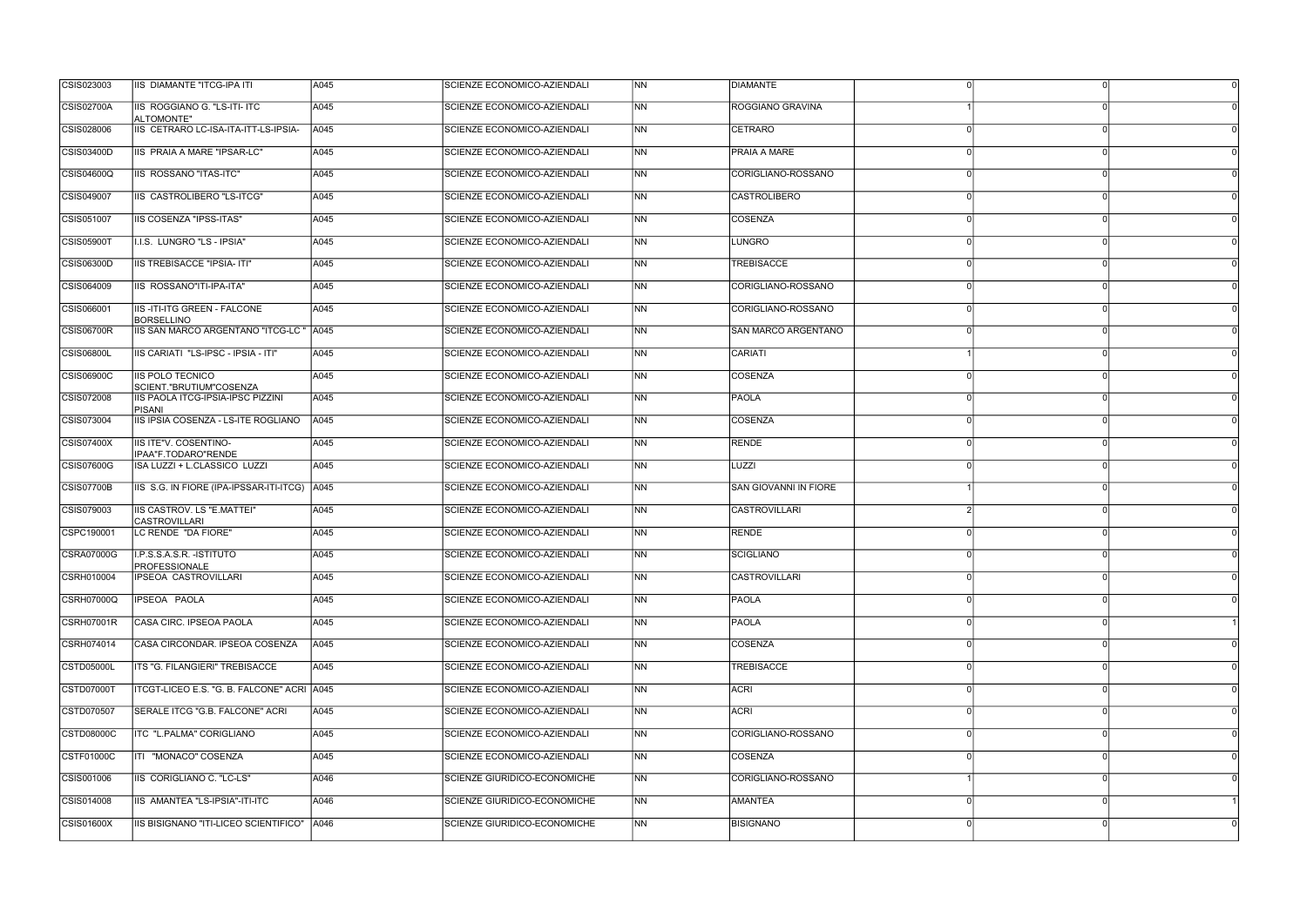| CSIS01700Q        | IIS COSENZA "MANCINI-TOMMASI"<br>IPSEOA+ITA               | A046 | SCIENZE GIURIDICO-ECONOMICHE        | N <sub>N</sub> | <b>COSENZA</b>             |              |   |
|-------------------|-----------------------------------------------------------|------|-------------------------------------|----------------|----------------------------|--------------|---|
| CSIS022007        | IISS "ERODOTO DI THURII" - CASSANO<br><b>IONIO</b>        | A046 | SCIENZE GIURIDICO-ECONOMICHE        | NN             | CASSANO ALL'IONIO          |              |   |
| CSIS023003        | <b>IIS DIAMANTE "ITCG-IPA ITI</b>                         | A046 | SCIENZE GIURIDICO-ECONOMICHE        | <b>NN</b>      | <b>DIAMANTE</b>            | $\Omega$     |   |
| <b>CSIS02700A</b> | <b>IIS ROGGIANO G. "LS-ITI- ITC</b><br>ALTOMONTE"         | A046 | SCIENZE GIURIDICO-ECONOMICHE        | NN             | <b>ROGGIANO GRAVINA</b>    |              |   |
| CSIS028006        | IIS CETRARO LC-ISA-ITA-ITT-LS-IPSIA-                      | A046 | SCIENZE GIURIDICO-ECONOMICHE        | <b>NN</b>      | <b>CETRARO</b>             |              |   |
| <b>CSIS03400D</b> | IIS PRAIA A MARE "IPSAR-LC"                               | A046 | SCIENZE GIURIDICO-ECONOMICHE        | N <sub>N</sub> | <b>PRAIA A MARE</b>        |              |   |
| <b>CSIS04600Q</b> | IIS ROSSANO "ITAS-ITC"                                    | A046 | SCIENZE GIURIDICO-ECONOMICHE        | NN             | CORIGLIANO-ROSSANO         |              |   |
| CSIS049007        | IIS CASTROLIBERO "LS-ITCG"                                | A046 | SCIENZE GIURIDICO-ECONOMICHE        | <b>NN</b>      | <b>CASTROLIBERO</b>        |              |   |
| CSIS051007        | IIS COSENZA "IPSS-ITAS"                                   | A046 | SCIENZE GIURIDICO-ECONOMICHE        | N <sub>N</sub> | COSENZA                    | ∩            |   |
| CSIS06100T        | IIS ACRI "IPSIA-ITI"                                      | A046 | SCIENZE GIURIDICO-ECONOMICHE        | <b>NN</b>      | <b>ACRI</b>                |              |   |
| <b>CSIS06300D</b> | <b>IIS TREBISACCE "IPSIA- ITI"</b>                        | A046 | <b>SCIENZE GIURIDICO-ECONOMICHE</b> | N <sub>N</sub> | <b>TREBISACCE</b>          |              |   |
| CSIS064009        | IIS ROSSANO"ITI-IPA-ITA"                                  | A046 | SCIENZE GIURIDICO-ECONOMICHE        | N <sub>N</sub> | CORIGLIANO-ROSSANO         |              |   |
| CSIS066001        | <b>IIS-ITI-ITG GREEN - FALCONE</b><br><b>BORSELLINO</b>   | A046 | SCIENZE GIURIDICO-ECONOMICHE        | <b>NN</b>      | CORIGLIANO-ROSSANO         | $\Omega$     | ∩ |
| <b>CSIS06700R</b> | IIS SAN MARCO ARGENTANO "ITCG-LC "   A046                 |      | SCIENZE GIURIDICO-ECONOMICHE        | <b>INN</b>     | SAN MARCO ARGENTANO        |              |   |
| <b>CSIS06800L</b> | IIS CARIATI "LS-IPSC - IPSIA - ITI"                       | A046 | SCIENZE GIURIDICO-ECONOMICHE        | <b>NN</b>      | CARIATI                    |              |   |
| <b>CSIS06900C</b> | <b>IIS POLO TECNICO</b><br>SCIENT."BRUTIUM"COSENZA        | A046 | SCIENZE GIURIDICO-ECONOMICHE        | N <sub>N</sub> | COSENZA                    |              |   |
| CSIS07100C        | IIS ROSSANO "LS-LC-LA"                                    | A046 | SCIENZE GIURIDICO-ECONOMICHE        | NN             | CORIGLIANO-ROSSANO         |              |   |
| CSIS072008        | IIS PAOLA ITCG-IPSIA-IPSC PIZZINI<br><b>PISANI</b>        | A046 | SCIENZE GIURIDICO-ECONOMICHE        | <b>NN</b>      | PAOLA                      |              |   |
| CSIS073004        | IIS IPSIA COSENZA - LS-ITE ROGLIANO                       | A046 | SCIENZE GIURIDICO-ECONOMICHE        | N <sub>N</sub> | COSENZA                    |              |   |
| CSIS07400X        | IIS ITE"V. COSENTINO-<br>IPAA"F.TODARO"RENDE              | A046 | SCIENZE GIURIDICO-ECONOMICHE        | <b>NN</b>      | <b>RENDE</b>               |              |   |
| <b>CSIS07700B</b> | IIS S.G. IN FIORE (IPA-IPSSAR-ITI-ITCG) A046              |      | SCIENZE GIURIDICO-ECONOMICHE        | N <sub>N</sub> | SAN GIOVANNI IN FIORE      |              |   |
| CSIS078007        | IS S.G. FIORE - (L.S. - ISA - IPSIA)                      | A046 | SCIENZE GIURIDICO-ECONOMICHE        | <b>NN</b>      | SAN GIOVANNI IN FIORE      |              |   |
| CSIS079003        | <b>IIS CASTROV. LS "E.MATTEI"</b><br><b>CASTROVILLARI</b> | A046 | SCIENZE GIURIDICO-ECONOMICHE        | <b>NN</b>      | CASTROVILLARI              |              |   |
| CSIS081003        | IIS "L. DELLA VALLE" COSENZA                              | A046 | SCIENZE GIURIDICO-ECONOMICHE        | N <sub>N</sub> | COSENZA                    | <sup>n</sup> |   |
| CSPC010007        | LC COSENZA "TELESIO"                                      | A046 | SCIENZE GIURIDICO-ECONOMICHE        | <b>NN</b>      | COSENZA                    |              |   |
| CSPC190001        | LC RENDE "DA FIORE"                                       | A046 | SCIENZE GIURIDICO-ECONOMICHE        | N <sub>N</sub> | RENDE                      |              |   |
| CSPM070003        | IM "T. CAMPANELLA" BELVEDERE M.                           | A046 | SCIENZE GIURIDICO-ECONOMICHE        | N <sub>N</sub> | <b>BELVEDERE MARITTIMO</b> |              |   |
| CSPS020001        | LS "FERMI" COSENZA                                        | A046 | SCIENZE GIURIDICO-ECONOMICHE        | NN             | COSENZA                    | $\Omega$     | n |
| CSPS18000D        | LS "PITAGORA" RENDE                                       | A046 | SCIENZE GIURIDICO-ECONOMICHE        | <b>NN</b>      | <b>RENDE</b>               |              |   |
| CSPS20000D        | LS SCALEA                                                 | A046 | SCIENZE GIURIDICO-ECONOMICHE        | <b>NN</b>      | <b>SCALEA</b>              |              |   |
| CSPS210004        | LS GALILEO GALILEI PAOLA                                  | A046 | SCIENZE GIURIDICO-ECONOMICHE        | N <sub>N</sub> | PAOLA                      |              |   |
| CSPS310001        | LS TREBISACCE+SEZ. CL. ANN.                               | A046 | <b>SCIENZE GIURIDICO-ECONOMICHE</b> | N <sub>N</sub> | <b>TREBISACCE</b>          |              |   |
| CSRH010004        | IPSEOA CASTROVILLARI                                      | A046 | SCIENZE GIURIDICO-ECONOMICHE        | <b>NN</b>      | <b>CASTROVILLARI</b>       |              |   |
| <b>CSRH07000Q</b> | IPSEOA PAOLA                                              | A046 | SCIENZE GIURIDICO-ECONOMICHE        | N <sub>N</sub> | PAOLA                      |              |   |
|                   |                                                           |      |                                     |                |                            |              |   |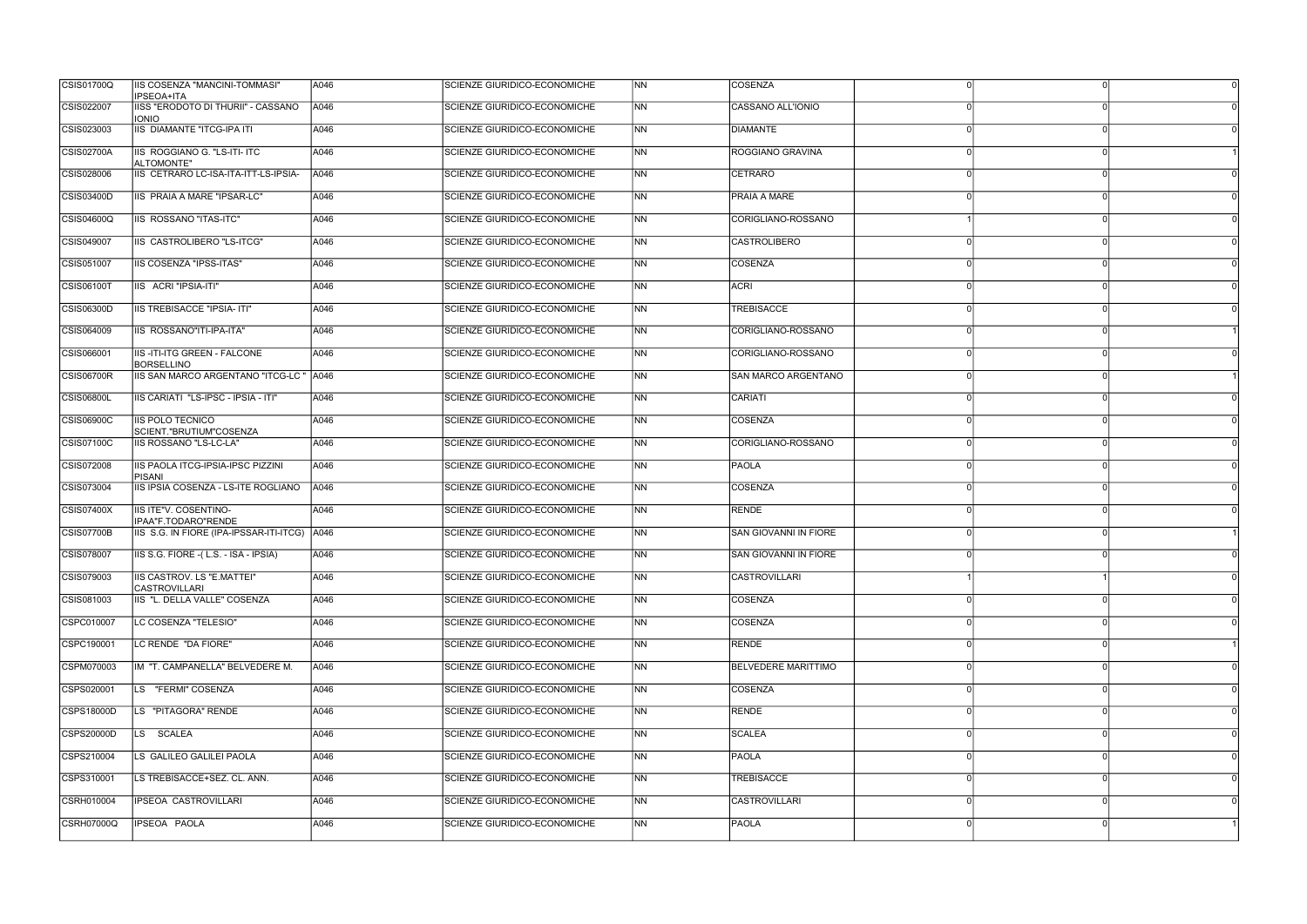| <b>CSRI26000A</b> | <b>IPSIA LONGOBUCCO</b>                            | A046 | SCIENZE GIURIDICO-ECONOMICHE            | <b>INN</b>     | <b>LONGOBUCCO</b>     |          |  |
|-------------------|----------------------------------------------------|------|-----------------------------------------|----------------|-----------------------|----------|--|
| CSRI310006        | <b>IPSIA BOCCHIGLIERO</b>                          | A046 | SCIENZE GIURIDICO-ECONOMICHE            | INN.           | <b>BOCCHIGLIERO</b>   |          |  |
| <b>CSTD05000L</b> | ITS "G. FILANGIERI" TREBISACCE                     | A046 | SCIENZE GIURIDICO-ECONOMICHE            | N <sub>N</sub> | <b>TREBISACCE</b>     |          |  |
| CSTD07000T        | ITCGT-LICEO E.S. "G. B. FALCONE" ACRI A046         |      | SCIENZE GIURIDICO-ECONOMICHE            | <b>NN</b>      | <b>ACRI</b>           |          |  |
| CSTD070507        | SERALE ITCG "G.B. FALCONE" ACRI                    | A046 | SCIENZE GIURIDICO-ECONOMICHE            | <b>NN</b>      | <b>ACRI</b>           |          |  |
| <b>CSTD08000C</b> | ITC "L.PALMA" CORIGLIANO                           | A046 | SCIENZE GIURIDICO-ECONOMICHE            | N <sub>N</sub> | CORIGLIANO-ROSSANO    |          |  |
| CSTE05151A        | SERALE ITAS "NITTI" COSENZA                        | A046 | SCIENZE GIURIDICO-ECONOMICHE            | INN.           | COSENZA               |          |  |
| CSTF01000C        | ITI "MONACO" COSENZA                               | A046 | SCIENZE GIURIDICO-ECONOMICHE            | INN            | <b>COSENZA</b>        |          |  |
| CSTF020003        | ITI "FERMI" CASTROVILLARI                          | A046 | SCIENZE GIURIDICO-ECONOMICHE            | INN.           | <b>CASTROVILLARI</b>  |          |  |
| CSIS014008        | IIS AMANTEA "LS-IPSIA"-ITI-ITC                     | A047 | <b>SCIENZE MATEMATICHE APPLICATE</b>    | INN            | <b>AMANTEA</b>        |          |  |
| <b>CSIS01600X</b> | IIS BISIGNANO "ITI-LICEO SCIENTIFICO"   A047       |      | <b>SCIENZE MATEMATICHE APPLICATE</b>    | <b>NN</b>      | <b>BISIGNANO</b>      |          |  |
| CSIS022007        | IISS "ERODOTO DI THURII" - CASSANO<br><b>IONIO</b> | A047 | SCIENZE MATEMATICHE APPLICATE           | INN.           | CASSANO ALL'IONIO     |          |  |
| CSIS028006        | IIS CETRARO LC-ISA-ITA-ITT-LS-IPSIA-               | A047 | <b>SCIENZE MATEMATICHE APPLICATE</b>    | <b>NN</b>      | <b>CETRARO</b>        |          |  |
| CSIS029002        | IIS CASTROVILLARI "LC-ISA"                         | A047 | SCIENZE MATEMATICHE APPLICATE           | INN            | <b>CASTROVILLARI</b>  |          |  |
| CSIS03400D        | IIS PRAIA A MARE "IPSAR-LC"                        | A047 | SCIENZE MATEMATICHE APPLICATE           | <b>NN</b>      | <b>PRAIA A MARE</b>   |          |  |
| <b>CSIS04600Q</b> | IIS ROSSANO "ITAS-ITC"                             | A047 | <b>SCIENZE MATEMATICHE APPLICATE</b>    | N <sub>N</sub> | CORIGLIANO-ROSSANO    |          |  |
| CSIS049007        | IIS CASTROLIBERO "LS-ITCG"                         | A047 | SCIENZE MATEMATICHE APPLICATE           | <b>INN</b>     | <b>CASTROLIBERO</b>   |          |  |
| CSIS06700R        | IIS SAN MARCO ARGENTANO "ITCG-LC " A047            |      | <b>SCIENZE MATEMATICHE APPLICATE</b>    | <b>NN</b>      | SAN MARCO ARGENTANO   |          |  |
| CSIS06900C        | IIS POLO TECNICO<br>SCIENT."BRUTIUM"COSENZA        | A047 | <b>SCIENZE MATEMATICHE APPLICATE</b>    | <b>NN</b>      | COSENZA               |          |  |
| CSIS072008        | IIS PAOLA ITCG-IPSIA-IPSC PIZZINI<br><b>PISANI</b> | A047 | SCIENZE MATEMATICHE APPLICATE           | <b>NN</b>      | <b>PAOLA</b>          |          |  |
| CSIS073004        | IIS IPSIA COSENZA - LS-ITE ROGLIANO                | A047 | SCIENZE MATEMATICHE APPLICATE           | INN.           | COSENZA               |          |  |
| CSIS07700B        | IIS S.G. IN FIORE (IPA-IPSSAR-ITI-ITCG) A047       |      | <b>SCIENZE MATEMATICHE APPLICATE</b>    | INN            | SAN GIOVANNI IN FIORE |          |  |
| CSIS079003        | IIS CASTROV. LS "E.MATTEI"<br><b>CASTROVILLARI</b> | A047 | <b>SCIENZE MATEMATICHE APPLICATE</b>    | <b>NN</b>      | CASTROVILLARI         |          |  |
| CSRA07000G        | I.P.S.S.A.S.R. - ISTITUTO<br>PROFESSIONALE         | A047 | SCIENZE MATEMATICHE APPLICATE           | INN.           | SCIGLIANO             | $\Omega$ |  |
| CSTD05000L        | <b>ITS "G. FILANGIERI" TREBISACCE</b>              | A047 | SCIENZE MATEMATICHE APPLICATE           | INN            | <b>TREBISACCE</b>     |          |  |
| <b>CSTD07000T</b> | ITCGT-LICEO E.S. "G. B. FALCONE" ACRI A047         |      | SCIENZE MATEMATICHE APPLICATE           | N <sub>N</sub> | ACRI                  |          |  |
| CSTD08000C        | ITC "L.PALMA" CORIGLIANO                           | A047 | SCIENZE MATEMATICHE APPLICATE           | N <sub>N</sub> | CORIGLIANO-ROSSANO    |          |  |
| CSTE05151A        | SERALE ITAS "NITTI " COSENZA                       | A047 | <b>SCIENZE MATEMATICHE APPLICATE</b>    | INN I          | COSENZA               |          |  |
| CSIS001006        | IIS CORIGLIANO C. "LC-LS"                          | A048 | SCIENZE MOTORIE E SPORTIVE II GRADO NN  |                | CORIGLIANO-ROSSANO    |          |  |
| CSIS014008        | IIS AMANTEA "LS-IPSIA"-ITI-ITC                     | A048 | SCIENZE MOTORIE E SPORTIVE II GRADO NN  |                | AMANTEA               |          |  |
| CSIS01600X        | IIS BISIGNANO "ITI-LICEO SCIENTIFICO"   A048       |      | SCIENZE MOTORIE E SPORTIVE II GRADO NN  |                | <b>BISIGNANO</b>      |          |  |
| CSIS01700Q        | IIS COSENZA "MANCINI-TOMMASI"<br>IPSEOA+ITA        | A048 | SCIENZE MOTORIE E SPORTIVE II GRADO INN |                | COSENZA               |          |  |
| CSIS01800G        | IIS ACRI LC - LS "V. JULIA"                        | A048 | SCIENZE MOTORIE E SPORTIVE II GRADO NN  |                | <b>ACRI</b>           |          |  |
| CSIS022007        | IISS "ERODOTO DI THURII" - CASSANO<br><b>IONIO</b> | A048 | SCIENZE MOTORIE E SPORTIVE II GRADO NN  |                | CASSANO ALL'IONIO     | $\Omega$ |  |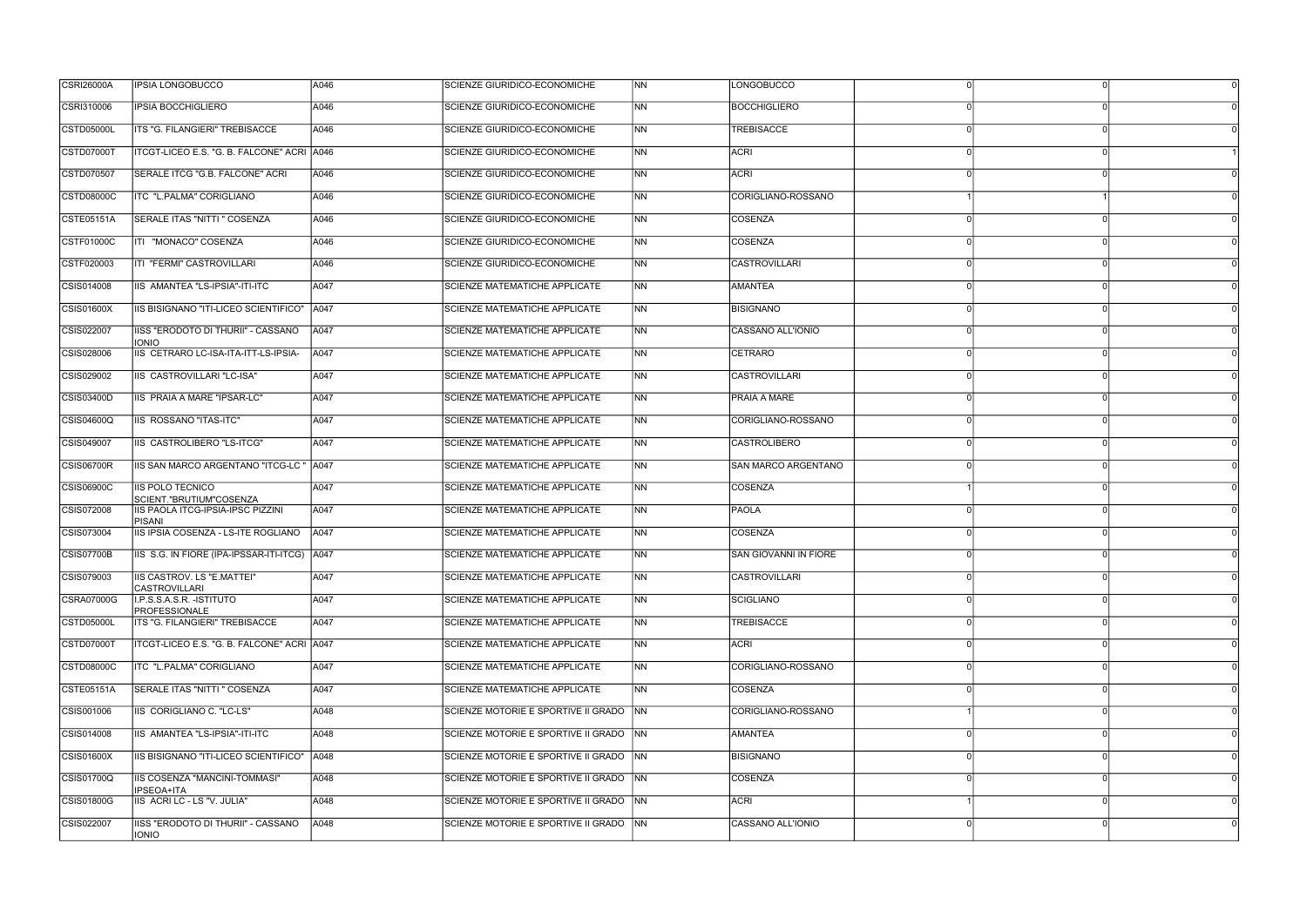| CSIS023003        | <b>IIS DIAMANTE "ITCG-IPA ITI</b>                         | A048 | SCIENZE MOTORIE E SPORTIVE II GRADO NN | <b>DIAMANTE</b>            |  |
|-------------------|-----------------------------------------------------------|------|----------------------------------------|----------------------------|--|
| CSIS02700A        | IIS ROGGIANO G. "LS-ITI- ITC<br>ALTOMONTE"                | A048 | SCIENZE MOTORIE E SPORTIVE II GRADO NN | ROGGIANO GRAVINA           |  |
| CSIS028006        | IIS CETRARO LC-ISA-ITA-ITT-LS-IPSIA-                      | A048 | SCIENZE MOTORIE E SPORTIVE II GRADO NN | CETRARO                    |  |
| CSIS029002        | IIS CASTROVILLARI "LC-ISA"                                | A048 | SCIENZE MOTORIE E SPORTIVE II GRADO NN | <b>CASTROVILLARI</b>       |  |
| CSIS03400D        | IIS PRAIA A MARE "IPSAR-LC"                               | A048 | SCIENZE MOTORIE E SPORTIVE II GRADO NN | <b>PRAIA A MARE</b>        |  |
| <b>CSIS04600Q</b> | IIS ROSSANO "ITAS-ITC"                                    | A048 | SCIENZE MOTORIE E SPORTIVE II GRADO NN | CORIGLIANO-ROSSANO         |  |
| CSIS049007        | IIS CASTROLIBERO "LS-ITCG"                                | A048 | SCIENZE MOTORIE E SPORTIVE II GRADO NN | <b>CASTROLIBERO</b>        |  |
| CSIS051007        | IIS COSENZA "IPSS-ITAS"                                   | A048 | SCIENZE MOTORIE E SPORTIVE II GRADO NN | COSENZA                    |  |
| <b>CSIS05300V</b> | IIS SPEZZANO ALBANESE "LS - IPA"                          | A048 | SCIENZE MOTORIE E SPORTIVE II GRADO NN | SPEZZANO ALBANESE          |  |
| <b>CSIS05900T</b> | I.I.S. LUNGRO "LS - IPSIA"                                | A048 | SCIENZE MOTORIE E SPORTIVE II GRADO NN | LUNGRO                     |  |
| <b>CSIS06100T</b> | IIS ACRI "IPSIA-ITI"                                      | A048 | SCIENZE MOTORIE E SPORTIVE II GRADO NN | <b>ACRI</b>                |  |
| CSIS06300D        | IIS TREBISACCE "IPSIA- ITI"                               | A048 | SCIENZE MOTORIE E SPORTIVE II GRADO NN | TREBISACCE                 |  |
| CSIS064009        | IIS ROSSANO"ITI-IPA-ITA"                                  | A048 | SCIENZE MOTORIE E SPORTIVE II GRADO NN | CORIGLIANO-ROSSANO         |  |
| CSIS066001        | <b>IIS-ITI-ITG GREEN - FALCONE</b><br><b>BORSELLINO</b>   | A048 | SCIENZE MOTORIE E SPORTIVE II GRADO NN | CORIGLIANO-ROSSANO         |  |
| CSIS06700R        | IIS SAN MARCO ARGENTANO "ITCG-LC " A048                   |      | SCIENZE MOTORIE E SPORTIVE II GRADO NN | SAN MARCO ARGENTANO        |  |
| <b>CSIS06800L</b> | IIS CARIATI "LS-IPSC - IPSIA - ITI"                       | A048 | SCIENZE MOTORIE E SPORTIVE II GRADO NN | CARIATI                    |  |
| CSIS06900C        | <b>IIS POLO TECNICO</b><br>SCIENT."BRUTIUM"COSENZA        | A048 | SCIENZE MOTORIE E SPORTIVE II GRADO NN | <b>COSENZA</b>             |  |
| CSIS07100C        | IIS ROSSANO "LS-LC-LA"                                    | A048 | SCIENZE MOTORIE E SPORTIVE II GRADO NN | CORIGLIANO-ROSSANO         |  |
| CSIS072008        | <b>IIS PAOLA ITCG-IPSIA-IPSC PIZZINI</b><br>PISANI        | A048 | SCIENZE MOTORIE E SPORTIVE II GRADO NN | <b>PAOLA</b>               |  |
| CSIS073004        | IIS IPSIA COSENZA - LS-ITE ROGLIANO                       | A048 | SCIENZE MOTORIE E SPORTIVE II GRADO NN | COSENZA                    |  |
| CSIS07400X        | IIS ITE"V. COSENTINO-<br>IPAA"F.TODARO"RENDE              | A048 | SCIENZE MOTORIE E SPORTIVE II GRADO NN | RENDE                      |  |
| CSIS07600G        | ISA LUZZI + L.CLASSICO LUZZI                              | A048 | SCIENZE MOTORIE E SPORTIVE II GRADO NN | LUZZI                      |  |
| <b>CSIS07700B</b> | IIS S.G. IN FIORE (IPA-IPSSAR-ITI-ITCG) A048              |      | SCIENZE MOTORIE E SPORTIVE II GRADO NN | SAN GIOVANNI IN FIORE      |  |
| CSIS078007        | IIS S.G. FIORE - (L.S. - ISA - IPSIA)                     | A048 | SCIENZE MOTORIE E SPORTIVE II GRADO NN | SAN GIOVANNI IN FIORE      |  |
| CSIS079003        | <b>IIS CASTROV. LS "E.MATTEI"</b><br><b>CASTROVILLARI</b> | A048 | SCIENZE MOTORIE E SPORTIVE II GRADO NN | <b>CASTROVILLARI</b>       |  |
| CSIS081003        | IIS "L. DELLA VALLE" COSENZA                              | A048 | SCIENZE MOTORIE E SPORTIVE II GRADO NN | COSENZA                    |  |
| CSPC010007        | LC COSENZA "TELESIO"                                      | A048 | SCIENZE MOTORIE E SPORTIVE II GRADO NN | <b>COSENZA</b>             |  |
| CSPC060008        | LC SAN DEMETRIO C.                                        | A048 | SCIENZE MOTORIE E SPORTIVE II GRADO NN | SAN DEMETRIO CORONE        |  |
| CSPC190001        | LC RENDE "DA FIORE"                                       | A048 | SCIENZE MOTORIE E SPORTIVE II GRADO NN | RENDE                      |  |
| CSPM070003        | IM "T. CAMPANELLA" BELVEDERE M.                           | A048 | SCIENZE MOTORIE E SPORTIVE II GRADO NN | <b>BELVEDERE MARITTIMO</b> |  |
| CSPS020001        | LS "FERMI" COSENZA                                        | A048 | SCIENZE MOTORIE E SPORTIVE II GRADO NN | COSENZA                    |  |
| CSPS03000G        | LS "SCORZA" COSENZA                                       | A048 | SCIENZE MOTORIE E SPORTIVE II GRADO NN | COSENZA                    |  |
| CSPS18000D        | LS "PITAGORA" RENDE                                       | A048 | SCIENZE MOTORIE E SPORTIVE II GRADO NN | <b>RENDE</b>               |  |
| CSPS20000D        | LS SCALEA                                                 | A048 | SCIENZE MOTORIE E SPORTIVE II GRADO NN | SCALEA                     |  |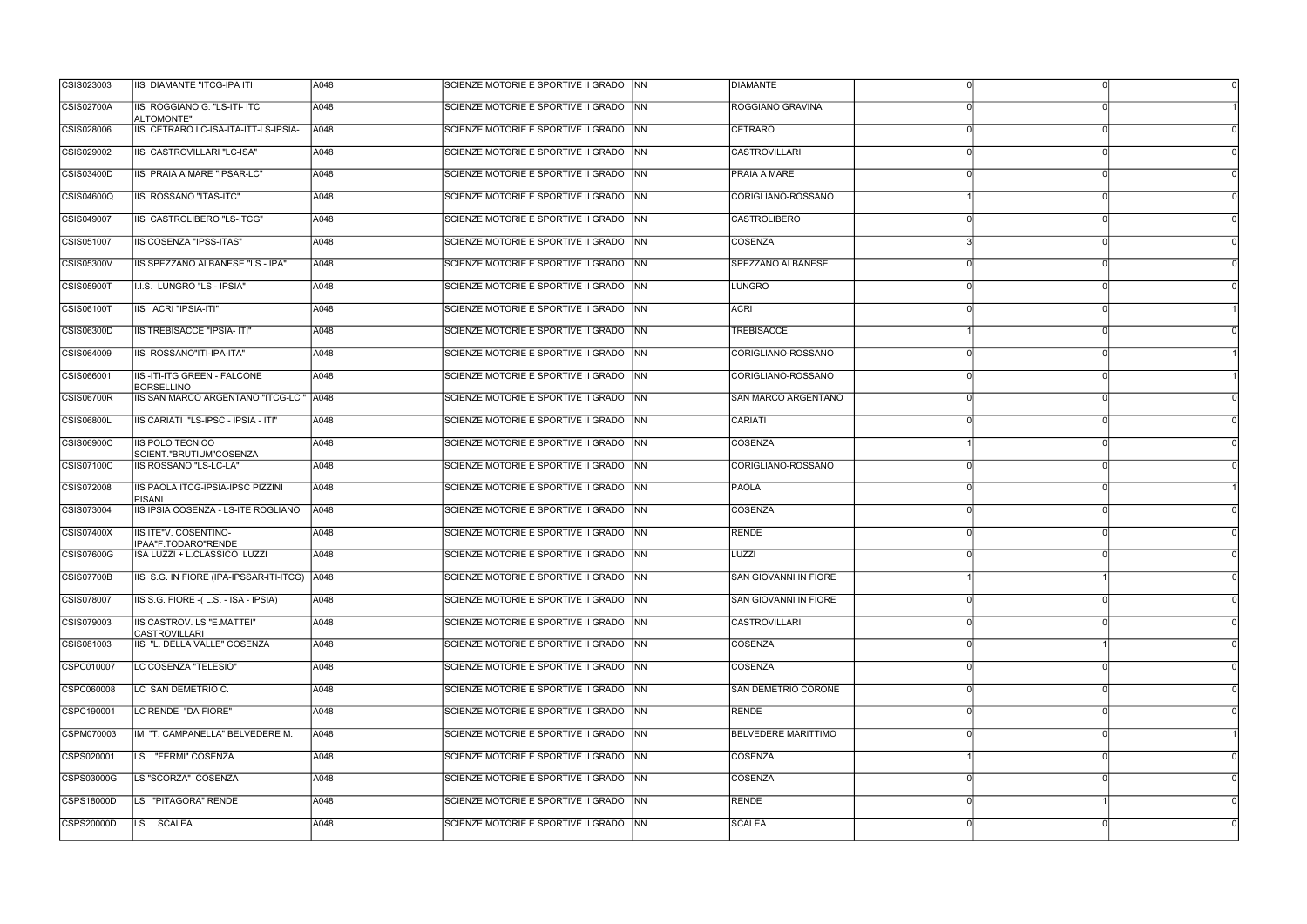| CSPS210004        | LS GALILEO GALILEI PAOLA                                | A048 | SCIENZE MOTORIE E SPORTIVE II GRADO NN   |                | <b>PAOLA</b>         |  |
|-------------------|---------------------------------------------------------|------|------------------------------------------|----------------|----------------------|--|
| CSPS310001        | LS TREBISACCE+SEZ. CL. ANN.                             | A048 | SCIENZE MOTORIE E SPORTIVE II GRADO NN   |                | TREBISACCE           |  |
| CSRH010004        | <b>IPSEOA CASTROVILLARI</b>                             | A048 | SCIENZE MOTORIE E SPORTIVE II GRADO NN   |                | CASTROVILLARI        |  |
| <b>CSRH07000Q</b> | IPSEOA PAOLA                                            | A048 | SCIENZE MOTORIE E SPORTIVE II GRADO NN   |                | PAOLA                |  |
| CSRI190009        | IPSIA SANT'AGATA DI ESARO                               | A048 | SCIENZE MOTORIE E SPORTIVE II GRADO   NN |                | SANT'AGATA DI ESARO  |  |
| <b>CSRI26000A</b> | <b>IPSIA LONGOBUCCO</b>                                 | A048 | SCIENZE MOTORIE E SPORTIVE II GRADO NN   |                | <b>LONGOBUCCO</b>    |  |
| <b>CSTD05000L</b> | ITS "G. FILANGIERI" TREBISACCE                          | A048 | SCIENZE MOTORIE E SPORTIVE II GRADO NN   |                | TREBISACCE           |  |
| CSTD07000T        | ITCGT-LICEO E.S. "G. B. FALCONE" ACRI A048              |      | SCIENZE MOTORIE E SPORTIVE II GRADO NN   |                | ACRI                 |  |
| CSTD08000C        | ITC "L.PALMA" CORIGLIANO                                | A048 | SCIENZE MOTORIE E SPORTIVE II GRADO NN   |                | CORIGLIANO-ROSSANO   |  |
| CSTF01000C        | ITI "MONACO" COSENZA                                    | A048 | SCIENZE MOTORIE E SPORTIVE II GRADO   NN |                | COSENZA              |  |
| CSTF020003        | ITI "FERMI" CASTROVILLARI                               | A048 | SCIENZE MOTORIE E SPORTIVE II GRADO NN   |                | <b>CASTROVILLARI</b> |  |
| CSIS001006        | IIS CORIGLIANO C. "LC-LS"                               | A050 | <b>SCIENZE NAT, CHIM E BIOLOG</b>        | N <sub>N</sub> | CORIGLIANO-ROSSANO   |  |
| CSIS014008        | IIS AMANTEA "LS-IPSIA"-ITI-ITC                          | A050 | SCIENZE NAT, CHIM E BIOLOG               | <b>NN</b>      | <b>AMANTEA</b>       |  |
| CSIS01600X        | IIS BISIGNANO "ITI-LICEO SCIENTIFICO"                   | A050 | SCIENZE NAT, CHIM E BIOLOG               | <b>INN</b>     | <b>BISIGNANO</b>     |  |
| CSIS01700Q        | IIS COSENZA "MANCINI-TOMMASI"<br>IPSEOA+ITA             | A050 | SCIENZE NAT, CHIM E BIOLOG               | <b>NN</b>      | COSENZA              |  |
| CSIS01800G        | IIS ACRI LC - LS "V. JULIA"                             | A050 | SCIENZE NAT, CHIM E BIOLOG               | N <sub>N</sub> | <b>ACRI</b>          |  |
| CSIS022007        | IISS "ERODOTO DI THURII" - CASSANO<br><b>IONIO</b>      | A050 | SCIENZE NAT, CHIM E BIOLOG               | <b>INN</b>     | CASSANO ALL'IONIO    |  |
| CSIS023003        | <b>IIS DIAMANTE "ITCG-IPA ITI</b>                       | A050 | <b>SCIENZE NAT, CHIM E BIOLOG</b>        | INN.           | <b>DIAMANTE</b>      |  |
| <b>CSIS02700A</b> | IIS ROGGIANO G. "LS-ITI- ITC<br>ALTOMONTE"              | A050 | <b>SCIENZE NAT, CHIM E BIOLOG</b>        | <b>INN</b>     | ROGGIANO GRAVINA     |  |
| CSIS028006        | IIS CETRARO LC-ISA-ITA-ITT-LS-IPSIA-                    | A050 | SCIENZE NAT, CHIM E BIOLOG               | <b>NN</b>      | CETRARO              |  |
| CSIS029002        | IIS CASTROVILLARI "LC-ISA"                              | A050 | <b>SCIENZE NAT, CHIM E BIOLOG</b>        | N <sub>N</sub> | <b>CASTROVILLARI</b> |  |
| CSIS03400D        | IIS PRAIA A MARE "IPSAR-LC"                             | A050 | SCIENZE NAT, CHIM E BIOLOG               | <b>NN</b>      | PRAIA A MARE         |  |
| <b>CSIS04600Q</b> | IIS ROSSANO "ITAS-ITC"                                  | A050 | SCIENZE NAT, CHIM E BIOLOG               | <b>NN</b>      | CORIGLIANO-ROSSANO   |  |
| CSIS049007        | IIS CASTROLIBERO "LS-ITCG"                              | A050 | SCIENZE NAT, CHIM E BIOLOG               | N <sub>N</sub> | CASTROLIBERO         |  |
| CSIS051007        | <b>IIS COSENZA "IPSS-ITAS"</b>                          | A050 | SCIENZE NAT, CHIM E BIOLOG               | N <sub>N</sub> | COSENZA              |  |
| CSIS05300V        | IIS SPEZZANO ALBANESE "LS - IPA"                        | A050 | SCIENZE NAT, CHIM E BIOLOG               | N <sub>N</sub> | SPEZZANO ALBANESE    |  |
| <b>CSIS05900T</b> | I.I.S. LUNGRO "LS - IPSIA"                              | A050 | SCIENZE NAT, CHIM E BIOLOG               | N <sub>N</sub> | <b>LUNGRO</b>        |  |
| <b>CSIS06100T</b> | IIS ACRI "IPSIA-ITI"                                    | A050 | SCIENZE NAT. CHIM E BIOLOG               | NN             | <b>ACRI</b>          |  |
| CSIS06300D        | <b>IIS TREBISACCE "IPSIA- ITI"</b>                      | A050 | <b>SCIENZE NAT, CHIM E BIOLOG</b>        | <b>NN</b>      | TREBISACCE           |  |
| CSIS064009        | IIS ROSSANO"ITI-IPA-ITA"                                | A050 | <b>SCIENZE NAT, CHIM E BIOLOG</b>        | N <sub>N</sub> | CORIGLIANO-ROSSANO   |  |
| CSIS066001        | <b>IIS-ITI-ITG GREEN - FALCONE</b><br><b>BORSELLINO</b> | A050 | SCIENZE NAT, CHIM E BIOLOG               | N <sub>N</sub> | CORIGLIANO-ROSSANO   |  |
| <b>CSIS06700R</b> | IIS SAN MARCO ARGENTANO "ITCG-LC "                      | A050 | SCIENZE NAT, CHIM E BIOLOG               | N <sub>N</sub> | SAN MARCO ARGENTANO  |  |
| <b>CSIS06800L</b> | IIS CARIATI "LS-IPSC - IPSIA - ITI"                     | A050 | SCIENZE NAT, CHIM E BIOLOG               | INN            | CARIATI              |  |
| CSIS06900C        | <b>IIS POLO TECNICO</b><br>SCIENT."BRUTIUM"COSENZA      | A050 | SCIENZE NAT, CHIM E BIOLOG               | N <sub>N</sub> | COSENZA              |  |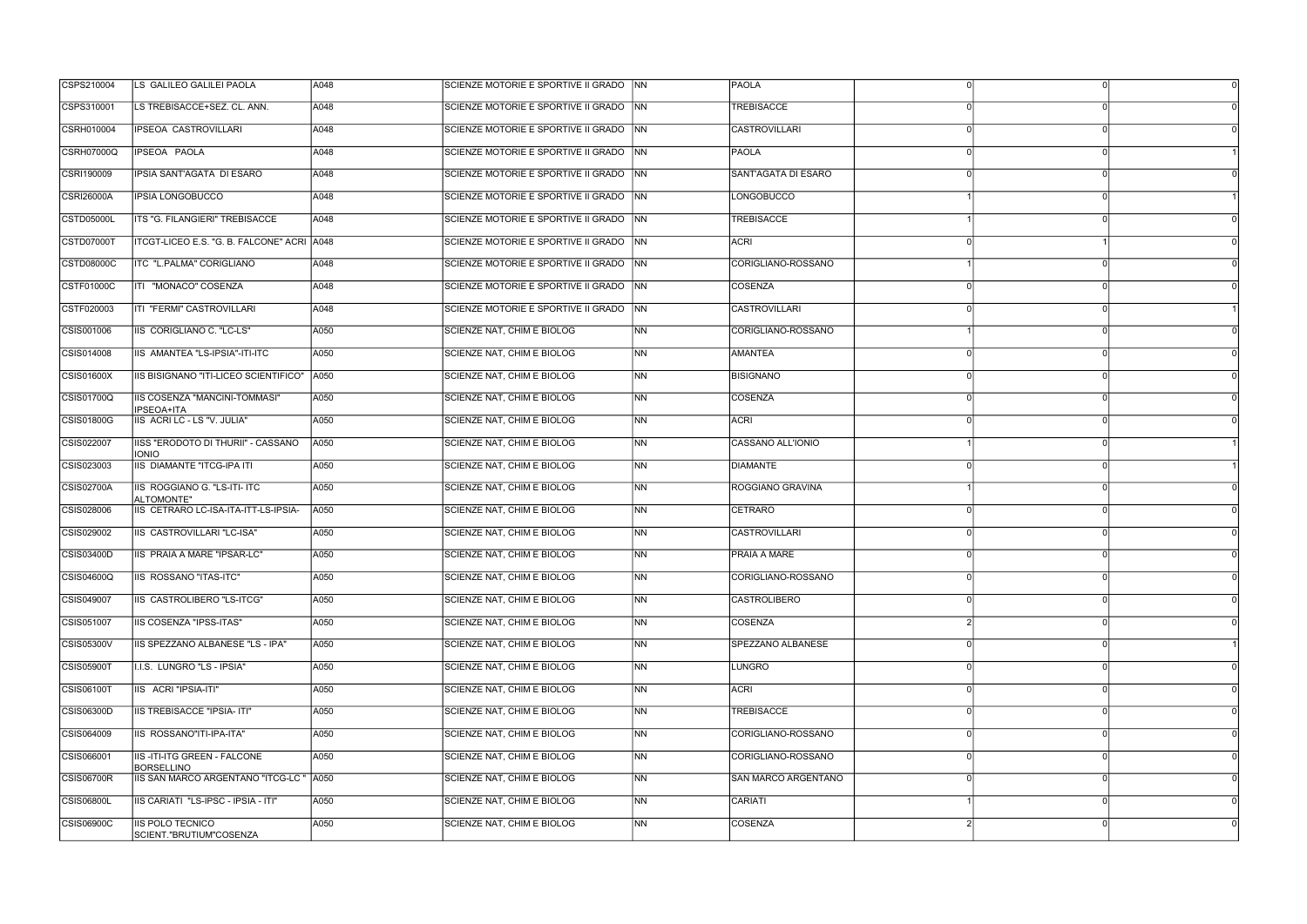| <b>CSIS07100C</b> | IIS ROSSANO "LS-LC-LA"                              | A050 | SCIENZE NAT, CHIM E BIOLOG        | <b>NN</b>                | CORIGLIANO-ROSSANO           |          |
|-------------------|-----------------------------------------------------|------|-----------------------------------|--------------------------|------------------------------|----------|
| CSIS072008        | IIS PAOLA ITCG-IPSIA-IPSC PIZZINI<br>PISANI         | A050 | SCIENZE NAT, CHIM E BIOLOG        | INN.                     | <b>PAOLA</b>                 |          |
| CSIS073004        | IIS IPSIA COSENZA - LS-ITE ROGLIANO                 | A050 | SCIENZE NAT, CHIM E BIOLOG        | <b>NN</b>                | COSENZA                      |          |
| <b>CSIS07400X</b> | <b>IIS ITE"V. COSENTINO-</b><br>IPAA"F.TODARO"RENDE | A050 | <b>SCIENZE NAT, CHIM E BIOLOG</b> | N <sub>N</sub>           | RENDE                        |          |
| CSIS07600G        | ISA LUZZI + L.CLASSICO LUZZI                        | A050 | SCIENZE NAT, CHIM E BIOLOG        | N <sub>N</sub>           | LUZZI                        |          |
| <b>CSIS07700B</b> | IIS S.G. IN FIORE (IPA-IPSSAR-ITI-ITCG) A050        |      | SCIENZE NAT, CHIM E BIOLOG        | <b>NN</b>                | <b>SAN GIOVANNI IN FIORE</b> |          |
| CSIS078007        | IIS S.G. FIORE -(L.S. - ISA - IPSIA)                | A050 | SCIENZE NAT, CHIM E BIOLOG        | INN.                     | SAN GIOVANNI IN FIORE        |          |
| CSIS079003        | IIS CASTROV. LS "E.MATTEI"<br><b>CASTROVILLARI</b>  | A050 | <b>SCIENZE NAT, CHIM E BIOLOG</b> | <b>NN</b>                | <b>CASTROVILLARI</b>         |          |
| CSIS081003        | IIS "L. DELLA VALLE" COSENZA                        | A050 | SCIENZE NAT, CHIM E BIOLOG        | INN.                     | COSENZA                      |          |
| CSPC010007        | LC COSENZA "TELESIO"                                | A050 | SCIENZE NAT, CHIM E BIOLOG        | N <sub>N</sub>           | COSENZA                      |          |
| CSPC060008        | LC SAN DEMETRIO C.                                  | A050 | SCIENZE NAT, CHIM E BIOLOG        | <b>NN</b>                | <b>SAN DEMETRIO CORONE</b>   |          |
| CSPC190001        | LC RENDE "DA FIORE"                                 | A050 | <b>SCIENZE NAT, CHIM E BIOLOG</b> | INN.                     | RENDE                        |          |
| CSPM070003        | IM "T. CAMPANELLA" BELVEDERE M.                     | A050 | <b>SCIENZE NAT, CHIM E BIOLOG</b> | <b>NN</b>                | <b>BELVEDERE MARITTIMO</b>   |          |
| CSPS020001        | LS "FERMI" COSENZA                                  | A050 | <b>SCIENZE NAT, CHIM E BIOLOG</b> | INN.                     | COSENZA                      |          |
| CSPS03000G        | LS "SCORZA" COSENZA                                 | A050 | SCIENZE NAT, CHIM E BIOLOG        | N <sub>N</sub>           | COSENZA                      |          |
| <b>CSPS18000D</b> | LS "PITAGORA" RENDE                                 | A050 | <b>SCIENZE NAT, CHIM E BIOLOG</b> | N <sub>N</sub>           | <b>RENDE</b>                 |          |
| CSPS20000D        | LS SCALEA                                           | A050 | SCIENZE NAT, CHIM E BIOLOG        | <b>INN</b>               | SCALEA                       |          |
| CSPS210004        | LS GALILEO GALILEI PAOLA                            | A050 | <b>SCIENZE NAT, CHIM E BIOLOG</b> | INN.                     | PAOLA                        |          |
| <b>CSPS25000E</b> | LS MORMANNO                                         | A050 | SCIENZE NAT, CHIM E BIOLOG        | INN.                     | <b>MORMANNO</b>              |          |
| CSPS310001        | LS TREBISACCE+SEZ. CL. ANN.                         | A050 | <b>SCIENZE NAT, CHIM E BIOLOG</b> | N <sub>N</sub>           | <b>TREBISACCE</b>            |          |
| CSPS330006        | LICEO SCIENTIFICO LONGOBUCCO                        | A050 | SCIENZE NAT, CHIM E BIOLOG        | N <sub>N</sub>           | <b>LONGOBUCCO</b>            |          |
| <b>CSRH07000Q</b> | <b>IPSEOA PAOLA</b>                                 | A050 | <b>SCIENZE NAT, CHIM E BIOLOG</b> | <b>NN</b>                | <b>PAOLA</b>                 |          |
| CSTD05000L        | <b>ITS "G. FILANGIERI" TREBISACCE</b>               | A050 | SCIENZE NAT, CHIM E BIOLOG        | <b>NN</b>                | <b>TREBISACCE</b>            |          |
| <b>CSTD07000T</b> | ITCGT-LICEO E.S. "G. B. FALCONE" ACRI A050          |      | SCIENZE NAT, CHIM E BIOLOG        | N <sub>N</sub>           | <b>ACRI</b>                  | $\Omega$ |
| CSTD070507        | SERALE ITCG "G.B. FALCONE" ACRI                     | A050 | SCIENZE NAT, CHIM E BIOLOG        | N <sub>N</sub>           | <b>ACRI</b>                  |          |
| CSTD08000C        | ITC "L.PALMA" CORIGLIANO                            | A050 | SCIENZE NAT, CHIM E BIOLOG        | N <sub>N</sub>           | CORIGLIANO-ROSSANO           |          |
| CSTF01000C        | ITI "MONACO" COSENZA                                | A050 | SCIENZE NAT, CHIM E BIOLOG        | N <sub>N</sub>           | COSENZA                      |          |
| CSTF020003        | ITI "FERMI" CASTROVILLARI                           | A050 | SCIENZE NAT, CHIM E BIOLOG        | NN                       | <b>CASTROVILLARI</b>         |          |
| <b>CSIS01700Q</b> | <b>IIS COSENZA "MANCINI-TOMMASI"</b><br>IPSEOA+ITA  | A051 | SCIENZE, TECNOL E TECN AGR        | $\overline{\mathsf{NN}}$ | COSENZA                      |          |
| CSIS049007        | IIS CASTROLIBERO "LS-ITCG"                          | A051 | SCIENZE, TECNOL E TECN AGR        | N <sub>N</sub>           | <b>CASTROLIBERO</b>          |          |
| CSIS05300V        | IIS SPEZZANO ALBANESE "LS - IPA"                    | A051 | SCIENZE, TECNOL E TECN AGR        | <b>NN</b>                | SPEZZANO ALBANESE            |          |
| CSIS064009        | IIS ROSSANO"ITI-IPA-ITA"                            | A051 | SCIENZE, TECNOL E TECN AGR        | N <sub>N</sub>           | CORIGLIANO-ROSSANO           |          |
| CSIS066001        | IIS-ITI-ITG GREEN - FALCONE<br><b>BORSELLINO</b>    | A051 | SCIENZE, TECNOL E TECN AGR        | INN                      | CORIGLIANO-ROSSANO           |          |
| <b>CSIS06900C</b> | <b>IIS POLO TECNICO</b><br>SCIENT."BRUTIUM"COSENZA  | A051 | <b>SCIENZE, TECNOL E TECN AGR</b> | N <sub>N</sub>           | COSENZA                      |          |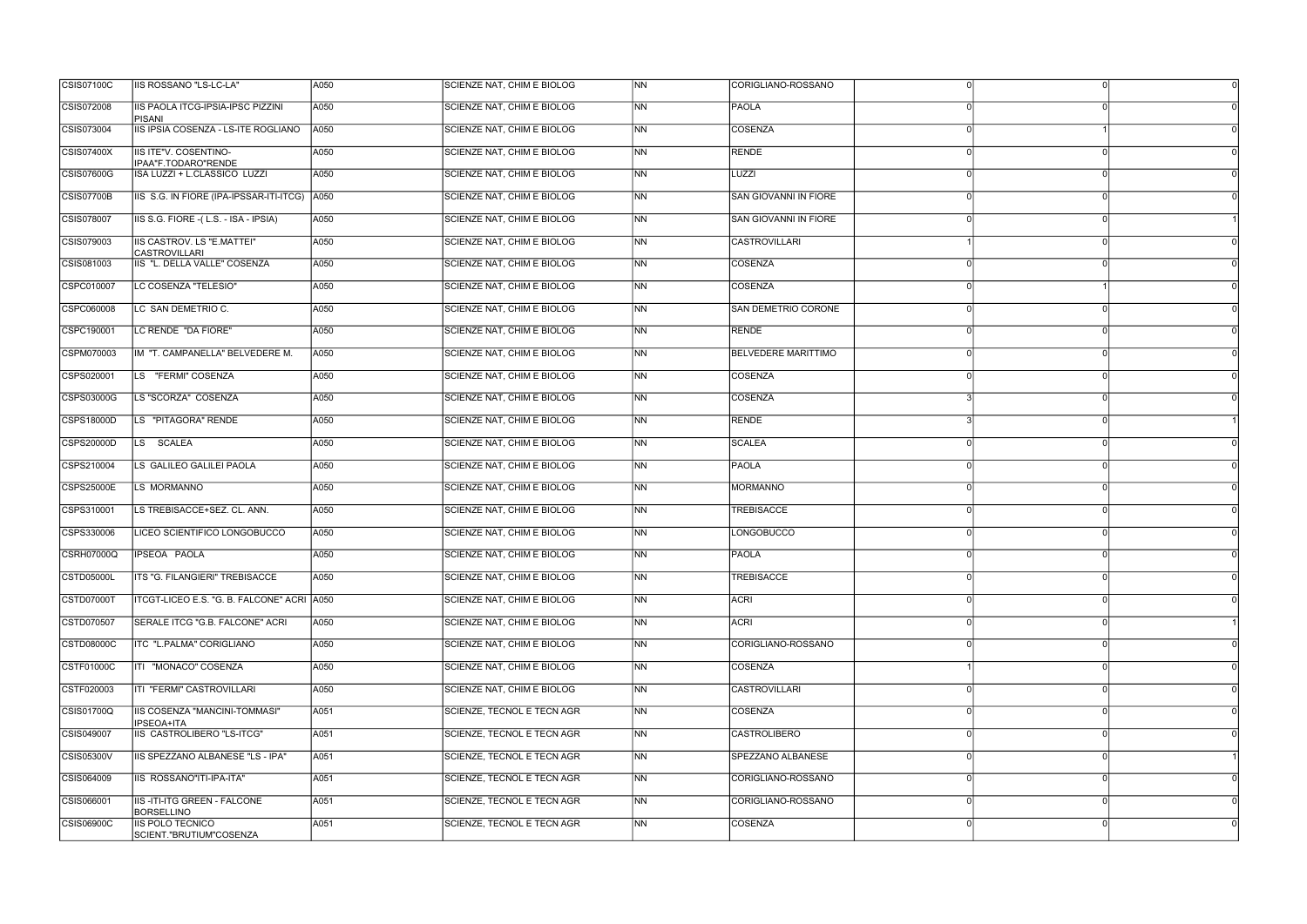| <b>CSIS07400X</b> | IIS ITE"V. COSENTINO-                                               | A051 | SCIENZE. TECNOL E TECN AGR          | N <sub>N</sub> | <b>RENDE</b>               |              |   |
|-------------------|---------------------------------------------------------------------|------|-------------------------------------|----------------|----------------------------|--------------|---|
| <b>CSIS07700B</b> | IPAA"F.TODARO"RENDE<br>IIS S.G. IN FIORE (IPA-IPSSAR-ITI-ITCG) A051 |      | SCIENZE, TECNOL E TECN AGR          | NN             | SAN GIOVANNI IN FIORE      |              |   |
| CSIS079003        | IIS CASTROV. LS "E.MATTEI"                                          | A051 | SCIENZE, TECNOL E TECN AGR          | <b>NN</b>      | <b>CASTROVILLARI</b>       |              |   |
| CSRA053518        | <b>CASTROVILLARI</b><br>IPA SERALE SPEZZANO ALB.                    | A051 | <b>SCIENZE, TECNOL E TECN AGR</b>   | <b>NN</b>      | <b>SPEZZANO ALBANESE</b>   |              |   |
| <b>CSRA07000G</b> | I.P.S.S.A.S.R. - ISTITUTO                                           | A051 | <b>SCIENZE, TECNOL E TECN AGR</b>   | NN             | SCIGLIANO                  |              |   |
| CSRA070501        | PROFESSIONALE<br><b>SERALE IPAA SCIGLIANO</b>                       | A051 | <b>SCIENZE, TECNOL E TECN AGR</b>   | NN             | SCIGLIANO                  |              |   |
| <b>CSTA06450D</b> | <b>ITA SERALE ROSSANO</b>                                           | A051 | SCIENZE, TECNOL E TECN AGR          | NN             | CORIGLIANO-ROSSANO         |              |   |
| <b>CSTD05000L</b> | ITS "G. FILANGIERI" TREBISACCE                                      | A051 | SCIENZE, TECNOL E TECN AGR          | <b>NN</b>      | <b>TREBISACCE</b>          |              |   |
| CSIS01700Q        | IIS COSENZA "MANCINI-TOMMASI"                                       | A052 | SCIENZE, TECNOL E TECN PROD ANIMALI | <b>INN</b>     | COSENZA                    |              |   |
| CSIS064009        | <b>IPSEOA+ITA</b><br>IIS ROSSANO"ITI-IPA-ITA"                       | A052 | SCIENZE, TECNOL E TECN PROD ANIMALI | <b>NN</b>      | CORIGLIANO-ROSSANO         |              |   |
| CSIS081003        | IIS "L. DELLA VALLE" COSENZA                                        | A053 | <b>STORIA DELLA MUSICA</b>          | <b>NN</b>      | <b>COSENZA</b>             |              |   |
| CSPM070003        | IM "T. CAMPANELLA" BELVEDERE M.                                     | A053 | STORIA DELLA MUSICA                 | NN             | <b>BELVEDERE MARITTIMO</b> |              |   |
| CSIS001006        | IIS CORIGLIANO C. "LC-LS"                                           | A054 | STORIA DELL'ARTE                    | <b>NN</b>      | CORIGLIANO-ROSSANO         | $\cap$       | ∩ |
| <b>CSIS01800G</b> | IIS ACRI LC - LS "V. JULIA"                                         | A054 | STORIA DELL'ARTE                    | <b>NN</b>      | <b>ACRI</b>                |              |   |
| CSIS028006        | IIS CETRARO LC-ISA-ITA-ITT-LS-IPSIA-                                | A054 | STORIA DELL'ARTE                    | <b>NN</b>      | CETRARO                    |              |   |
| CSIS029002        | IIS CASTROVILLARI "LC-ISA"                                          | A054 | <b>STORIA DELL'ARTE</b>             | NN             | <b>CASTROVILLARI</b>       |              |   |
| CSIS03400D        | IIS PRAIA A MARE "IPSAR-LC"                                         | A054 | STORIA DELL'ARTE                    | <b>NN</b>      | <b>PRAIA A MARE</b>        |              |   |
| <b>CSIS04600Q</b> | IIS ROSSANO "ITAS-ITC"                                              | A054 | <b>STORIA DELL'ARTE</b>             | <b>NN</b>      | CORIGLIANO-ROSSANO         |              |   |
| CSIS064009        | IIS ROSSANO"ITI-IPA-ITA"                                            | A054 | STORIA DELL'ARTE                    | NN             | CORIGLIANO-ROSSANO         |              |   |
| <b>CSIS06700R</b> | IIS SAN MARCO ARGENTANO "ITCG-LC " A054                             |      | STORIA DELL'ARTE                    | <b>NN</b>      | SAN MARCO ARGENTANO        |              |   |
| CSIS07100C        | IIS ROSSANO "LS-LC-LA"                                              | A054 | STORIA DELL'ARTE                    | <b>NN</b>      | CORIGLIANO-ROSSANO         |              |   |
| CSIS073004        | IIS IPSIA COSENZA - LS-ITE ROGLIANO                                 | A054 | STORIA DELL'ARTE                    | <b>NN</b>      | COSENZA                    |              |   |
| <b>CSIS07600G</b> | ISA LUZZI + L.CLASSICO LUZZI                                        | A054 | STORIA DELL'ARTE                    | <b>NN</b>      | LUZZI                      |              |   |
| CSIS078007        | IIS S.G. FIORE - (L.S. - ISA - IPSIA)                               | A054 | STORIA DELL'ARTE                    | NN             | SAN GIOVANNI IN FIORE      | n            |   |
| CSIS079003        | <b>IIS CASTROV. LS "E.MATTEI"</b><br><b>CASTROVILLARI</b>           | A054 | STORIA DELL'ARTE                    | <b>NN</b>      | <b>CASTROVILLARI</b>       |              |   |
| CSIS081003        | IIS "L. DELLA VALLE" COSENZA                                        | A054 | STORIA DELL'ARTE                    | <b>NN</b>      | COSENZA                    |              |   |
| CSPC010007        | LC COSENZA "TELESIO"                                                | A054 | STORIA DELL'ARTE                    | <b>NN</b>      | COSENZA                    |              |   |
| CSPC190001        | LC RENDE "DA FIORE"                                                 | A054 | STORIA DELL'ARTE                    | <b>NN</b>      | RENDE                      |              | ∩ |
| CSPM070003        | IM "T. CAMPANELLA" BELVEDERE M.                                     | A054 | STORIA DELL'ARTE                    | <b>NN</b>      | <b>BELVEDERE MARITTIMO</b> |              |   |
| CSPS18000D        | LS "PITAGORA" RENDE                                                 | A054 | STORIA DELL'ARTE                    | <b>NN</b>      | <b>RENDE</b>               |              |   |
| CSPS210004        | LS GALILEO GALILEI PAOLA                                            | A054 | STORIA DELL'ARTE                    | N <sub>N</sub> | PAOLA                      | $\Omega$     | ∩ |
| CSPS310001        | LS TREBISACCE+SEZ. CL. ANN.                                         | A054 | STORIA DELL'ARTE                    | <b>NN</b>      | <b>TREBISACCE</b>          |              |   |
| CSTD07000T        | ITCGT-LICEO E.S. "G. B. FALCONE" ACRI A054                          |      | STORIA DELL'ARTE                    | <b>NN</b>      | <b>ACRI</b>                |              |   |
| CSIS081003        | IIS "L. DELLA VALLE" COSENZA                                        | A057 | TECNICA DELLA DANZA CLASSICA        | N <sub>N</sub> | COSENZA                    | <sup>n</sup> |   |
|                   |                                                                     |      |                                     |                |                            |              |   |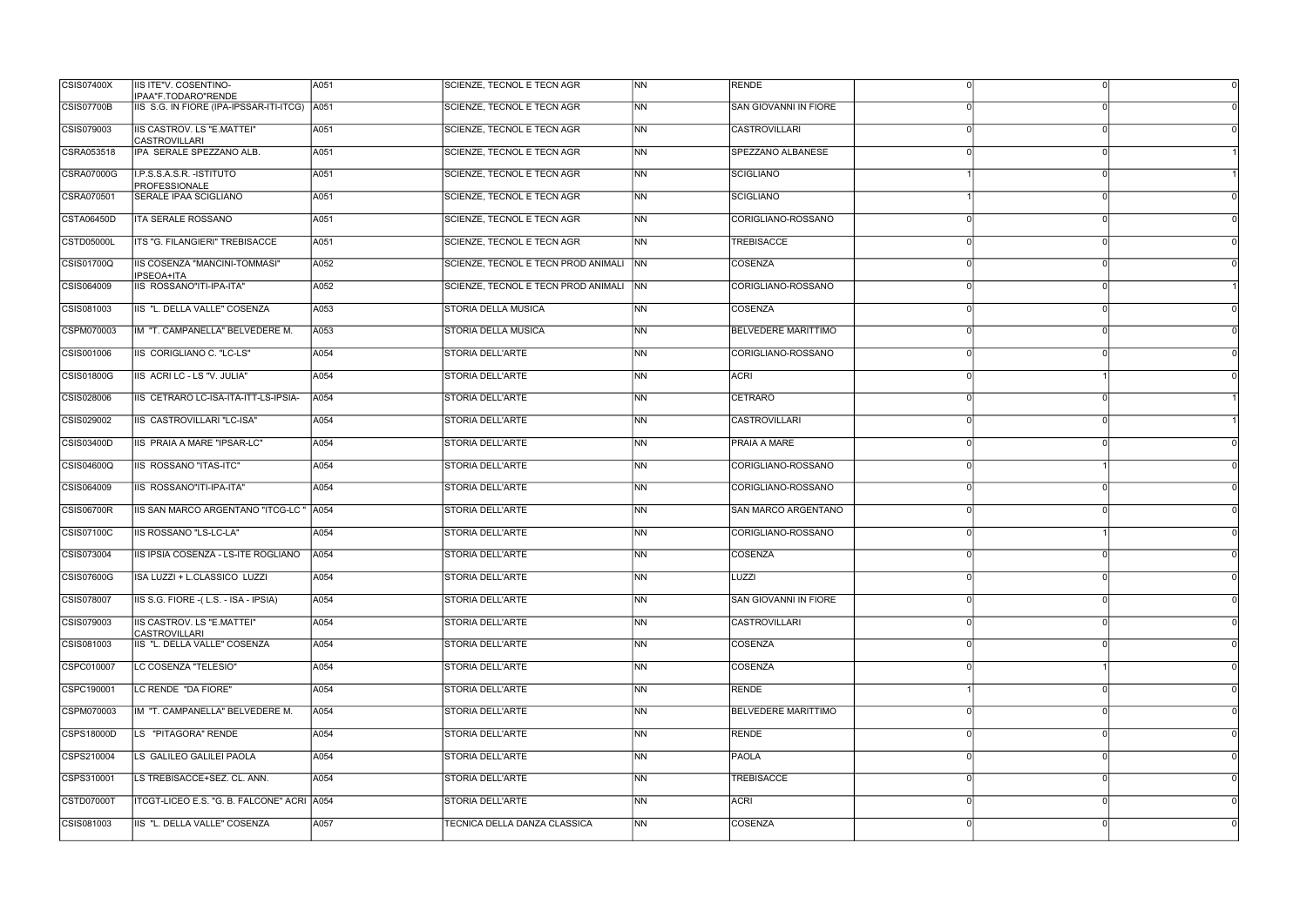| CSIS081003        | IIS "L. DELLA VALLE" COSENZA                              | A058        | TECNICA DELLA DANZA CONTEMPORANEA NN   |                 | <b>COSENZA</b>               |  |  |
|-------------------|-----------------------------------------------------------|-------------|----------------------------------------|-----------------|------------------------------|--|--|
| CSIS081003        | IIS "L. DELLA VALLE" COSENZA                              | A059        | TECN ACCOMP DANZA PRAT MUSIC<br>DANZA  | <b>INN</b>      | COSENZA                      |  |  |
| CSIS051007        | <b>IIS COSENZA "IPSS-ITAS"</b>                            | A061        | TECNOL E TECN COMUNICAZ MULTIMEDIA INN |                 | COSENZA                      |  |  |
| CSIS066001        | <b>IIS-ITI-ITG GREEN - FALCONE</b><br><b>BORSELLINO</b>   | A061        | TECNOL E TECN COMUNICAZ MULTIMEDIA INN |                 | CORIGLIANO-ROSSANO           |  |  |
| CSTD07000T        | ITCGT-LICEO E.S. "G. B. FALCONE" ACRI A061                |             | TECNOL E TECN COMUNICAZ MULTIMEDIA NN  |                 | ACRI                         |  |  |
| <b>CSTD08000C</b> | ITC "L.PALMA" CORIGLIANO                                  | A061        | TECNOL E TECN COMUNICAZ MULTIMEDIA INN |                 | CORIGLIANO-ROSSANO           |  |  |
| CSIS081003        | IIS "L. DELLA VALLE" COSENZA                              | A063        | <b>TECNOLOGIE MUSICALI</b>             | <b>INN</b>      | COSENZA                      |  |  |
| CSPM070003        | IM "T. CAMPANELLA" BELVEDERE M.                           | A063        | <b>TECNOLOGIE MUSICALI</b>             | INN.            | <b>BELVEDERE MARITTIMO</b>   |  |  |
| CSIS081003        | IIS "L. DELLA VALLE" COSENZA                              | A064        | TEORIA, ANALISI E COMPOSIZIONE         | <b>INN</b>      | COSENZA                      |  |  |
| CSIS06300D        | <b>IIS TREBISACCE "IPSIA- ITI"</b>                        | A066        | TRATT TESTI DATI APPLIC INFORMATICA    | <b>NN</b>       | TREBISACCE                   |  |  |
| <b>CSIS06800L</b> | IIS CARIATI "LS-IPSC - IPSIA - ITI"                       | A066        | TRATT TESTI DATI APPLIC INFORMATICA    | <b>NN</b>       | CARIATI                      |  |  |
| CSIS06900C        | IIS POLO TECNICO<br>SCIENT."BRUTIUM"COSENZA               | A066        | TRATT TESTI DATI APPLIC INFORMATICA    | <b>NN</b>       | <b>COSENZA</b>               |  |  |
| <b>CSTD05000L</b> | ITS "G. FILANGIERI" TREBISACCE                            | A066        | TRATT TESTI DATI APPLIC INFORMATICA    | INN.            | <b>TREBISACCE</b>            |  |  |
| <b>CSIS01700Q</b> | <b>IIS COSENZA "MANCINI-TOMMASI"</b><br>IPSEOA+ITA        | AA24        | LINGUA E CULT STRANIERA (FRANCESE)     | <b>INN</b>      | COSENZA                      |  |  |
| CSIS022007        | IISS "ERODOTO DI THURII" - CASSANO<br><b>IONIO</b>        | AA24        | LINGUA E CULT STRANIERA (FRANCESE)     | <b>NN</b>       | CASSANO ALL'IONIO            |  |  |
| CSIS023003        | <b>IIS DIAMANTE "ITCG-IPA ITI</b>                         | <b>AA24</b> | LINGUA E CULT STRANIERA (FRANCESE)     | $\overline{NN}$ | DIAMANTE                     |  |  |
| CSIS028006        | IIS CETRARO LC-ISA-ITA-ITT-LS-IPSIA-                      | AA24        | LINGUA E CULT STRANIERA (FRANCESE)     | <b>NN</b>       | CETRARO                      |  |  |
| CSIS03400D        | <b>IIS PRAIA A MARE "IPSAR-LC"</b>                        | AA24        | LINGUA E CULT STRANIERA (FRANCESE)     | <b>NN</b>       | <b>PRAIA A MARE</b>          |  |  |
| CSIS04600Q        | IIS ROSSANO "ITAS-ITC"                                    | AA24        | LINGUA E CULT STRANIERA (FRANCESE)     | <b>INN</b>      | CORIGLIANO-ROSSANO           |  |  |
| CSIS049007        | IIS CASTROLIBERO "LS-ITCG"                                | AA24        | LINGUA E CULT STRANIERA (FRANCESE)     | <b>NN</b>       | <b>CASTROLIBERO</b>          |  |  |
| CSIS051007        | <b>IIS COSENZA "IPSS-ITAS"</b>                            | AA24        | LINGUA E CULT STRANIERA (FRANCESE)     | N <sub>N</sub>  | COSENZA                      |  |  |
| CSIS06300D        | <b>IIS TREBISACCE "IPSIA- ITI"</b>                        | AA24        | LINGUA E CULT STRANIERA (FRANCESE)     | <b>INN</b>      | <b>TREBISACCE</b>            |  |  |
| CSIS064009        | IIS ROSSANO"ITI-IPA-ITA"                                  | <b>AA24</b> | LINGUA E CULT STRANIERA (FRANCESE)     | <b>NN</b>       | CORIGLIANO-ROSSANO           |  |  |
| <b>CSIS06700R</b> | IIS SAN MARCO ARGENTANO "ITCG-LC "                        | AA24        | LINGUA E CULT STRANIERA (FRANCESE)     | N <sub>N</sub>  | SAN MARCO ARGENTANO          |  |  |
| <b>CSIS06800L</b> | IIS CARIATI "LS-IPSC - IPSIA - ITI"                       | AA24        | LINGUA E CULT STRANIERA (FRANCESE)     | <b>NN</b>       | CARIATI                      |  |  |
| <b>CSIS06900C</b> | <b>IIS POLO TECNICO</b><br>SCIENT."BRUTIUM"COSENZA        | AA24        | LINGUA E CULT STRANIERA (FRANCESE)     | N <sub>N</sub>  | COSENZA                      |  |  |
| CSIS07100C        | IIS ROSSANO "LS-LC-LA"                                    | AA24        | LINGUA E CULT STRANIERA (FRANCESE)     | <b>NN</b>       | CORIGLIANO-ROSSANO           |  |  |
| CSIS072008        | IIS PAOLA ITCG-IPSIA-IPSC PIZZINI<br><b>PISANI</b>        | AA24        | LINGUA E CULT STRANIERA (FRANCESE)     | <b>NN</b>       | PAOLA                        |  |  |
| <b>CSIS07400X</b> | <b>IIS ITE"V. COSENTINO-</b><br>IPAA"F.TODARO"RENDE       | AA24        | LINGUA E CULT STRANIERA (FRANCESE)     | N <sub>N</sub>  | RENDE                        |  |  |
| <b>CSIS07700B</b> | IIS S.G. IN FIORE (IPA-IPSSAR-ITI-ITCG) AA24              |             | LINGUA E CULT STRANIERA (FRANCESE)     | <b>NN</b>       | <b>SAN GIOVANNI IN FIORE</b> |  |  |
| CSIS079003        | <b>IIS CASTROV. LS "E.MATTEI"</b><br><b>CASTROVILLARI</b> | <b>AA24</b> | LINGUA E CULT STRANIERA (FRANCESE)     | N <sub>N</sub>  | <b>CASTROVILLARI</b>         |  |  |
| CSIS081003        | IIS "L. DELLA VALLE" COSENZA                              | AA24        | LINGUA E CULT STRANIERA (FRANCESE)     | <b>NN</b>       | COSENZA                      |  |  |
| CSPC010007        | LC COSENZA "TELESIO"                                      | AA24        | LINGUA E CULT STRANIERA (FRANCESE)     | N <sub>N</sub>  | COSENZA                      |  |  |
| CSPC190001        | LC RENDE "DA FIORE"                                       | AA24        | LINGUA E CULT STRANIERA (FRANCESE)     | <b>NN</b>       | RENDE                        |  |  |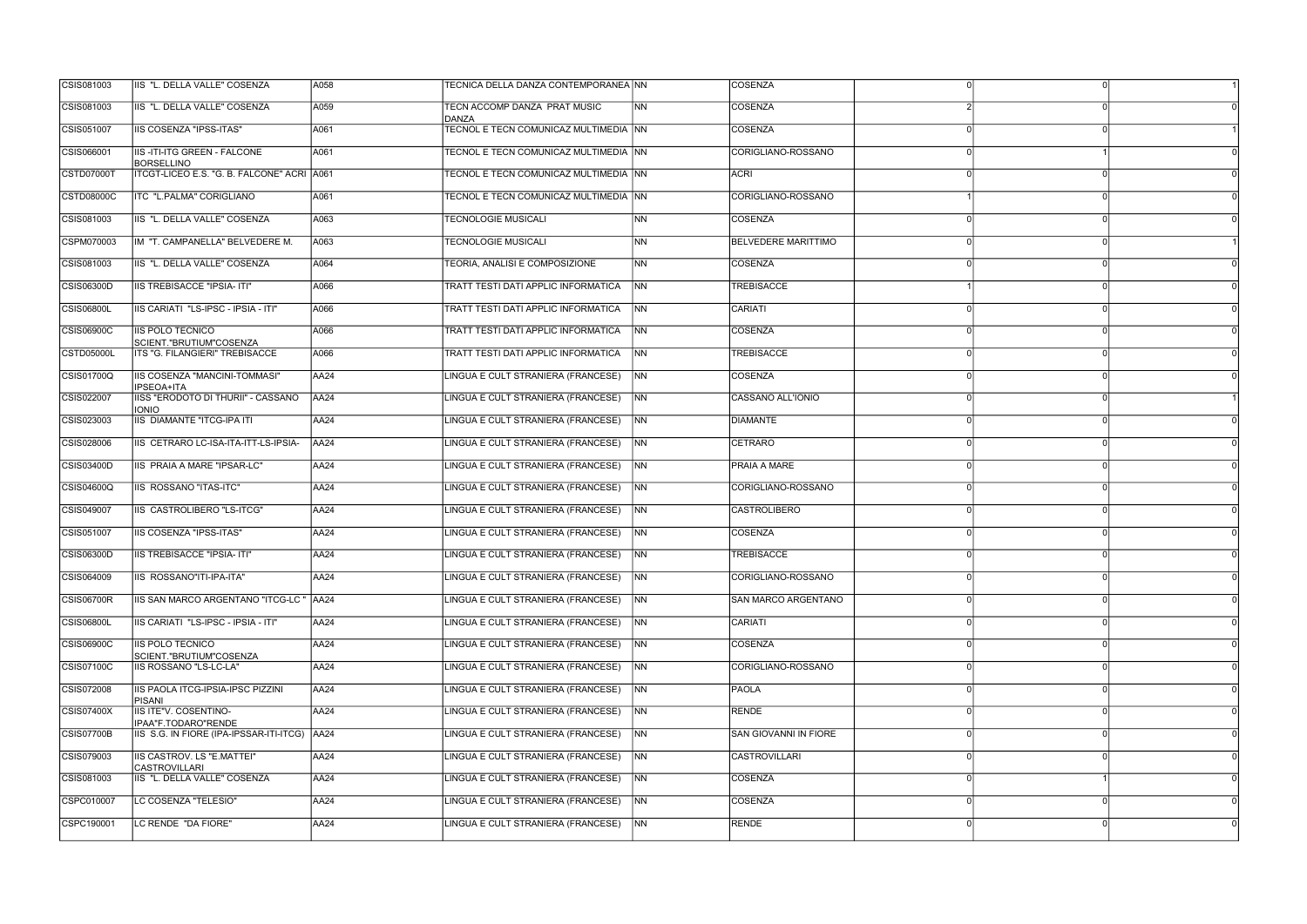| CSPM070003        | IM "T. CAMPANELLA" BELVEDERE M.                    | <b>AA24</b>      | LINGUA E CULT STRANIERA (FRANCESE) | <b>NN</b>      | <b>BELVEDERE MARITTIMO</b> |          |  |
|-------------------|----------------------------------------------------|------------------|------------------------------------|----------------|----------------------------|----------|--|
| CSPS18000D        | LS "PITAGORA" RENDE                                | AA24             | LINGUA E CULT STRANIERA (FRANCESE) | <b>NN</b>      | <b>RENDE</b>               |          |  |
| CSPS20000D        | LS SCALEA                                          | <b>AA24</b>      | LINGUA E CULT STRANIERA (FRANCESE) | NN             | <b>SCALEA</b>              |          |  |
| CSPS210004        | LS GALILEO GALILEI PAOLA                           | <b>AA24</b>      | LINGUA E CULT STRANIERA (FRANCESE) | <b>NN</b>      | PAOLA                      |          |  |
| CSPS310001        | LS TREBISACCE+SEZ. CL. ANN.                        | AA24             | LINGUA E CULT STRANIERA (FRANCESE) | N <sub>N</sub> | TREBISACCE                 |          |  |
| CSRH010004        | <b>IPSEOA CASTROVILLARI</b>                        | <b>AA24</b>      | LINGUA E CULT STRANIERA (FRANCESE) | N <sub>N</sub> | <b>CASTROVILLARI</b>       |          |  |
| <b>CSRH07000Q</b> | <b>IPSEOA PAOLA</b>                                | AA24             | LINGUA E CULT STRANIERA (FRANCESE) | <b>NN</b>      | PAOLA                      |          |  |
| CSRH07001R        | CASA CIRC. IPSEOA PAOLA                            | AA24             | LINGUA E CULT STRANIERA (FRANCESE) | <b>NN</b>      | PAOLA                      |          |  |
| CSRH074014        | CASA CIRCONDAR. IPSEOA COSENZA                     | AA24             | LINGUA E CULT STRANIERA (FRANCESE) | <b>NN</b>      | <b>COSENZA</b>             |          |  |
| CSRI022507        | <b>SERALE IPSIA CASSANO</b>                        | AA24             | LINGUA E CULT STRANIERA (FRANCESE) | N <sub>N</sub> | CASSANO ALL'IONIO          |          |  |
| CSTD05000L        | <b>ITS "G. FILANGIERI" TREBISACCE</b>              | <b>AA24</b>      | LINGUA E CULT STRANIERA (FRANCESE) | N <sub>N</sub> | <b>TREBISACCE</b>          |          |  |
| CSTD07000T        | ITCGT-LICEO E.S. "G. B. FALCONE" ACRI AA24         |                  | LINGUA E CULT STRANIERA (FRANCESE) | <b>NN</b>      | ACRI                       |          |  |
| <b>CSTD08000C</b> | ITC "L.PALMA" CORIGLIANO                           | AA24             | LINGUA E CULT STRANIERA (FRANCESE) | <b>NN</b>      | CORIGLIANO-ROSSANO         |          |  |
| CSIS081003        | IIS "L. DELLA VALLE" COSENZA                       | <b>AA55</b>      | <b>ARPA</b>                        | N <sub>N</sub> | COSENZA                    |          |  |
| CSIS001006        | IIS CORIGLIANO C. "LC-LS"                          | AB <sub>24</sub> | LINGUA E CULT STRANIERA (INGLESE)  | <b>NN</b>      | CORIGLIANO-ROSSANO         |          |  |
| CSIS014008        | IIS AMANTEA "LS-IPSIA"-ITI-ITC                     | AB <sub>24</sub> | LINGUA E CULT STRANIERA (INGLESE)  | N <sub>N</sub> | <b>AMANTEA</b>             |          |  |
| CSIS01600X        | IIS BISIGNANO "ITI-LICEO SCIENTIFICO"   AB24       |                  | LINGUA E CULT STRANIERA (INGLESE)  | NN             | <b>BISIGNANO</b>           |          |  |
| <b>CSIS01700Q</b> | <b>IIS COSENZA "MANCINI-TOMMASI"</b><br>IPSEOA+ITA | AB <sub>24</sub> | LINGUA E CULT STRANIERA (INGLESE)  | <b>NN</b>      | <b>COSENZA</b>             |          |  |
| <b>CSIS01800G</b> | IIS ACRI LC - LS "V. JULIA"                        | AB <sub>24</sub> | LINGUA E CULT STRANIERA (INGLESE)  | N <sub>N</sub> | <b>ACRI</b>                |          |  |
| CSIS022007        | IISS "ERODOTO DI THURII" - CASSANO<br><b>IONIO</b> | AB24             | LINGUA E CULT STRANIERA (INGLESE)  | <b>NN</b>      | CASSANO ALL'IONIO          | $\Omega$ |  |
| CSIS023003        | <b>IIS DIAMANTE "ITCG-IPA ITI</b>                  | AB <sub>24</sub> | LINGUA E CULT STRANIERA (INGLESE)  | NN             | <b>DIAMANTE</b>            |          |  |
| CSIS02700A        | IIS ROGGIANO G. "LS-ITI- ITC<br>ALTOMONTE"         | <b>AB24</b>      | LINGUA E CULT STRANIERA (INGLESE)  | <b>NN</b>      | ROGGIANO GRAVINA           |          |  |
| CSIS028006        | IIS CETRARO LC-ISA-ITA-ITT-LS-IPSIA-               | AB24             | LINGUA E CULT STRANIERA (INGLESE)  | N <sub>N</sub> | <b>CETRARO</b>             |          |  |
| CSIS029002        | IIS CASTROVILLARI "LC-ISA"                         | AB <sub>24</sub> | LINGUA E CULT STRANIERA (INGLESE)  | NN             | <b>CASTROVILLARI</b>       |          |  |
| CSIS03400D        | <b>IIS PRAIA A MARE "IPSAR-LC"</b>                 | AB24             | LINGUA E CULT STRANIERA (INGLESE)  | <b>NN</b>      | <b>PRAIA A MARE</b>        |          |  |
| <b>CSIS04600Q</b> | IIS ROSSANO "ITAS-ITC"                             | AB <sub>24</sub> | LINGUA E CULT STRANIERA (INGLESE)  | N <sub>N</sub> | CORIGLIANO-ROSSANO         |          |  |
| CSIS049007        | IIS CASTROLIBERO "LS-ITCG"                         | AB <sub>24</sub> | LINGUA E CULT STRANIERA (INGLESE)  | <b>NN</b>      | CASTROLIBERO               |          |  |
| CSIS051007        | IIS COSENZA "IPSS-ITAS"                            | <b>AB24</b>      | LINGUA E CULT STRANIERA (INGLESE)  | <b>NN</b>      | COSENZA                    |          |  |
| <b>CSIS05300V</b> | IIS SPEZZANO ALBANESE "LS - IPA"                   | AB24             | LINGUA E CULT STRANIERA (INGLESE)  | <b>NN</b>      | SPEZZANO ALBANESE          |          |  |
| <b>CSIS05900T</b> | I.I.S. LUNGRO "LS - IPSIA"                         | AB <sub>24</sub> | LINGUA E CULT STRANIERA (INGLESE)  | <b>NN</b>      | <b>LUNGRO</b>              |          |  |
| <b>CSIS06100T</b> | IIS ACRI "IPSIA-ITI"                               | AB <sub>24</sub> | LINGUA E CULT STRANIERA (INGLESE)  | NN             | <b>ACRI</b>                |          |  |
| CSIS06300D        | <b>IIS TREBISACCE "IPSIA- ITI"</b>                 | AB <sub>24</sub> | LINGUA E CULT STRANIERA (INGLESE)  | <b>NN</b>      | <b>TREBISACCE</b>          |          |  |
| CSIS064009        | IIS ROSSANO"ITI-IPA-ITA"                           | AB <sub>24</sub> | LINGUA E CULT STRANIERA (INGLESE)  | <b>NN</b>      | CORIGLIANO-ROSSANO         |          |  |
| CSIS066001        | <b>IIS-ITI-ITG GREEN - FALCONE</b><br>BORSELLINO   | AB <sub>24</sub> | LINGUA E CULT STRANIERA (INGLESE)  | N <sub>N</sub> | CORIGLIANO-ROSSANO         |          |  |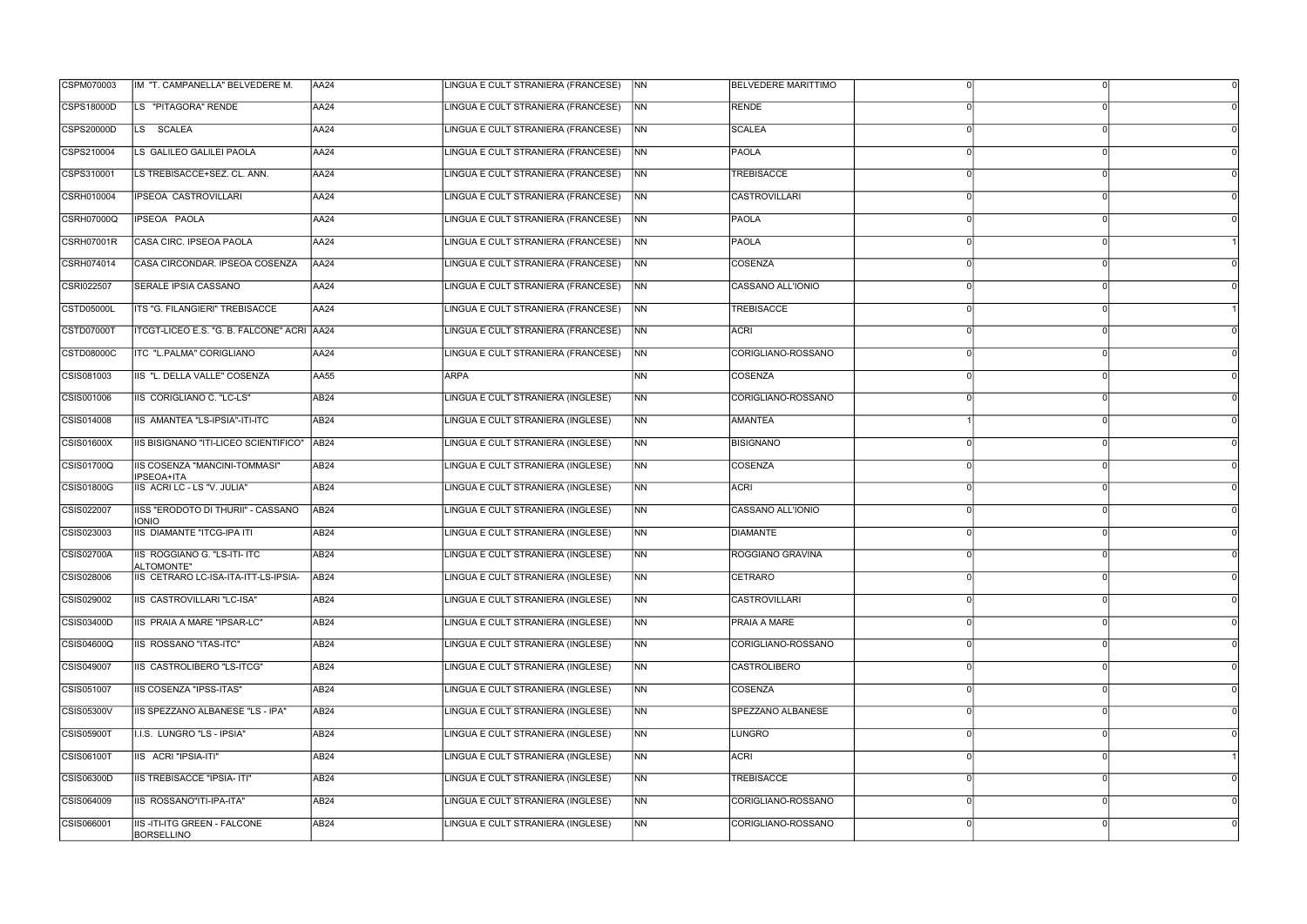| <b>CSIS06800L</b><br>IIS CARIATI "LS-IPSC - IPSIA - ITI"<br>AB <sub>24</sub><br>LINGUA E CULT STRANIERA (INGLESE)<br>N <sub>N</sub><br>CARIATI<br><b>CSIS06900C</b><br><b>IIS POLO TECNICO</b><br>LINGUA E CULT STRANIERA (INGLESE)<br>AB <sub>24</sub><br><b>NN</b><br>COSENZA<br>SCIENT."BRUTIUM"COSENZA<br>LINGUA E CULT STRANIERA (INGLESE)<br>IIS ROSSANO "LS-LC-LA"<br><b>NN</b><br>CORIGLIANO-ROSSANO<br>AB <sub>24</sub><br>CSIS072008<br>IIS PAOLA ITCG-IPSIA-IPSC PIZZINI<br>LINGUA E CULT STRANIERA (INGLESE)<br>N <sub>N</sub><br>AB <sub>24</sub><br><b>PAOLA</b><br><b>PISANI</b><br>IIS IPSIA COSENZA - LS-ITE ROGLIANO<br>LINGUA E CULT STRANIERA (INGLESE)<br><b>NN</b><br><b>AB24</b><br><b>COSENZA</b><br>IIS ITE"V. COSENTINO-<br>LINGUA E CULT STRANIERA (INGLESE)<br><b>RENDE</b><br>CSIS07400X<br>AB24<br>INN.<br>IPAA"F.TODARO"RENDE<br>LINGUA E CULT STRANIERA (INGLESE)<br>CSIS07600G<br>ISA LUZZI + L.CLASSICO LUZZI<br><b>NN</b><br>LUZZI<br>AB <sub>24</sub><br>IIS S.G. IN FIORE (IPA-IPSSAR-ITI-ITCG) AB24<br>LINGUA E CULT STRANIERA (INGLESE)<br><b>CSIS07700B</b><br>INN.<br>SAN GIOVANNI IN FIORE<br>IIS S.G. FIORE - (L.S. - ISA - IPSIA)<br><b>SAN GIOVANNI IN FIORE</b><br>CSIS078007<br>LINGUA E CULT STRANIERA (INGLESE)<br>N <sub>N</sub><br>AB <sub>24</sub><br><b>IIS CASTROV. LS "E.MATTEI"</b><br><b>CASTROVILLARI</b><br><b>AB24</b><br>LINGUA E CULT STRANIERA (INGLESE)<br><b>NN</b><br><b>CASTROVILLARI</b><br>IIS "L. DELLA VALLE" COSENZA<br>LINGUA E CULT STRANIERA (INGLESE)<br>CSIS081003<br>AB <sub>24</sub><br>INN.<br>COSENZA<br>LINGUA E CULT STRANIERA (INGLESE)<br>CSPC010007<br>LC COSENZA "TELESIO"<br>COSENZA<br>AB24<br>INN<br>CSPC060008<br>LC SAN DEMETRIO C.<br>LINGUA E CULT STRANIERA (INGLESE)<br>INN.<br>SAN DEMETRIO CORONE<br>AB24<br>CSPC190001<br>LC RENDE "DA FIORE"<br>LINGUA E CULT STRANIERA (INGLESE)<br>N <sub>N</sub><br>RENDE<br>AB <sub>24</sub><br>LINGUA E CULT STRANIERA (INGLESE)<br><b>NN</b><br>IM "T. CAMPANELLA" BELVEDERE M.<br>AB <sub>24</sub><br><b>BELVEDERE MARITTIMO</b><br>LS "FERMI" COSENZA<br>LINGUA E CULT STRANIERA (INGLESE)<br>COSENZA<br>CSPS020001<br>AB <sub>24</sub><br><b>INN</b><br>LS "SCORZA" COSENZA<br>LINGUA E CULT STRANIERA (INGLESE)<br>CSPS03000G<br>COSENZA<br>AB <sub>24</sub><br>INN<br>LS "PITAGORA" RENDE<br>LINGUA E CULT STRANIERA (INGLESE)<br><b>RENDE</b><br>AB <sub>24</sub><br>INN.<br><b>CSPS20000D</b><br>LS <sup>T</sup><br><b>SCALEA</b><br>LINGUA E CULT STRANIERA (INGLESE)<br>N <sub>N</sub><br><b>SCALEA</b><br>AB <sub>24</sub><br>LS GALILEO GALILEI PAOLA<br>LINGUA E CULT STRANIERA (INGLESE)<br>N <sub>N</sub><br>PAOLA<br>AB24<br>CSPS310001<br>LS TREBISACCE+SEZ. CL. ANN.<br>AB24<br>LINGUA E CULT STRANIERA (INGLESE)<br><b>NN</b><br><b>TREBISACCE</b><br>I.P.S.S.A.S.R. - ISTITUTO<br>AB <sub>24</sub><br>LINGUA E CULT STRANIERA (INGLESE)<br><b>NN</b><br>SCIGLIANO<br>PROFESSIONALE<br>N <sub>N</sub><br>SCIGLIANO<br><b>SERALE IPAA SCIGLIANO</b><br>AB <sub>24</sub><br>LINGUA E CULT STRANIERA (INGLESE)<br><b>CASTROVILLARI</b><br><b>IPSEOA CASTROVILLARI</b><br>LINGUA E CULT STRANIERA (INGLESE)<br>N <sub>N</sub><br>AB <sub>24</sub><br><b>IPSEOA PAOLA</b><br>LINGUA E CULT STRANIERA (INGLESE)<br>N <sub>N</sub><br>PAOLA<br>AB24<br>N <sub>N</sub><br><b>PAOLA</b><br>CSRH07001R<br>CASA CIRC. IPSEOA PAOLA<br>AB <sub>24</sub><br>LINGUA E CULT STRANIERA (INGLESE)<br>CASA CIRCONDAR. IPSEOA COSENZA<br>LINGUA E CULT STRANIERA (INGLESE)<br>NN<br>COSENZA<br>AB <sub>24</sub><br><b>SERALE IPSIA CASSANO</b><br>LINGUA E CULT STRANIERA (INGLESE)<br>$\overline{\mathsf{NN}}$<br>CASSANO ALL'IONIO<br>AB24<br>CSRI073515<br>SERALE IPSIA COSENZA - ROGLIANO-<br>LINGUA E CULT STRANIERA (INGLESE)<br>N <sub>N</sub><br>AB <sub>24</sub><br>COSENZA<br><b>MONTALTO</b><br>IPSIA SANT'AGATA DI ESARO<br>LINGUA E CULT STRANIERA (INGLESE)<br><b>NN</b><br>AB <sub>24</sub><br>SANT'AGATA DI ESARO<br>N <sub>N</sub><br><b>LONGOBUCCO</b><br>IPSIA LONGOBUCCO<br>AB24<br>LINGUA E CULT STRANIERA (INGLESE)<br><b>IPSIA BOCCHIGLIERO</b><br>LINGUA E CULT STRANIERA (INGLESE)<br><b>INN</b><br><b>BOCCHIGLIERO</b><br>AB <sub>24</sub><br><b>ITS "G. FILANGIERI" TREBISACCE</b><br>LINGUA E CULT STRANIERA (INGLESE)<br><b>TREBISACCE</b><br>AB <sub>24</sub><br>N <sub>N</sub> | <b>CSIS06700R</b> | IIS SAN MARCO ARGENTANO "ITCG-LC " AB24 | LINGUA E CULT STRANIERA (INGLESE) | $\overline{\text{NN}}$ | <b>SAN MARCO ARGENTANO</b> |  |
|--------------------------------------------------------------------------------------------------------------------------------------------------------------------------------------------------------------------------------------------------------------------------------------------------------------------------------------------------------------------------------------------------------------------------------------------------------------------------------------------------------------------------------------------------------------------------------------------------------------------------------------------------------------------------------------------------------------------------------------------------------------------------------------------------------------------------------------------------------------------------------------------------------------------------------------------------------------------------------------------------------------------------------------------------------------------------------------------------------------------------------------------------------------------------------------------------------------------------------------------------------------------------------------------------------------------------------------------------------------------------------------------------------------------------------------------------------------------------------------------------------------------------------------------------------------------------------------------------------------------------------------------------------------------------------------------------------------------------------------------------------------------------------------------------------------------------------------------------------------------------------------------------------------------------------------------------------------------------------------------------------------------------------------------------------------------------------------------------------------------------------------------------------------------------------------------------------------------------------------------------------------------------------------------------------------------------------------------------------------------------------------------------------------------------------------------------------------------------------------------------------------------------------------------------------------------------------------------------------------------------------------------------------------------------------------------------------------------------------------------------------------------------------------------------------------------------------------------------------------------------------------------------------------------------------------------------------------------------------------------------------------------------------------------------------------------------------------------------------------------------------------------------------------------------------------------------------------------------------------------------------------------------------------------------------------------------------------------------------------------------------------------------------------------------------------------------------------------------------------------------------------------------------------------------------------------------------------------------------------------------------------------------------------------------------------------------------------------------------------------------------------------------------------------------------------------------------------------------------------------------------------------------------------------------------------------------------------------------------------------------------------------------------------------------------------------------------------------------------------------------------------------------------------------------------------------------------------------------------------------------------------------------------------------------------------------------------------------------------|-------------------|-----------------------------------------|-----------------------------------|------------------------|----------------------------|--|
|                                                                                                                                                                                                                                                                                                                                                                                                                                                                                                                                                                                                                                                                                                                                                                                                                                                                                                                                                                                                                                                                                                                                                                                                                                                                                                                                                                                                                                                                                                                                                                                                                                                                                                                                                                                                                                                                                                                                                                                                                                                                                                                                                                                                                                                                                                                                                                                                                                                                                                                                                                                                                                                                                                                                                                                                                                                                                                                                                                                                                                                                                                                                                                                                                                                                                                                                                                                                                                                                                                                                                                                                                                                                                                                                                                                                                                                                                                                                                                                                                                                                                                                                                                                                                                                                                                                                                        |                   |                                         |                                   |                        |                            |  |
|                                                                                                                                                                                                                                                                                                                                                                                                                                                                                                                                                                                                                                                                                                                                                                                                                                                                                                                                                                                                                                                                                                                                                                                                                                                                                                                                                                                                                                                                                                                                                                                                                                                                                                                                                                                                                                                                                                                                                                                                                                                                                                                                                                                                                                                                                                                                                                                                                                                                                                                                                                                                                                                                                                                                                                                                                                                                                                                                                                                                                                                                                                                                                                                                                                                                                                                                                                                                                                                                                                                                                                                                                                                                                                                                                                                                                                                                                                                                                                                                                                                                                                                                                                                                                                                                                                                                                        |                   |                                         |                                   |                        |                            |  |
|                                                                                                                                                                                                                                                                                                                                                                                                                                                                                                                                                                                                                                                                                                                                                                                                                                                                                                                                                                                                                                                                                                                                                                                                                                                                                                                                                                                                                                                                                                                                                                                                                                                                                                                                                                                                                                                                                                                                                                                                                                                                                                                                                                                                                                                                                                                                                                                                                                                                                                                                                                                                                                                                                                                                                                                                                                                                                                                                                                                                                                                                                                                                                                                                                                                                                                                                                                                                                                                                                                                                                                                                                                                                                                                                                                                                                                                                                                                                                                                                                                                                                                                                                                                                                                                                                                                                                        | CSIS07100C        |                                         |                                   |                        |                            |  |
|                                                                                                                                                                                                                                                                                                                                                                                                                                                                                                                                                                                                                                                                                                                                                                                                                                                                                                                                                                                                                                                                                                                                                                                                                                                                                                                                                                                                                                                                                                                                                                                                                                                                                                                                                                                                                                                                                                                                                                                                                                                                                                                                                                                                                                                                                                                                                                                                                                                                                                                                                                                                                                                                                                                                                                                                                                                                                                                                                                                                                                                                                                                                                                                                                                                                                                                                                                                                                                                                                                                                                                                                                                                                                                                                                                                                                                                                                                                                                                                                                                                                                                                                                                                                                                                                                                                                                        |                   |                                         |                                   |                        |                            |  |
|                                                                                                                                                                                                                                                                                                                                                                                                                                                                                                                                                                                                                                                                                                                                                                                                                                                                                                                                                                                                                                                                                                                                                                                                                                                                                                                                                                                                                                                                                                                                                                                                                                                                                                                                                                                                                                                                                                                                                                                                                                                                                                                                                                                                                                                                                                                                                                                                                                                                                                                                                                                                                                                                                                                                                                                                                                                                                                                                                                                                                                                                                                                                                                                                                                                                                                                                                                                                                                                                                                                                                                                                                                                                                                                                                                                                                                                                                                                                                                                                                                                                                                                                                                                                                                                                                                                                                        | CSIS073004        |                                         |                                   |                        |                            |  |
|                                                                                                                                                                                                                                                                                                                                                                                                                                                                                                                                                                                                                                                                                                                                                                                                                                                                                                                                                                                                                                                                                                                                                                                                                                                                                                                                                                                                                                                                                                                                                                                                                                                                                                                                                                                                                                                                                                                                                                                                                                                                                                                                                                                                                                                                                                                                                                                                                                                                                                                                                                                                                                                                                                                                                                                                                                                                                                                                                                                                                                                                                                                                                                                                                                                                                                                                                                                                                                                                                                                                                                                                                                                                                                                                                                                                                                                                                                                                                                                                                                                                                                                                                                                                                                                                                                                                                        |                   |                                         |                                   |                        |                            |  |
|                                                                                                                                                                                                                                                                                                                                                                                                                                                                                                                                                                                                                                                                                                                                                                                                                                                                                                                                                                                                                                                                                                                                                                                                                                                                                                                                                                                                                                                                                                                                                                                                                                                                                                                                                                                                                                                                                                                                                                                                                                                                                                                                                                                                                                                                                                                                                                                                                                                                                                                                                                                                                                                                                                                                                                                                                                                                                                                                                                                                                                                                                                                                                                                                                                                                                                                                                                                                                                                                                                                                                                                                                                                                                                                                                                                                                                                                                                                                                                                                                                                                                                                                                                                                                                                                                                                                                        |                   |                                         |                                   |                        |                            |  |
|                                                                                                                                                                                                                                                                                                                                                                                                                                                                                                                                                                                                                                                                                                                                                                                                                                                                                                                                                                                                                                                                                                                                                                                                                                                                                                                                                                                                                                                                                                                                                                                                                                                                                                                                                                                                                                                                                                                                                                                                                                                                                                                                                                                                                                                                                                                                                                                                                                                                                                                                                                                                                                                                                                                                                                                                                                                                                                                                                                                                                                                                                                                                                                                                                                                                                                                                                                                                                                                                                                                                                                                                                                                                                                                                                                                                                                                                                                                                                                                                                                                                                                                                                                                                                                                                                                                                                        |                   |                                         |                                   |                        |                            |  |
|                                                                                                                                                                                                                                                                                                                                                                                                                                                                                                                                                                                                                                                                                                                                                                                                                                                                                                                                                                                                                                                                                                                                                                                                                                                                                                                                                                                                                                                                                                                                                                                                                                                                                                                                                                                                                                                                                                                                                                                                                                                                                                                                                                                                                                                                                                                                                                                                                                                                                                                                                                                                                                                                                                                                                                                                                                                                                                                                                                                                                                                                                                                                                                                                                                                                                                                                                                                                                                                                                                                                                                                                                                                                                                                                                                                                                                                                                                                                                                                                                                                                                                                                                                                                                                                                                                                                                        |                   |                                         |                                   |                        |                            |  |
|                                                                                                                                                                                                                                                                                                                                                                                                                                                                                                                                                                                                                                                                                                                                                                                                                                                                                                                                                                                                                                                                                                                                                                                                                                                                                                                                                                                                                                                                                                                                                                                                                                                                                                                                                                                                                                                                                                                                                                                                                                                                                                                                                                                                                                                                                                                                                                                                                                                                                                                                                                                                                                                                                                                                                                                                                                                                                                                                                                                                                                                                                                                                                                                                                                                                                                                                                                                                                                                                                                                                                                                                                                                                                                                                                                                                                                                                                                                                                                                                                                                                                                                                                                                                                                                                                                                                                        | CSIS079003        |                                         |                                   |                        |                            |  |
|                                                                                                                                                                                                                                                                                                                                                                                                                                                                                                                                                                                                                                                                                                                                                                                                                                                                                                                                                                                                                                                                                                                                                                                                                                                                                                                                                                                                                                                                                                                                                                                                                                                                                                                                                                                                                                                                                                                                                                                                                                                                                                                                                                                                                                                                                                                                                                                                                                                                                                                                                                                                                                                                                                                                                                                                                                                                                                                                                                                                                                                                                                                                                                                                                                                                                                                                                                                                                                                                                                                                                                                                                                                                                                                                                                                                                                                                                                                                                                                                                                                                                                                                                                                                                                                                                                                                                        |                   |                                         |                                   |                        |                            |  |
|                                                                                                                                                                                                                                                                                                                                                                                                                                                                                                                                                                                                                                                                                                                                                                                                                                                                                                                                                                                                                                                                                                                                                                                                                                                                                                                                                                                                                                                                                                                                                                                                                                                                                                                                                                                                                                                                                                                                                                                                                                                                                                                                                                                                                                                                                                                                                                                                                                                                                                                                                                                                                                                                                                                                                                                                                                                                                                                                                                                                                                                                                                                                                                                                                                                                                                                                                                                                                                                                                                                                                                                                                                                                                                                                                                                                                                                                                                                                                                                                                                                                                                                                                                                                                                                                                                                                                        |                   |                                         |                                   |                        |                            |  |
|                                                                                                                                                                                                                                                                                                                                                                                                                                                                                                                                                                                                                                                                                                                                                                                                                                                                                                                                                                                                                                                                                                                                                                                                                                                                                                                                                                                                                                                                                                                                                                                                                                                                                                                                                                                                                                                                                                                                                                                                                                                                                                                                                                                                                                                                                                                                                                                                                                                                                                                                                                                                                                                                                                                                                                                                                                                                                                                                                                                                                                                                                                                                                                                                                                                                                                                                                                                                                                                                                                                                                                                                                                                                                                                                                                                                                                                                                                                                                                                                                                                                                                                                                                                                                                                                                                                                                        |                   |                                         |                                   |                        |                            |  |
|                                                                                                                                                                                                                                                                                                                                                                                                                                                                                                                                                                                                                                                                                                                                                                                                                                                                                                                                                                                                                                                                                                                                                                                                                                                                                                                                                                                                                                                                                                                                                                                                                                                                                                                                                                                                                                                                                                                                                                                                                                                                                                                                                                                                                                                                                                                                                                                                                                                                                                                                                                                                                                                                                                                                                                                                                                                                                                                                                                                                                                                                                                                                                                                                                                                                                                                                                                                                                                                                                                                                                                                                                                                                                                                                                                                                                                                                                                                                                                                                                                                                                                                                                                                                                                                                                                                                                        |                   |                                         |                                   |                        |                            |  |
|                                                                                                                                                                                                                                                                                                                                                                                                                                                                                                                                                                                                                                                                                                                                                                                                                                                                                                                                                                                                                                                                                                                                                                                                                                                                                                                                                                                                                                                                                                                                                                                                                                                                                                                                                                                                                                                                                                                                                                                                                                                                                                                                                                                                                                                                                                                                                                                                                                                                                                                                                                                                                                                                                                                                                                                                                                                                                                                                                                                                                                                                                                                                                                                                                                                                                                                                                                                                                                                                                                                                                                                                                                                                                                                                                                                                                                                                                                                                                                                                                                                                                                                                                                                                                                                                                                                                                        | CSPM070003        |                                         |                                   |                        |                            |  |
|                                                                                                                                                                                                                                                                                                                                                                                                                                                                                                                                                                                                                                                                                                                                                                                                                                                                                                                                                                                                                                                                                                                                                                                                                                                                                                                                                                                                                                                                                                                                                                                                                                                                                                                                                                                                                                                                                                                                                                                                                                                                                                                                                                                                                                                                                                                                                                                                                                                                                                                                                                                                                                                                                                                                                                                                                                                                                                                                                                                                                                                                                                                                                                                                                                                                                                                                                                                                                                                                                                                                                                                                                                                                                                                                                                                                                                                                                                                                                                                                                                                                                                                                                                                                                                                                                                                                                        |                   |                                         |                                   |                        |                            |  |
|                                                                                                                                                                                                                                                                                                                                                                                                                                                                                                                                                                                                                                                                                                                                                                                                                                                                                                                                                                                                                                                                                                                                                                                                                                                                                                                                                                                                                                                                                                                                                                                                                                                                                                                                                                                                                                                                                                                                                                                                                                                                                                                                                                                                                                                                                                                                                                                                                                                                                                                                                                                                                                                                                                                                                                                                                                                                                                                                                                                                                                                                                                                                                                                                                                                                                                                                                                                                                                                                                                                                                                                                                                                                                                                                                                                                                                                                                                                                                                                                                                                                                                                                                                                                                                                                                                                                                        |                   |                                         |                                   |                        |                            |  |
|                                                                                                                                                                                                                                                                                                                                                                                                                                                                                                                                                                                                                                                                                                                                                                                                                                                                                                                                                                                                                                                                                                                                                                                                                                                                                                                                                                                                                                                                                                                                                                                                                                                                                                                                                                                                                                                                                                                                                                                                                                                                                                                                                                                                                                                                                                                                                                                                                                                                                                                                                                                                                                                                                                                                                                                                                                                                                                                                                                                                                                                                                                                                                                                                                                                                                                                                                                                                                                                                                                                                                                                                                                                                                                                                                                                                                                                                                                                                                                                                                                                                                                                                                                                                                                                                                                                                                        | CSPS18000D        |                                         |                                   |                        |                            |  |
|                                                                                                                                                                                                                                                                                                                                                                                                                                                                                                                                                                                                                                                                                                                                                                                                                                                                                                                                                                                                                                                                                                                                                                                                                                                                                                                                                                                                                                                                                                                                                                                                                                                                                                                                                                                                                                                                                                                                                                                                                                                                                                                                                                                                                                                                                                                                                                                                                                                                                                                                                                                                                                                                                                                                                                                                                                                                                                                                                                                                                                                                                                                                                                                                                                                                                                                                                                                                                                                                                                                                                                                                                                                                                                                                                                                                                                                                                                                                                                                                                                                                                                                                                                                                                                                                                                                                                        |                   |                                         |                                   |                        |                            |  |
|                                                                                                                                                                                                                                                                                                                                                                                                                                                                                                                                                                                                                                                                                                                                                                                                                                                                                                                                                                                                                                                                                                                                                                                                                                                                                                                                                                                                                                                                                                                                                                                                                                                                                                                                                                                                                                                                                                                                                                                                                                                                                                                                                                                                                                                                                                                                                                                                                                                                                                                                                                                                                                                                                                                                                                                                                                                                                                                                                                                                                                                                                                                                                                                                                                                                                                                                                                                                                                                                                                                                                                                                                                                                                                                                                                                                                                                                                                                                                                                                                                                                                                                                                                                                                                                                                                                                                        | CSPS210004        |                                         |                                   |                        |                            |  |
|                                                                                                                                                                                                                                                                                                                                                                                                                                                                                                                                                                                                                                                                                                                                                                                                                                                                                                                                                                                                                                                                                                                                                                                                                                                                                                                                                                                                                                                                                                                                                                                                                                                                                                                                                                                                                                                                                                                                                                                                                                                                                                                                                                                                                                                                                                                                                                                                                                                                                                                                                                                                                                                                                                                                                                                                                                                                                                                                                                                                                                                                                                                                                                                                                                                                                                                                                                                                                                                                                                                                                                                                                                                                                                                                                                                                                                                                                                                                                                                                                                                                                                                                                                                                                                                                                                                                                        |                   |                                         |                                   |                        |                            |  |
|                                                                                                                                                                                                                                                                                                                                                                                                                                                                                                                                                                                                                                                                                                                                                                                                                                                                                                                                                                                                                                                                                                                                                                                                                                                                                                                                                                                                                                                                                                                                                                                                                                                                                                                                                                                                                                                                                                                                                                                                                                                                                                                                                                                                                                                                                                                                                                                                                                                                                                                                                                                                                                                                                                                                                                                                                                                                                                                                                                                                                                                                                                                                                                                                                                                                                                                                                                                                                                                                                                                                                                                                                                                                                                                                                                                                                                                                                                                                                                                                                                                                                                                                                                                                                                                                                                                                                        | <b>CSRA07000G</b> |                                         |                                   |                        |                            |  |
|                                                                                                                                                                                                                                                                                                                                                                                                                                                                                                                                                                                                                                                                                                                                                                                                                                                                                                                                                                                                                                                                                                                                                                                                                                                                                                                                                                                                                                                                                                                                                                                                                                                                                                                                                                                                                                                                                                                                                                                                                                                                                                                                                                                                                                                                                                                                                                                                                                                                                                                                                                                                                                                                                                                                                                                                                                                                                                                                                                                                                                                                                                                                                                                                                                                                                                                                                                                                                                                                                                                                                                                                                                                                                                                                                                                                                                                                                                                                                                                                                                                                                                                                                                                                                                                                                                                                                        | CSRA070501        |                                         |                                   |                        |                            |  |
|                                                                                                                                                                                                                                                                                                                                                                                                                                                                                                                                                                                                                                                                                                                                                                                                                                                                                                                                                                                                                                                                                                                                                                                                                                                                                                                                                                                                                                                                                                                                                                                                                                                                                                                                                                                                                                                                                                                                                                                                                                                                                                                                                                                                                                                                                                                                                                                                                                                                                                                                                                                                                                                                                                                                                                                                                                                                                                                                                                                                                                                                                                                                                                                                                                                                                                                                                                                                                                                                                                                                                                                                                                                                                                                                                                                                                                                                                                                                                                                                                                                                                                                                                                                                                                                                                                                                                        | CSRH010004        |                                         |                                   |                        |                            |  |
|                                                                                                                                                                                                                                                                                                                                                                                                                                                                                                                                                                                                                                                                                                                                                                                                                                                                                                                                                                                                                                                                                                                                                                                                                                                                                                                                                                                                                                                                                                                                                                                                                                                                                                                                                                                                                                                                                                                                                                                                                                                                                                                                                                                                                                                                                                                                                                                                                                                                                                                                                                                                                                                                                                                                                                                                                                                                                                                                                                                                                                                                                                                                                                                                                                                                                                                                                                                                                                                                                                                                                                                                                                                                                                                                                                                                                                                                                                                                                                                                                                                                                                                                                                                                                                                                                                                                                        | <b>CSRH07000Q</b> |                                         |                                   |                        |                            |  |
|                                                                                                                                                                                                                                                                                                                                                                                                                                                                                                                                                                                                                                                                                                                                                                                                                                                                                                                                                                                                                                                                                                                                                                                                                                                                                                                                                                                                                                                                                                                                                                                                                                                                                                                                                                                                                                                                                                                                                                                                                                                                                                                                                                                                                                                                                                                                                                                                                                                                                                                                                                                                                                                                                                                                                                                                                                                                                                                                                                                                                                                                                                                                                                                                                                                                                                                                                                                                                                                                                                                                                                                                                                                                                                                                                                                                                                                                                                                                                                                                                                                                                                                                                                                                                                                                                                                                                        |                   |                                         |                                   |                        |                            |  |
|                                                                                                                                                                                                                                                                                                                                                                                                                                                                                                                                                                                                                                                                                                                                                                                                                                                                                                                                                                                                                                                                                                                                                                                                                                                                                                                                                                                                                                                                                                                                                                                                                                                                                                                                                                                                                                                                                                                                                                                                                                                                                                                                                                                                                                                                                                                                                                                                                                                                                                                                                                                                                                                                                                                                                                                                                                                                                                                                                                                                                                                                                                                                                                                                                                                                                                                                                                                                                                                                                                                                                                                                                                                                                                                                                                                                                                                                                                                                                                                                                                                                                                                                                                                                                                                                                                                                                        | CSRH074014        |                                         |                                   |                        |                            |  |
|                                                                                                                                                                                                                                                                                                                                                                                                                                                                                                                                                                                                                                                                                                                                                                                                                                                                                                                                                                                                                                                                                                                                                                                                                                                                                                                                                                                                                                                                                                                                                                                                                                                                                                                                                                                                                                                                                                                                                                                                                                                                                                                                                                                                                                                                                                                                                                                                                                                                                                                                                                                                                                                                                                                                                                                                                                                                                                                                                                                                                                                                                                                                                                                                                                                                                                                                                                                                                                                                                                                                                                                                                                                                                                                                                                                                                                                                                                                                                                                                                                                                                                                                                                                                                                                                                                                                                        | CSRI022507        |                                         |                                   |                        |                            |  |
|                                                                                                                                                                                                                                                                                                                                                                                                                                                                                                                                                                                                                                                                                                                                                                                                                                                                                                                                                                                                                                                                                                                                                                                                                                                                                                                                                                                                                                                                                                                                                                                                                                                                                                                                                                                                                                                                                                                                                                                                                                                                                                                                                                                                                                                                                                                                                                                                                                                                                                                                                                                                                                                                                                                                                                                                                                                                                                                                                                                                                                                                                                                                                                                                                                                                                                                                                                                                                                                                                                                                                                                                                                                                                                                                                                                                                                                                                                                                                                                                                                                                                                                                                                                                                                                                                                                                                        |                   |                                         |                                   |                        |                            |  |
|                                                                                                                                                                                                                                                                                                                                                                                                                                                                                                                                                                                                                                                                                                                                                                                                                                                                                                                                                                                                                                                                                                                                                                                                                                                                                                                                                                                                                                                                                                                                                                                                                                                                                                                                                                                                                                                                                                                                                                                                                                                                                                                                                                                                                                                                                                                                                                                                                                                                                                                                                                                                                                                                                                                                                                                                                                                                                                                                                                                                                                                                                                                                                                                                                                                                                                                                                                                                                                                                                                                                                                                                                                                                                                                                                                                                                                                                                                                                                                                                                                                                                                                                                                                                                                                                                                                                                        | CSRI190009        |                                         |                                   |                        |                            |  |
|                                                                                                                                                                                                                                                                                                                                                                                                                                                                                                                                                                                                                                                                                                                                                                                                                                                                                                                                                                                                                                                                                                                                                                                                                                                                                                                                                                                                                                                                                                                                                                                                                                                                                                                                                                                                                                                                                                                                                                                                                                                                                                                                                                                                                                                                                                                                                                                                                                                                                                                                                                                                                                                                                                                                                                                                                                                                                                                                                                                                                                                                                                                                                                                                                                                                                                                                                                                                                                                                                                                                                                                                                                                                                                                                                                                                                                                                                                                                                                                                                                                                                                                                                                                                                                                                                                                                                        | <b>CSRI26000A</b> |                                         |                                   |                        |                            |  |
|                                                                                                                                                                                                                                                                                                                                                                                                                                                                                                                                                                                                                                                                                                                                                                                                                                                                                                                                                                                                                                                                                                                                                                                                                                                                                                                                                                                                                                                                                                                                                                                                                                                                                                                                                                                                                                                                                                                                                                                                                                                                                                                                                                                                                                                                                                                                                                                                                                                                                                                                                                                                                                                                                                                                                                                                                                                                                                                                                                                                                                                                                                                                                                                                                                                                                                                                                                                                                                                                                                                                                                                                                                                                                                                                                                                                                                                                                                                                                                                                                                                                                                                                                                                                                                                                                                                                                        | CSRI310006        |                                         |                                   |                        |                            |  |
|                                                                                                                                                                                                                                                                                                                                                                                                                                                                                                                                                                                                                                                                                                                                                                                                                                                                                                                                                                                                                                                                                                                                                                                                                                                                                                                                                                                                                                                                                                                                                                                                                                                                                                                                                                                                                                                                                                                                                                                                                                                                                                                                                                                                                                                                                                                                                                                                                                                                                                                                                                                                                                                                                                                                                                                                                                                                                                                                                                                                                                                                                                                                                                                                                                                                                                                                                                                                                                                                                                                                                                                                                                                                                                                                                                                                                                                                                                                                                                                                                                                                                                                                                                                                                                                                                                                                                        | <b>CSTD05000L</b> |                                         |                                   |                        |                            |  |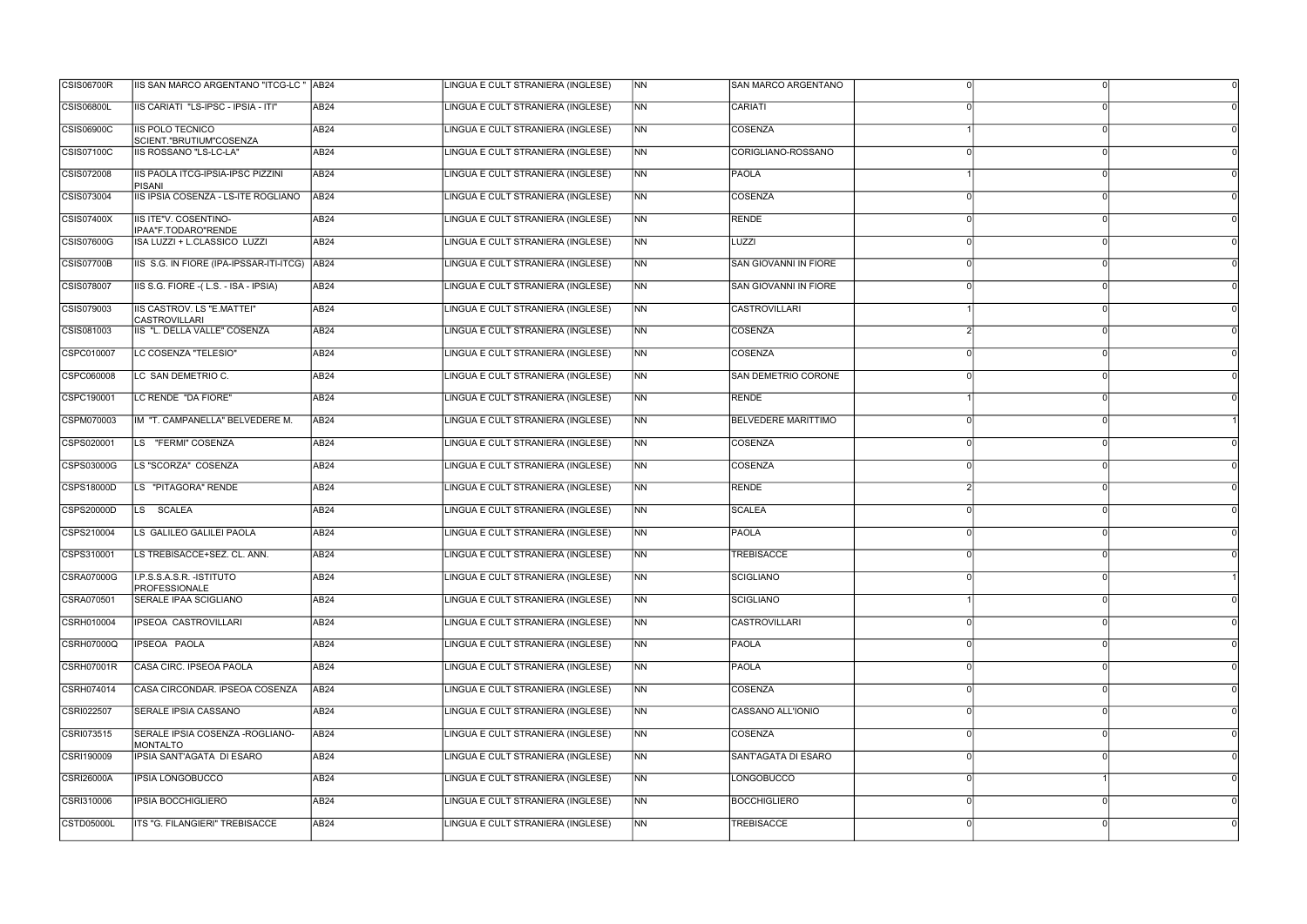| LINGUA E CULT STRANIERA (INGLESE)<br><b>CSTD08000C</b><br>ITC "L.PALMA" CORIGLIANO<br>AB <sub>24</sub><br>N <sub>N</sub><br>CORIGLIANO-ROSSANO<br>ITI "MONACO" COSENZA<br>LINGUA E CULT STRANIERA (INGLESE)<br>COSENZA<br>CSTF01000C<br>AB <sub>24</sub><br><b>NN</b><br>SERALE ITI "MONACO"COSENZA<br>LINGUA E CULT STRANIERA (INGLESE)<br>COSENZA<br><b>AB24</b><br>N <sub>N</sub><br>LINGUA E CULT STRANIERA (INGLESE)<br>CSTF020003<br>ITI "FERMI" CASTROVILLARI<br>N <sub>N</sub><br><b>CASTROVILLARI</b><br>AB24<br>CSIS081003<br>IIS "L. DELLA VALLE" COSENZA<br><b>NN</b><br>COSENZA<br><b>AB55</b><br><b>CHITARRA</b><br>IM "T. CAMPANELLA" BELVEDERE M.<br><b>BELVEDERE MARITTIMO</b><br>CSPM070003<br>AB <sub>55</sub><br><b>CHITARRA</b><br>INN.<br>CSIS028006<br>IIS CETRARO LC-ISA-ITA-ITT-LS-IPSIA-<br>LINGUA E CULT STRANIERA (SPAGNOLO)<br>CETRARO<br><b>AC24</b><br><b>NN</b><br>IIS CASTROLIBERO "LS-ITCG"<br>LINGUA E CULT STRANIERA (SPAGNOLO)<br><b>CASTROLIBERO</b><br>CSIS049007<br>AC <sub>24</sub><br>N <sub>N</sub><br>LINGUA E CULT STRANIERA (SPAGNOLO)<br><b>CSIS06800L</b><br>IIS CARIATI "LS-IPSC - IPSIA - ITI"<br>CARIATI<br><b>AC24</b><br><b>NN</b><br>CSIS079003<br><b>IIS CASTROV. LS "E.MATTEI"</b><br>LINGUA E CULT STRANIERA (SPAGNOLO)<br><b>CASTROVILLARI</b><br>AC <sub>24</sub><br>N <sub>N</sub><br><b>CASTROVILLARI</b><br>IIS "L. DELLA VALLE" COSENZA<br>LINGUA E CULT STRANIERA (SPAGNOLO)<br>CSIS081003<br>AC <sub>24</sub><br>N <sub>N</sub><br><b>COSENZA</b><br>IM "T. CAMPANELLA" BELVEDERE M.<br>LINGUA E CULT STRANIERA (SPAGNOLO)<br><b>BELVEDERE MARITTIMO</b><br>CSPM070003<br><b>AC24</b><br><b>INN</b><br>CSPS020001<br>LS "FERMI" COSENZA<br>LINGUA E CULT STRANIERA (SPAGNOLO)<br>COSENZA<br>AC <sub>24</sub><br>N <sub>N</sub><br>LS "PITAGORA" RENDE<br>LINGUA E CULT STRANIERA (SPAGNOLO)<br>CSPS18000D<br>AC <sub>24</sub><br>RENDE<br><b>NN</b><br><b>CSPS20000D</b><br>LS SCALEA<br>LINGUA E CULT STRANIERA (SPAGNOLO)<br><b>SCALEA</b><br>AC <sub>24</sub><br>$\overline{NN}$<br>CSPS210004<br>LS GALILEO GALILEI PAOLA<br>LINGUA E CULT STRANIERA (SPAGNOLO)<br>PAOLA<br>AC <sub>24</sub><br><b>NN</b><br>LS TREBISACCE+SEZ. CL. ANN.<br>LINGUA E CULT STRANIERA (SPAGNOLO)<br><b>TREBISACCE</b><br>CSPS310001<br>AC <sub>24</sub><br><b>NN</b><br><b>IPSEOA PAOLA</b><br>LINGUA E CULT STRANIERA (SPAGNOLO)<br>PAOLA<br><b>CSRH07000Q</b><br>AC <sub>24</sub><br><b>INN</b><br>LINGUA E CULT STRANIERA (SPAGNOLO)<br>CORIGLIANO-ROSSANO<br><b>CSTD08000C</b><br>ITC "L.PALMA" CORIGLIANO<br>AC <sub>24</sub><br>N <sub>N</sub><br>CSIS081003<br>IIS "L. DELLA VALLE" COSENZA<br><b>CLARINETTO</b><br>N <sub>N</sub><br>COSENZA<br>AC55<br>IIS CORIGLIANO C. "LC-LS"<br>CSIS001006<br>AD01<br>SOSTEGNO<br>CORIGLIANO-ROSSANO<br>HH.<br><b>IHH</b><br>CSIS014008<br>IIS AMANTEA "LS-IPSIA"-ITI-ITC<br>AD01<br>SOSTEGNO<br>AMANTEA<br>$\overline{\mathsf{HH}}$<br><b>CSIS01600X</b><br>SOSTEGNO<br><b>BISIGNANO</b><br>IIS BISIGNANO "ITI-LICEO SCIENTIFICO" AD01<br>$\Omega$<br><b>CSIS01700Q</b><br>SOSTEGNO<br><b>HH</b><br>COSENZA<br>IIS COSENZA "MANCINI-TOMMASI"<br>AD01<br>IPSEOA+ITA<br>SOSTEGNO<br><b>HH</b><br>IIS ACRI LC - LS "V. JULIA"<br>AD01<br><b>ACRI</b><br>HH<br>CSIS022007<br>IISS "ERODOTO DI THURII" - CASSANO<br>AD01<br>SOSTEGNO<br>CASSANO ALL'IONIO<br><b>IONIO</b><br>CSIS023003<br>IIS DIAMANTE "ITCG-IPA ITI<br>SOSTEGNO<br>HH<br>AD01<br>DIAMANTE<br><b>CSIS02700A</b><br>IIS ROGGIANO G. "LS-ITI- ITC<br>SOSTEGNO<br>$\overline{\mathsf{HH}}$<br>AD01<br>ROGGIANO GRAVINA<br>ALTOMONTE"<br>IIS CETRARO LC-ISA-ITA-ITT-LS-IPSIA-<br>CSIS028006<br>AD01<br>SOSTEGNO<br>l HH<br><b>CETRARO</b><br><b>HH</b><br>CSIS029002<br>IIS CASTROVILLARI "LC-ISA"<br>SOSTEGNO<br><b>CASTROVILLARI</b><br>AD01<br><b>HH</b><br>PRAIA A MARE<br>CSIS03400D<br>IIS PRAIA A MARE "IPSAR-LC"<br>AD01<br>SOSTEGNO<br>CSIS04600Q<br>SOSTEGNO<br>Інн<br>CORIGLIANO-ROSSANO<br>IIS ROSSANO "ITAS-ITC"<br>AD01<br>$\overline{\mathsf{H}\mathsf{H}}$<br>CASTROLIBERO<br>CSIS049007<br>IIS CASTROLIBERO "LS-ITCG"<br>AD01<br>SOSTEGNO<br>$\Omega$ | <b>CSTD07000T</b> | ITCGT-LICEO E.S. "G. B. FALCONE" ACRI AB24 | LINGUA E CULT STRANIERA (INGLESE) | <b>NN</b> | <b>ACRI</b> |  |  |
|---------------------------------------------------------------------------------------------------------------------------------------------------------------------------------------------------------------------------------------------------------------------------------------------------------------------------------------------------------------------------------------------------------------------------------------------------------------------------------------------------------------------------------------------------------------------------------------------------------------------------------------------------------------------------------------------------------------------------------------------------------------------------------------------------------------------------------------------------------------------------------------------------------------------------------------------------------------------------------------------------------------------------------------------------------------------------------------------------------------------------------------------------------------------------------------------------------------------------------------------------------------------------------------------------------------------------------------------------------------------------------------------------------------------------------------------------------------------------------------------------------------------------------------------------------------------------------------------------------------------------------------------------------------------------------------------------------------------------------------------------------------------------------------------------------------------------------------------------------------------------------------------------------------------------------------------------------------------------------------------------------------------------------------------------------------------------------------------------------------------------------------------------------------------------------------------------------------------------------------------------------------------------------------------------------------------------------------------------------------------------------------------------------------------------------------------------------------------------------------------------------------------------------------------------------------------------------------------------------------------------------------------------------------------------------------------------------------------------------------------------------------------------------------------------------------------------------------------------------------------------------------------------------------------------------------------------------------------------------------------------------------------------------------------------------------------------------------------------------------------------------------------------------------------------------------------------------------------------------------------------------------------------------------------------------------------------------------------------------------------------------------------------------------------------------------------------------------------------------------------------------------------------------------------------------------------------------------------------------------------------------------------------------------------------------------------------------------------------------------------------------------------------------------------------------------------------------------------------------------------------------------------------------------------------------------------------------------------------------------------------------------------------------------------------------------------------------------------------------------------------------|-------------------|--------------------------------------------|-----------------------------------|-----------|-------------|--|--|
|                                                                                                                                                                                                                                                                                                                                                                                                                                                                                                                                                                                                                                                                                                                                                                                                                                                                                                                                                                                                                                                                                                                                                                                                                                                                                                                                                                                                                                                                                                                                                                                                                                                                                                                                                                                                                                                                                                                                                                                                                                                                                                                                                                                                                                                                                                                                                                                                                                                                                                                                                                                                                                                                                                                                                                                                                                                                                                                                                                                                                                                                                                                                                                                                                                                                                                                                                                                                                                                                                                                                                                                                                                                                                                                                                                                                                                                                                                                                                                                                                                                                                                                                 |                   |                                            |                                   |           |             |  |  |
|                                                                                                                                                                                                                                                                                                                                                                                                                                                                                                                                                                                                                                                                                                                                                                                                                                                                                                                                                                                                                                                                                                                                                                                                                                                                                                                                                                                                                                                                                                                                                                                                                                                                                                                                                                                                                                                                                                                                                                                                                                                                                                                                                                                                                                                                                                                                                                                                                                                                                                                                                                                                                                                                                                                                                                                                                                                                                                                                                                                                                                                                                                                                                                                                                                                                                                                                                                                                                                                                                                                                                                                                                                                                                                                                                                                                                                                                                                                                                                                                                                                                                                                                 |                   |                                            |                                   |           |             |  |  |
|                                                                                                                                                                                                                                                                                                                                                                                                                                                                                                                                                                                                                                                                                                                                                                                                                                                                                                                                                                                                                                                                                                                                                                                                                                                                                                                                                                                                                                                                                                                                                                                                                                                                                                                                                                                                                                                                                                                                                                                                                                                                                                                                                                                                                                                                                                                                                                                                                                                                                                                                                                                                                                                                                                                                                                                                                                                                                                                                                                                                                                                                                                                                                                                                                                                                                                                                                                                                                                                                                                                                                                                                                                                                                                                                                                                                                                                                                                                                                                                                                                                                                                                                 | <b>CSTF01050T</b> |                                            |                                   |           |             |  |  |
|                                                                                                                                                                                                                                                                                                                                                                                                                                                                                                                                                                                                                                                                                                                                                                                                                                                                                                                                                                                                                                                                                                                                                                                                                                                                                                                                                                                                                                                                                                                                                                                                                                                                                                                                                                                                                                                                                                                                                                                                                                                                                                                                                                                                                                                                                                                                                                                                                                                                                                                                                                                                                                                                                                                                                                                                                                                                                                                                                                                                                                                                                                                                                                                                                                                                                                                                                                                                                                                                                                                                                                                                                                                                                                                                                                                                                                                                                                                                                                                                                                                                                                                                 |                   |                                            |                                   |           |             |  |  |
|                                                                                                                                                                                                                                                                                                                                                                                                                                                                                                                                                                                                                                                                                                                                                                                                                                                                                                                                                                                                                                                                                                                                                                                                                                                                                                                                                                                                                                                                                                                                                                                                                                                                                                                                                                                                                                                                                                                                                                                                                                                                                                                                                                                                                                                                                                                                                                                                                                                                                                                                                                                                                                                                                                                                                                                                                                                                                                                                                                                                                                                                                                                                                                                                                                                                                                                                                                                                                                                                                                                                                                                                                                                                                                                                                                                                                                                                                                                                                                                                                                                                                                                                 |                   |                                            |                                   |           |             |  |  |
|                                                                                                                                                                                                                                                                                                                                                                                                                                                                                                                                                                                                                                                                                                                                                                                                                                                                                                                                                                                                                                                                                                                                                                                                                                                                                                                                                                                                                                                                                                                                                                                                                                                                                                                                                                                                                                                                                                                                                                                                                                                                                                                                                                                                                                                                                                                                                                                                                                                                                                                                                                                                                                                                                                                                                                                                                                                                                                                                                                                                                                                                                                                                                                                                                                                                                                                                                                                                                                                                                                                                                                                                                                                                                                                                                                                                                                                                                                                                                                                                                                                                                                                                 |                   |                                            |                                   |           |             |  |  |
|                                                                                                                                                                                                                                                                                                                                                                                                                                                                                                                                                                                                                                                                                                                                                                                                                                                                                                                                                                                                                                                                                                                                                                                                                                                                                                                                                                                                                                                                                                                                                                                                                                                                                                                                                                                                                                                                                                                                                                                                                                                                                                                                                                                                                                                                                                                                                                                                                                                                                                                                                                                                                                                                                                                                                                                                                                                                                                                                                                                                                                                                                                                                                                                                                                                                                                                                                                                                                                                                                                                                                                                                                                                                                                                                                                                                                                                                                                                                                                                                                                                                                                                                 |                   |                                            |                                   |           |             |  |  |
|                                                                                                                                                                                                                                                                                                                                                                                                                                                                                                                                                                                                                                                                                                                                                                                                                                                                                                                                                                                                                                                                                                                                                                                                                                                                                                                                                                                                                                                                                                                                                                                                                                                                                                                                                                                                                                                                                                                                                                                                                                                                                                                                                                                                                                                                                                                                                                                                                                                                                                                                                                                                                                                                                                                                                                                                                                                                                                                                                                                                                                                                                                                                                                                                                                                                                                                                                                                                                                                                                                                                                                                                                                                                                                                                                                                                                                                                                                                                                                                                                                                                                                                                 |                   |                                            |                                   |           |             |  |  |
|                                                                                                                                                                                                                                                                                                                                                                                                                                                                                                                                                                                                                                                                                                                                                                                                                                                                                                                                                                                                                                                                                                                                                                                                                                                                                                                                                                                                                                                                                                                                                                                                                                                                                                                                                                                                                                                                                                                                                                                                                                                                                                                                                                                                                                                                                                                                                                                                                                                                                                                                                                                                                                                                                                                                                                                                                                                                                                                                                                                                                                                                                                                                                                                                                                                                                                                                                                                                                                                                                                                                                                                                                                                                                                                                                                                                                                                                                                                                                                                                                                                                                                                                 |                   |                                            |                                   |           |             |  |  |
|                                                                                                                                                                                                                                                                                                                                                                                                                                                                                                                                                                                                                                                                                                                                                                                                                                                                                                                                                                                                                                                                                                                                                                                                                                                                                                                                                                                                                                                                                                                                                                                                                                                                                                                                                                                                                                                                                                                                                                                                                                                                                                                                                                                                                                                                                                                                                                                                                                                                                                                                                                                                                                                                                                                                                                                                                                                                                                                                                                                                                                                                                                                                                                                                                                                                                                                                                                                                                                                                                                                                                                                                                                                                                                                                                                                                                                                                                                                                                                                                                                                                                                                                 |                   |                                            |                                   |           |             |  |  |
|                                                                                                                                                                                                                                                                                                                                                                                                                                                                                                                                                                                                                                                                                                                                                                                                                                                                                                                                                                                                                                                                                                                                                                                                                                                                                                                                                                                                                                                                                                                                                                                                                                                                                                                                                                                                                                                                                                                                                                                                                                                                                                                                                                                                                                                                                                                                                                                                                                                                                                                                                                                                                                                                                                                                                                                                                                                                                                                                                                                                                                                                                                                                                                                                                                                                                                                                                                                                                                                                                                                                                                                                                                                                                                                                                                                                                                                                                                                                                                                                                                                                                                                                 |                   |                                            |                                   |           |             |  |  |
|                                                                                                                                                                                                                                                                                                                                                                                                                                                                                                                                                                                                                                                                                                                                                                                                                                                                                                                                                                                                                                                                                                                                                                                                                                                                                                                                                                                                                                                                                                                                                                                                                                                                                                                                                                                                                                                                                                                                                                                                                                                                                                                                                                                                                                                                                                                                                                                                                                                                                                                                                                                                                                                                                                                                                                                                                                                                                                                                                                                                                                                                                                                                                                                                                                                                                                                                                                                                                                                                                                                                                                                                                                                                                                                                                                                                                                                                                                                                                                                                                                                                                                                                 |                   |                                            |                                   |           |             |  |  |
|                                                                                                                                                                                                                                                                                                                                                                                                                                                                                                                                                                                                                                                                                                                                                                                                                                                                                                                                                                                                                                                                                                                                                                                                                                                                                                                                                                                                                                                                                                                                                                                                                                                                                                                                                                                                                                                                                                                                                                                                                                                                                                                                                                                                                                                                                                                                                                                                                                                                                                                                                                                                                                                                                                                                                                                                                                                                                                                                                                                                                                                                                                                                                                                                                                                                                                                                                                                                                                                                                                                                                                                                                                                                                                                                                                                                                                                                                                                                                                                                                                                                                                                                 |                   |                                            |                                   |           |             |  |  |
|                                                                                                                                                                                                                                                                                                                                                                                                                                                                                                                                                                                                                                                                                                                                                                                                                                                                                                                                                                                                                                                                                                                                                                                                                                                                                                                                                                                                                                                                                                                                                                                                                                                                                                                                                                                                                                                                                                                                                                                                                                                                                                                                                                                                                                                                                                                                                                                                                                                                                                                                                                                                                                                                                                                                                                                                                                                                                                                                                                                                                                                                                                                                                                                                                                                                                                                                                                                                                                                                                                                                                                                                                                                                                                                                                                                                                                                                                                                                                                                                                                                                                                                                 |                   |                                            |                                   |           |             |  |  |
|                                                                                                                                                                                                                                                                                                                                                                                                                                                                                                                                                                                                                                                                                                                                                                                                                                                                                                                                                                                                                                                                                                                                                                                                                                                                                                                                                                                                                                                                                                                                                                                                                                                                                                                                                                                                                                                                                                                                                                                                                                                                                                                                                                                                                                                                                                                                                                                                                                                                                                                                                                                                                                                                                                                                                                                                                                                                                                                                                                                                                                                                                                                                                                                                                                                                                                                                                                                                                                                                                                                                                                                                                                                                                                                                                                                                                                                                                                                                                                                                                                                                                                                                 |                   |                                            |                                   |           |             |  |  |
|                                                                                                                                                                                                                                                                                                                                                                                                                                                                                                                                                                                                                                                                                                                                                                                                                                                                                                                                                                                                                                                                                                                                                                                                                                                                                                                                                                                                                                                                                                                                                                                                                                                                                                                                                                                                                                                                                                                                                                                                                                                                                                                                                                                                                                                                                                                                                                                                                                                                                                                                                                                                                                                                                                                                                                                                                                                                                                                                                                                                                                                                                                                                                                                                                                                                                                                                                                                                                                                                                                                                                                                                                                                                                                                                                                                                                                                                                                                                                                                                                                                                                                                                 |                   |                                            |                                   |           |             |  |  |
|                                                                                                                                                                                                                                                                                                                                                                                                                                                                                                                                                                                                                                                                                                                                                                                                                                                                                                                                                                                                                                                                                                                                                                                                                                                                                                                                                                                                                                                                                                                                                                                                                                                                                                                                                                                                                                                                                                                                                                                                                                                                                                                                                                                                                                                                                                                                                                                                                                                                                                                                                                                                                                                                                                                                                                                                                                                                                                                                                                                                                                                                                                                                                                                                                                                                                                                                                                                                                                                                                                                                                                                                                                                                                                                                                                                                                                                                                                                                                                                                                                                                                                                                 |                   |                                            |                                   |           |             |  |  |
|                                                                                                                                                                                                                                                                                                                                                                                                                                                                                                                                                                                                                                                                                                                                                                                                                                                                                                                                                                                                                                                                                                                                                                                                                                                                                                                                                                                                                                                                                                                                                                                                                                                                                                                                                                                                                                                                                                                                                                                                                                                                                                                                                                                                                                                                                                                                                                                                                                                                                                                                                                                                                                                                                                                                                                                                                                                                                                                                                                                                                                                                                                                                                                                                                                                                                                                                                                                                                                                                                                                                                                                                                                                                                                                                                                                                                                                                                                                                                                                                                                                                                                                                 |                   |                                            |                                   |           |             |  |  |
|                                                                                                                                                                                                                                                                                                                                                                                                                                                                                                                                                                                                                                                                                                                                                                                                                                                                                                                                                                                                                                                                                                                                                                                                                                                                                                                                                                                                                                                                                                                                                                                                                                                                                                                                                                                                                                                                                                                                                                                                                                                                                                                                                                                                                                                                                                                                                                                                                                                                                                                                                                                                                                                                                                                                                                                                                                                                                                                                                                                                                                                                                                                                                                                                                                                                                                                                                                                                                                                                                                                                                                                                                                                                                                                                                                                                                                                                                                                                                                                                                                                                                                                                 |                   |                                            |                                   |           |             |  |  |
|                                                                                                                                                                                                                                                                                                                                                                                                                                                                                                                                                                                                                                                                                                                                                                                                                                                                                                                                                                                                                                                                                                                                                                                                                                                                                                                                                                                                                                                                                                                                                                                                                                                                                                                                                                                                                                                                                                                                                                                                                                                                                                                                                                                                                                                                                                                                                                                                                                                                                                                                                                                                                                                                                                                                                                                                                                                                                                                                                                                                                                                                                                                                                                                                                                                                                                                                                                                                                                                                                                                                                                                                                                                                                                                                                                                                                                                                                                                                                                                                                                                                                                                                 |                   |                                            |                                   |           |             |  |  |
|                                                                                                                                                                                                                                                                                                                                                                                                                                                                                                                                                                                                                                                                                                                                                                                                                                                                                                                                                                                                                                                                                                                                                                                                                                                                                                                                                                                                                                                                                                                                                                                                                                                                                                                                                                                                                                                                                                                                                                                                                                                                                                                                                                                                                                                                                                                                                                                                                                                                                                                                                                                                                                                                                                                                                                                                                                                                                                                                                                                                                                                                                                                                                                                                                                                                                                                                                                                                                                                                                                                                                                                                                                                                                                                                                                                                                                                                                                                                                                                                                                                                                                                                 |                   |                                            |                                   |           |             |  |  |
|                                                                                                                                                                                                                                                                                                                                                                                                                                                                                                                                                                                                                                                                                                                                                                                                                                                                                                                                                                                                                                                                                                                                                                                                                                                                                                                                                                                                                                                                                                                                                                                                                                                                                                                                                                                                                                                                                                                                                                                                                                                                                                                                                                                                                                                                                                                                                                                                                                                                                                                                                                                                                                                                                                                                                                                                                                                                                                                                                                                                                                                                                                                                                                                                                                                                                                                                                                                                                                                                                                                                                                                                                                                                                                                                                                                                                                                                                                                                                                                                                                                                                                                                 |                   |                                            |                                   |           |             |  |  |
|                                                                                                                                                                                                                                                                                                                                                                                                                                                                                                                                                                                                                                                                                                                                                                                                                                                                                                                                                                                                                                                                                                                                                                                                                                                                                                                                                                                                                                                                                                                                                                                                                                                                                                                                                                                                                                                                                                                                                                                                                                                                                                                                                                                                                                                                                                                                                                                                                                                                                                                                                                                                                                                                                                                                                                                                                                                                                                                                                                                                                                                                                                                                                                                                                                                                                                                                                                                                                                                                                                                                                                                                                                                                                                                                                                                                                                                                                                                                                                                                                                                                                                                                 |                   |                                            |                                   |           |             |  |  |
|                                                                                                                                                                                                                                                                                                                                                                                                                                                                                                                                                                                                                                                                                                                                                                                                                                                                                                                                                                                                                                                                                                                                                                                                                                                                                                                                                                                                                                                                                                                                                                                                                                                                                                                                                                                                                                                                                                                                                                                                                                                                                                                                                                                                                                                                                                                                                                                                                                                                                                                                                                                                                                                                                                                                                                                                                                                                                                                                                                                                                                                                                                                                                                                                                                                                                                                                                                                                                                                                                                                                                                                                                                                                                                                                                                                                                                                                                                                                                                                                                                                                                                                                 |                   |                                            |                                   |           |             |  |  |
|                                                                                                                                                                                                                                                                                                                                                                                                                                                                                                                                                                                                                                                                                                                                                                                                                                                                                                                                                                                                                                                                                                                                                                                                                                                                                                                                                                                                                                                                                                                                                                                                                                                                                                                                                                                                                                                                                                                                                                                                                                                                                                                                                                                                                                                                                                                                                                                                                                                                                                                                                                                                                                                                                                                                                                                                                                                                                                                                                                                                                                                                                                                                                                                                                                                                                                                                                                                                                                                                                                                                                                                                                                                                                                                                                                                                                                                                                                                                                                                                                                                                                                                                 | CSIS01800G        |                                            |                                   |           |             |  |  |
|                                                                                                                                                                                                                                                                                                                                                                                                                                                                                                                                                                                                                                                                                                                                                                                                                                                                                                                                                                                                                                                                                                                                                                                                                                                                                                                                                                                                                                                                                                                                                                                                                                                                                                                                                                                                                                                                                                                                                                                                                                                                                                                                                                                                                                                                                                                                                                                                                                                                                                                                                                                                                                                                                                                                                                                                                                                                                                                                                                                                                                                                                                                                                                                                                                                                                                                                                                                                                                                                                                                                                                                                                                                                                                                                                                                                                                                                                                                                                                                                                                                                                                                                 |                   |                                            |                                   |           |             |  |  |
|                                                                                                                                                                                                                                                                                                                                                                                                                                                                                                                                                                                                                                                                                                                                                                                                                                                                                                                                                                                                                                                                                                                                                                                                                                                                                                                                                                                                                                                                                                                                                                                                                                                                                                                                                                                                                                                                                                                                                                                                                                                                                                                                                                                                                                                                                                                                                                                                                                                                                                                                                                                                                                                                                                                                                                                                                                                                                                                                                                                                                                                                                                                                                                                                                                                                                                                                                                                                                                                                                                                                                                                                                                                                                                                                                                                                                                                                                                                                                                                                                                                                                                                                 |                   |                                            |                                   |           |             |  |  |
|                                                                                                                                                                                                                                                                                                                                                                                                                                                                                                                                                                                                                                                                                                                                                                                                                                                                                                                                                                                                                                                                                                                                                                                                                                                                                                                                                                                                                                                                                                                                                                                                                                                                                                                                                                                                                                                                                                                                                                                                                                                                                                                                                                                                                                                                                                                                                                                                                                                                                                                                                                                                                                                                                                                                                                                                                                                                                                                                                                                                                                                                                                                                                                                                                                                                                                                                                                                                                                                                                                                                                                                                                                                                                                                                                                                                                                                                                                                                                                                                                                                                                                                                 |                   |                                            |                                   |           |             |  |  |
|                                                                                                                                                                                                                                                                                                                                                                                                                                                                                                                                                                                                                                                                                                                                                                                                                                                                                                                                                                                                                                                                                                                                                                                                                                                                                                                                                                                                                                                                                                                                                                                                                                                                                                                                                                                                                                                                                                                                                                                                                                                                                                                                                                                                                                                                                                                                                                                                                                                                                                                                                                                                                                                                                                                                                                                                                                                                                                                                                                                                                                                                                                                                                                                                                                                                                                                                                                                                                                                                                                                                                                                                                                                                                                                                                                                                                                                                                                                                                                                                                                                                                                                                 |                   |                                            |                                   |           |             |  |  |
|                                                                                                                                                                                                                                                                                                                                                                                                                                                                                                                                                                                                                                                                                                                                                                                                                                                                                                                                                                                                                                                                                                                                                                                                                                                                                                                                                                                                                                                                                                                                                                                                                                                                                                                                                                                                                                                                                                                                                                                                                                                                                                                                                                                                                                                                                                                                                                                                                                                                                                                                                                                                                                                                                                                                                                                                                                                                                                                                                                                                                                                                                                                                                                                                                                                                                                                                                                                                                                                                                                                                                                                                                                                                                                                                                                                                                                                                                                                                                                                                                                                                                                                                 |                   |                                            |                                   |           |             |  |  |
|                                                                                                                                                                                                                                                                                                                                                                                                                                                                                                                                                                                                                                                                                                                                                                                                                                                                                                                                                                                                                                                                                                                                                                                                                                                                                                                                                                                                                                                                                                                                                                                                                                                                                                                                                                                                                                                                                                                                                                                                                                                                                                                                                                                                                                                                                                                                                                                                                                                                                                                                                                                                                                                                                                                                                                                                                                                                                                                                                                                                                                                                                                                                                                                                                                                                                                                                                                                                                                                                                                                                                                                                                                                                                                                                                                                                                                                                                                                                                                                                                                                                                                                                 |                   |                                            |                                   |           |             |  |  |
|                                                                                                                                                                                                                                                                                                                                                                                                                                                                                                                                                                                                                                                                                                                                                                                                                                                                                                                                                                                                                                                                                                                                                                                                                                                                                                                                                                                                                                                                                                                                                                                                                                                                                                                                                                                                                                                                                                                                                                                                                                                                                                                                                                                                                                                                                                                                                                                                                                                                                                                                                                                                                                                                                                                                                                                                                                                                                                                                                                                                                                                                                                                                                                                                                                                                                                                                                                                                                                                                                                                                                                                                                                                                                                                                                                                                                                                                                                                                                                                                                                                                                                                                 |                   |                                            |                                   |           |             |  |  |
|                                                                                                                                                                                                                                                                                                                                                                                                                                                                                                                                                                                                                                                                                                                                                                                                                                                                                                                                                                                                                                                                                                                                                                                                                                                                                                                                                                                                                                                                                                                                                                                                                                                                                                                                                                                                                                                                                                                                                                                                                                                                                                                                                                                                                                                                                                                                                                                                                                                                                                                                                                                                                                                                                                                                                                                                                                                                                                                                                                                                                                                                                                                                                                                                                                                                                                                                                                                                                                                                                                                                                                                                                                                                                                                                                                                                                                                                                                                                                                                                                                                                                                                                 |                   |                                            |                                   |           |             |  |  |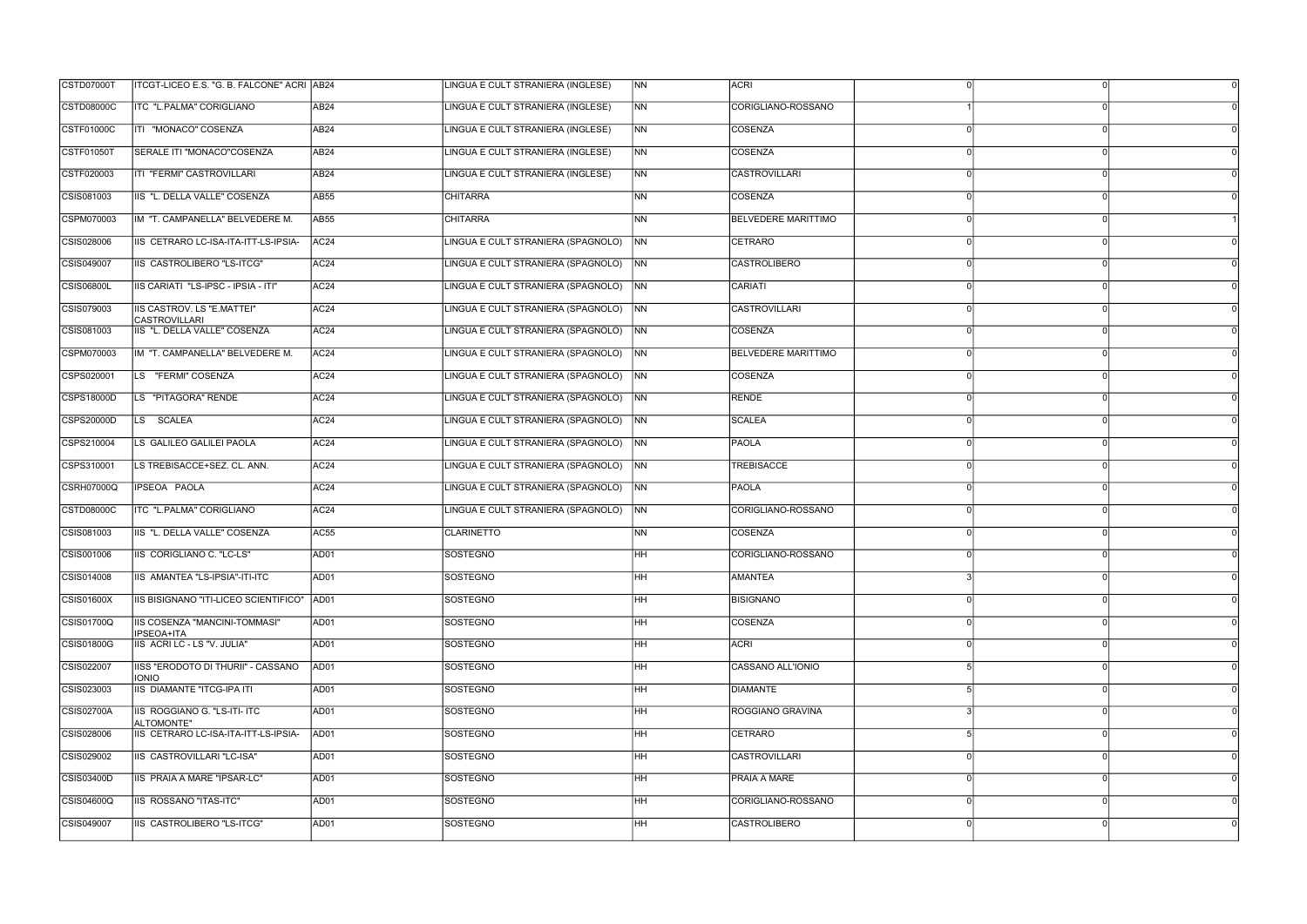| CSIS051007        | <b>IIS COSENZA "IPSS-ITAS"</b>                            | AD01             | <b>SOSTEGNO</b> | HH.       | <b>COSENZA</b>               |          | Οl       |
|-------------------|-----------------------------------------------------------|------------------|-----------------|-----------|------------------------------|----------|----------|
| <b>CSIS05300V</b> | IIS SPEZZANO ALBANESE "LS - IPA"                          | AD01             | <b>SOSTEGNO</b> | HH        | SPEZZANO ALBANESE            |          |          |
| <b>CSIS05900T</b> | I.I.S. LUNGRO "LS - IPSIA"                                | AD01             | <b>SOSTEGNO</b> | HH        | <b>LUNGRO</b>                |          | ſ        |
| <b>CSIS06100T</b> | IIS ACRI "IPSIA-ITI"                                      | AD01             | <b>SOSTEGNO</b> | HH        | <b>ACRI</b>                  |          |          |
| CSIS06300D        | <b>IIS TREBISACCE "IPSIA- ITI"</b>                        | AD01             | SOSTEGNO        | HH        | <b>TREBISACCE</b>            |          | ∩        |
| CSIS064009        | IIS ROSSANO"ITI-IPA-ITA"                                  | AD01             | <b>SOSTEGNO</b> | HH        | CORIGLIANO-ROSSANO           |          |          |
| CSIS066001        | <b>IIS-ITI-ITG GREEN - FALCONE</b><br><b>BORSELLINO</b>   | AD01             | <b>SOSTEGNO</b> | HH        | CORIGLIANO-ROSSANO           |          |          |
| <b>CSIS06700R</b> | IIS SAN MARCO ARGENTANO "ITCG-LC " AD01                   |                  | <b>SOSTEGNO</b> | HH        | SAN MARCO ARGENTANO          |          |          |
| <b>CSIS06800L</b> | IIS CARIATI "LS-IPSC - IPSIA - ITI"                       | AD01             | <b>SOSTEGNO</b> | HH.       | CARIATI                      |          |          |
| <b>CSIS06900C</b> | <b>IS POLO TECNICO</b><br>SCIENT."BRUTIUM"COSENZA         | AD01             | <b>SOSTEGNO</b> | HH        | COSENZA                      |          |          |
| CSIS07100C        | <b>IIS ROSSANO "LS-LC-LA"</b>                             | AD01             | <b>SOSTEGNO</b> | HH        | CORIGLIANO-ROSSANO           |          |          |
| CSIS072008        | <b>IIS PAOLA ITCG-IPSIA-IPSC PIZZINI</b><br><b>PISANI</b> | AD01             | <b>SOSTEGNO</b> | HH        | PAOLA                        |          |          |
| CSIS073004        | IIS IPSIA COSENZA - LS-ITE ROGLIANO                       | AD01             | <b>SOSTEGNO</b> | HH        | COSENZA                      | $\Omega$ | ∩        |
| CSIS07400X        | IIS ITE"V. COSENTINO-<br>IPAA"F.TODARO"RENDE              | AD01             | <b>SOSTEGNO</b> | HH        | <b>RENDE</b>                 |          |          |
| <b>CSIS07600G</b> | ISA LUZZI + L.CLASSICO LUZZI                              | AD01             | <b>SOSTEGNO</b> | HH        | LUZZI                        |          |          |
| <b>CSIS07700B</b> | IS S.G. IN FIORE (IPA-IPSSAR-ITI-ITCG) AD01               |                  | <b>SOSTEGNO</b> | HH        | <b>SAN GIOVANNI IN FIORE</b> |          |          |
| CSIS078007        | IS S.G. FIORE - (L.S. - ISA - IPSIA)                      | AD01             | SOSTEGNO        | HH        | SAN GIOVANNI IN FIORE        |          |          |
| CSIS079003        | <b>IIS CASTROV. LS "E.MATTEI"</b><br><b>CASTROVILLARI</b> | AD01             | <b>SOSTEGNO</b> | HH        | <b>CASTROVILLARI</b>         |          |          |
| CSIS081003        | IIS "L. DELLA VALLE" COSENZA                              | AD01             | SOSTEGNO        | HH        | COSENZA                      |          |          |
| CSPC060008        | LC SAN DEMETRIO C.                                        | AD01             | <b>SOSTEGNO</b> | HH        | <b>SAN DEMETRIO CORONE</b>   |          | ∩        |
| CSPC190001        | LC RENDE "DA FIORE"                                       | AD01             | <b>SOSTEGNO</b> | <b>HH</b> | RENDE                        |          |          |
| CSPM070003        | IM "T. CAMPANELLA" BELVEDERE M.                           | AD01             | <b>SOSTEGNO</b> | HH        | <b>BELVEDERE MARITTIMO</b>   |          |          |
| CSPS020001        | LS "FERMI" COSENZA                                        | AD01             | SOSTEGNO        | HH        | COSENZA                      |          |          |
| CSPS03000G        | LS "SCORZA" COSENZA                                       | AD01             | SOSTEGNO        | HH        | COSENZA                      | $\Omega$ | 0l<br>∩  |
| <b>CSPS18000D</b> | LS "PITAGORA" RENDE                                       | AD01             | <b>SOSTEGNO</b> | HH        | <b>RENDE</b>                 |          |          |
| CSPS20000D        | LS SCALEA                                                 | AD01             | <b>SOSTEGNO</b> | HH.       | <b>SCALEA</b>                |          |          |
| CSPS210004        | LS GALILEO GALILEI PAOLA                                  | AD01             | SOSTEGNO        | HH        | PAOLA                        |          |          |
| CSPS25000E        | LS MORMANNO                                               | AD01             | SOSTEGNO        | HH        | MORMANNO                     | $\Omega$ | $\Omega$ |
| CSPS310001        | LS TREBISACCE+SEZ. CL. ANN.                               | AD01             | SOSTEGNO        | HH        | <b>TREBISACCE</b>            |          |          |
| <b>CSRA07000G</b> | I.P.S.S.A.S.R. - ISTITUTO                                 | AD01             | <b>SOSTEGNO</b> | HH        | SCIGLIANO                    |          | ∩        |
| CSRH010004        | PROFESSIONALE<br>IPSEOA CASTROVILLARI                     | AD <sub>01</sub> | SOSTEGNO        | <b>HH</b> | <b>CASTROVILLARI</b>         |          | $\cap$   |
| CSRH07000Q        | IPSEOA PAOLA                                              | AD01             | <b>SOSTEGNO</b> | HH        | <b>PAOLA</b>                 |          |          |
| CSRI190009        | IPSIA SANT'AGATA DI ESARO                                 | AD01             | SOSTEGNO        | HH        | SANT'AGATA DI ESARO          |          |          |
| <b>CSTD05000L</b> | ITS "G. FILANGIERI" TREBISACCE                            | AD01             | SOSTEGNO        | HH        | <b>TREBISACCE</b>            |          | ∩        |
|                   |                                                           |                  |                 |           |                              |          |          |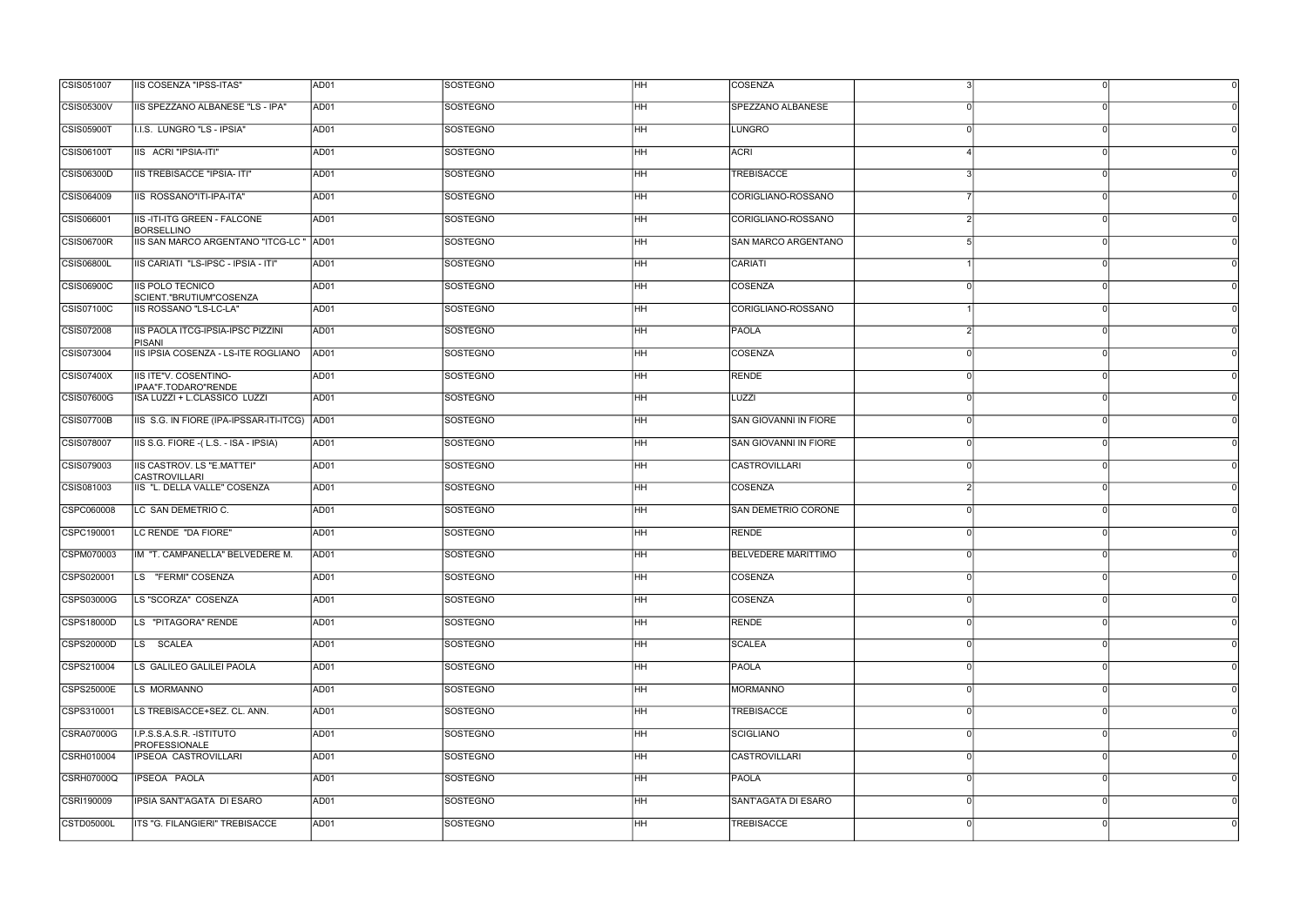| CSTD07000T        | ITCGT-LICEO E.S. "G. B. FALCONE" ACRI AD01       |                  | SOSTEGNO                          | HH             | <b>ACRI</b>                |          |  |
|-------------------|--------------------------------------------------|------------------|-----------------------------------|----------------|----------------------------|----------|--|
| <b>CSTD08000C</b> | ITC "L.PALMA" CORIGLIANO                         | AD01             | <b>SOSTEGNO</b>                   | HH             | CORIGLIANO-ROSSANO         |          |  |
| <b>CSTF01000C</b> | ITI "MONACO" COSENZA                             | AD01             | <b>SOSTEGNO</b>                   | HH.            | COSENZA                    | $\Omega$ |  |
| CSTF020003        | <b>ITI "FERMI" CASTROVILLARI</b>                 | AD01             | <b>SOSTEGNO</b>                   | HH             | <b>CASTROVILLARI</b>       |          |  |
| CSIS04600Q        | <b>IIS ROSSANO "ITAS-ITC"</b>                    | AD <sub>24</sub> | LINGUA E CULT STRANIERA (TEDESCO) | NN             | CORIGLIANO-ROSSANO         |          |  |
| <b>CSIS05300V</b> | <b>IIS SPEZZANO ALBANESE "LS - IPA"</b>          | AD <sub>24</sub> | LINGUA E CULT STRANIERA (TEDESCO) | N <sub>N</sub> | SPEZZANO ALBANESE          |          |  |
| <b>CSIS06100T</b> | IIS ACRI "IPSIA-ITI"                             | AD <sub>24</sub> | LINGUA E CULT STRANIERA (TEDESCO) | N <sub>N</sub> | ACRI                       |          |  |
| <b>CSIS06800L</b> | IIS CARIATI "LS-IPSC - IPSIA - ITI"              | AD <sub>24</sub> | LINGUA E CULT STRANIERA (TEDESCO) | NN             | CARIATI                    |          |  |
| CSIS07100C        | IIS ROSSANO "LS-LC-LA"                           | AD <sub>24</sub> | LINGUA E CULT STRANIERA (TEDESCO) | NN             | CORIGLIANO-ROSSANO         |          |  |
| CSIS081003        | IIS "L. DELLA VALLE" COSENZA                     | AD <sub>24</sub> | LINGUA E CULT STRANIERA (TEDESCO) | N <sub>N</sub> | COSENZA                    |          |  |
| <b>CSRH010004</b> | <b>IPSEOA CASTROVILLARI</b>                      | AD <sub>24</sub> | LINGUA E CULT STRANIERA (TEDESCO) | N <sub>N</sub> | <b>CASTROVILLARI</b>       |          |  |
| CSIS081003        | IIS "L. DELLA VALLE" COSENZA                     | <b>AE55</b>      | <b>FAGOTTO</b>                    | NN             | COSENZA                    |          |  |
| CSIS081003        | IIS "L. DELLA VALLE" COSENZA                     | AF <sub>55</sub> | <b>FISARMONICA</b>                | <b>NN</b>      | COSENZA                    |          |  |
| CSPM070003        | IM "T. CAMPANELLA" BELVEDERE M.                  | AF <sub>55</sub> | <b>FISARMONICA</b>                | NN             | <b>BELVEDERE MARITTIMO</b> |          |  |
| CSIS081003        | IIS "L. DELLA VALLE" COSENZA                     | AH55             | OBOE                              | <b>NN</b>      | COSENZA                    |          |  |
| CSIS081003        | IIS "L. DELLA VALLE" COSENZA                     | <b>AI55</b>      | <b>PERCUSSIONI</b>                | N <sub>N</sub> | COSENZA                    |          |  |
| CSPM070003        | IM "T. CAMPANELLA" BELVEDERE M.                  | <b>AI55</b>      | <b>PERCUSSIONI</b>                | NN             | <b>BELVEDERE MARITTIMO</b> |          |  |
| CSIS081003        | IIS "L. DELLA VALLE" COSENZA                     | AJ55             | <b>PIANOFORTE</b>                 | <b>NN</b>      | COSENZA                    |          |  |
| CSPM070003        | IM "T. CAMPANELLA" BELVEDERE M.                  | AJ55             | <b>PIANOFORTE</b>                 | NN             | <b>BELVEDERE MARITTIMO</b> |          |  |
| CSIS081003        | IIS "L. DELLA VALLE" COSENZA                     | <b>AK55</b>      | <b>SASSOFONO</b>                  | <b>NN</b>      | COSENZA                    | $\Omega$ |  |
| CSPM070003        | IM "T. CAMPANELLA" BELVEDERE M.                  | <b>AK55</b>      | <b>SASSOFONO</b>                  | N <sub>N</sub> | <b>BELVEDERE MARITTIMO</b> |          |  |
| CSIS081003        | IIS "L. DELLA VALLE" COSENZA                     | AL <sub>55</sub> | <b>TROMBA</b>                     | <b>NN</b>      | COSENZA                    |          |  |
| CSPM070003        | IM "T. CAMPANELLA" BELVEDERE M.                  | <b>AL55</b>      | <b>TROMBA</b>                     | <b>NN</b>      | <b>BELVEDERE MARITTIMO</b> |          |  |
| CSIS081003        | IIS "L. DELLA VALLE" COSENZA                     | <b>AM55</b>      | <b>VIOLINO</b>                    | NN             | <b>COSENZA</b>             | $\Omega$ |  |
| CSPM070003        | IM "T. CAMPANELLA" BELVEDERE M.                  | <b>AM55</b>      | <b>VIOLINO</b>                    | <b>NN</b>      | <b>BELVEDERE MARITTIMO</b> |          |  |
| CSIS081003        | IIS "L. DELLA VALLE" COSENZA                     | <b>AN55</b>      | <b>VIOLONCELLO</b>                | <b>NN</b>      | COSENZA                    |          |  |
| CSIS081003        | IIS "L. DELLA VALLE" COSENZA                     | AO55             | CANTO                             | N <sub>N</sub> | COSENZA                    |          |  |
| CSPM070003        | IM "T. CAMPANELLA" BELVEDERE M.                  | AO55             | CANTO                             | <b>NN</b>      | <b>BELVEDERE MARITTIMO</b> |          |  |
| CSIS081003        | IIS "L. DELLA VALLE" COSENZA                     | <b>AS55</b>      | <b>VIOLA</b>                      | NN             | COSENZA                    |          |  |
| CSIS081003        | IIS "L. DELLA VALLE" COSENZA                     | <b>AW55</b>      | <b>FLAUTO TRAVERSO</b>            | ΝN             | <b>COSENZA</b>             |          |  |
| CSIS029002        | IIS CASTROVILLARI "LC-ISA"                       | <b>B003</b>      | <b>LABORATORI DI FISICA</b>       | N <sub>N</sub> | <b>CASTROVILLARI</b>       | $\Omega$ |  |
| CSIS051007        | IIS COSENZA "IPSS-ITAS"                          | <b>B003</b>      | LABORATORI DI FISICA              | N <sub>N</sub> | COSENZA                    |          |  |
| <b>CSIS06100T</b> | IIS ACRI "IPSIA-ITI"                             | <b>B003</b>      | LABORATORI DI FISICA              | <b>NN</b>      | ACRI                       |          |  |
| CSIS066001        | <b>IIS-ITI-ITG GREEN - FALCONE</b><br>BORSELLINO | <b>B003</b>      | LABORATORI DI FISICA              | N <sub>N</sub> | CORIGLIANO-ROSSANO         |          |  |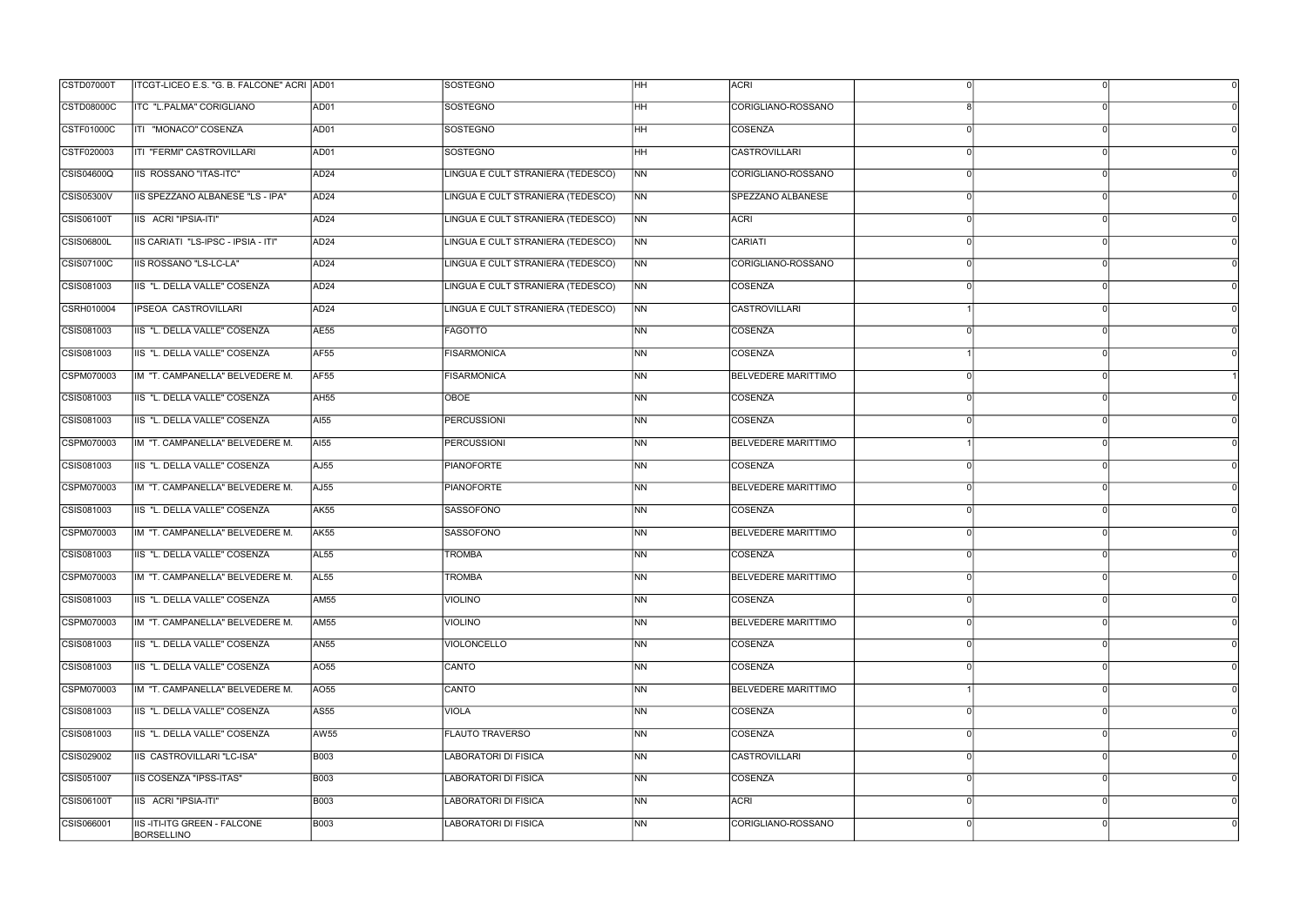| CSIS072008        | <b>IIS PAOLA ITCG-IPSIA-IPSC PIZZINI</b><br>PISANI      | <b>B003</b> | <b>LABORATORI DI FISICA</b>            | <b>INN</b>     | <b>PAOLA</b>                 |  |
|-------------------|---------------------------------------------------------|-------------|----------------------------------------|----------------|------------------------------|--|
| CSIS073004        | IIS IPSIA COSENZA - LS-ITE ROGLIANO                     | <b>B003</b> | LABORATORI DI FISICA                   | <b>INN</b>     | COSENZA                      |  |
| CSTF01000C        | ITI "MONACO" COSENZA                                    | <b>B003</b> | <b>LABORATORI DI FISICA</b>            | <b>NN</b>      | COSENZA                      |  |
| CSTF020003        | ITI "FERMI" CASTROVILLARI                               | <b>B003</b> | <b>LABORATORI DI FISICA</b>            | <b>NN</b>      | <b>CASTROVILLARI</b>         |  |
| CSIS014008        | IIS AMANTEA "LS-IPSIA"-ITI-ITC                          | <b>B006</b> | LABORATORIO DI ODONTOTECNICA           | <b>NN</b>      | AMANTEA                      |  |
| CSIS029002        | IIS CASTROVILLARI "LC-ISA"                              | <b>B006</b> | LABORATORIO DI ODONTOTECNICA           | N <sub>N</sub> | <b>CASTROVILLARI</b>         |  |
| CSIS04600Q        | <b>IIS ROSSANO "ITAS-ITC"</b>                           | <b>B006</b> | LABORATORIO DI ODONTOTECNICA           | <b>INN</b>     | CORIGLIANO-ROSSANO           |  |
| CSIS051007        | <b>IIS COSENZA "IPSS-ITAS"</b>                          | <b>B006</b> | LABORATORIO DI ODONTOTECNICA           | INN.           | COSENZA                      |  |
| CSIS029002        | IIS CASTROVILLARI "LC-ISA"                              | <b>B007</b> | LABORATORIO DI OTTICA                  | <b>INN</b>     | <b>CASTROVILLARI</b>         |  |
| CSIS04600Q        | IIS ROSSANO "ITAS-ITC"                                  | <b>B007</b> | LABORATORIO DI OTTICA                  | INN.           | CORIGLIANO-ROSSANO           |  |
| CSIS01700Q        | IIS COSENZA "MANCINI-TOMMASI"<br><b>IPSEOA+ITA</b>      | <b>B011</b> | LAB SCIENZE E TECNOL AGRARIE           | <b>NN</b>      | COSENZA                      |  |
| CSIS05300V        | IIS SPEZZANO ALBANESE "LS - IPA"                        | <b>B011</b> | LAB SCIENZE E TECNOL AGRARIE           | N <sub>N</sub> | SPEZZANO ALBANESE            |  |
| CSIS064009        | <b>IIS ROSSANO"ITI-IPA-ITA"</b>                         | <b>B011</b> | LAB SCIENZE E TECNOL AGRARIE           | <b>NN</b>      | CORIGLIANO-ROSSANO           |  |
| <b>CSIS07400X</b> | IIS ITE"V. COSENTINO-<br>IPAA"F.TODARO"RENDE            | <b>B011</b> | LAB SCIENZE E TECNOL AGRARIE           | <b>INN</b>     | RENDE                        |  |
| CSIS07700B        | IIS S.G. IN FIORE (IPA-IPSSAR-ITI-ITCG) B011            |             | LAB SCIENZE E TECNOL AGRARIE           | <b>NN</b>      | <b>SAN GIOVANNI IN FIORE</b> |  |
| <b>CSRA07000G</b> | I.P.S.S.A.S.R. - ISTITUTO<br><b>PROFESSIONALE</b>       | <b>B011</b> | LAB SCIENZE E TECNOL AGRARIE           | N <sub>N</sub> | SCIGLIANO                    |  |
| CSTD05000L        | ITS "G. FILANGIERI" TREBISACCE                          | <b>B011</b> | LAB SCIENZE E TECNOL AGRARIE           | <b>INN</b>     | TREBISACCE                   |  |
| CSIS014008        | IIS AMANTEA "LS-IPSIA"-ITI-ITC                          | <b>B012</b> | LAB SCIENZE E TECNOL CHIM MICROBIOL NN |                | <b>AMANTEA</b>               |  |
| CSIS01700Q        | IIS COSENZA "MANCINI-TOMMASI"<br><b>IPSEOA+ITA</b>      | B012        | LAB SCIENZE E TECNOL CHIM MICROBIOL NN |                | COSENZA                      |  |
| CSIS028006        | IIS CETRARO LC-ISA-ITA-ITT-LS-IPSIA-                    | <b>B012</b> | LAB SCIENZE E TECNOL CHIM MICROBIOL NN |                | CETRARO                      |  |
| CSIS029002        | IIS CASTROVILLARI "LC-ISA"                              | B012        | LAB SCIENZE E TECNOL CHIM MICROBIOL NN |                | <b>CASTROVILLARI</b>         |  |
| CSIS04600Q        | IIS ROSSANO "ITAS-ITC"                                  | B012        | LAB SCIENZE E TECNOL CHIM MICROBIOL NN |                | CORIGLIANO-ROSSANO           |  |
| CSIS051007        | <b>IIS COSENZA "IPSS-ITAS"</b>                          | B012        | LAB SCIENZE E TECNOL CHIM MICROBIOL NN |                | COSENZA                      |  |
| CSIS06100T        | IIS ACRI "IPSIA-ITI"                                    | <b>B012</b> | LAB SCIENZE E TECNOL CHIM MICROBIOL NN |                | <b>ACRI</b>                  |  |
| CSIS06300D        | <b>IIS TREBISACCE "IPSIA- ITI"</b>                      | B012        | LAB SCIENZE E TECNOL CHIM MICROBIOL NN |                | <b>TREBISACCE</b>            |  |
| CSIS064009        | IIS ROSSANO"ITI-IPA-ITA"                                | B012        | LAB SCIENZE E TECNOL CHIM MICROBIOL NN |                | CORIGLIANO-ROSSANO           |  |
| CSIS066001        | <b>IIS-ITI-ITG GREEN - FALCONE</b><br><b>BORSELLINO</b> | B012        | LAB SCIENZE E TECNOL CHIM MICROBIOL NN |                | CORIGLIANO-ROSSANO           |  |
| <b>CSIS06800L</b> | IIS CARIATI "LS-IPSC - IPSIA - ITI"                     | <b>B012</b> | LAB SCIENZE E TECNOL CHIM MICROBIOL NN |                | CARIATI                      |  |
| CSIS072008        | IIS PAOLA ITCG-IPSIA-IPSC PIZZINI<br>PISANI             | <b>B012</b> | LAB SCIENZE E TECNOL CHIM MICROBIOL NN |                | PAOLA                        |  |
| CSIS073004        | IIS IPSIA COSENZA - LS-ITE ROGLIANO                     | B012        | LAB SCIENZE E TECNOL CHIM MICROBIOL NN |                | COSENZA                      |  |
| <b>CSIS07700B</b> | IIS S.G. IN FIORE (IPA-IPSSAR-ITI-ITCG) B012            |             | LAB SCIENZE E TECNOL CHIM MICROBIOL NN |                | SAN GIOVANNI IN FIORE        |  |
| CSTF01000C        | ITI "MONACO" COSENZA                                    | <b>B012</b> | LAB SCIENZE E TECNOL CHIM MICROBIOL NN |                | COSENZA                      |  |
| CSTF020003        | ITI "FERMI" CASTROVILLARI                               | <b>B012</b> | LAB SCIENZE E TECNOL CHIM MICROBIOL NN |                | <b>CASTROVILLARI</b>         |  |
| CSIS023003        | <b>IIS DIAMANTE "ITCG-IPA ITI</b>                       | <b>B014</b> | LAB SCIENZE E TECNOL COSTRUZIONI       | <b>NN</b>      | DIAMANTE                     |  |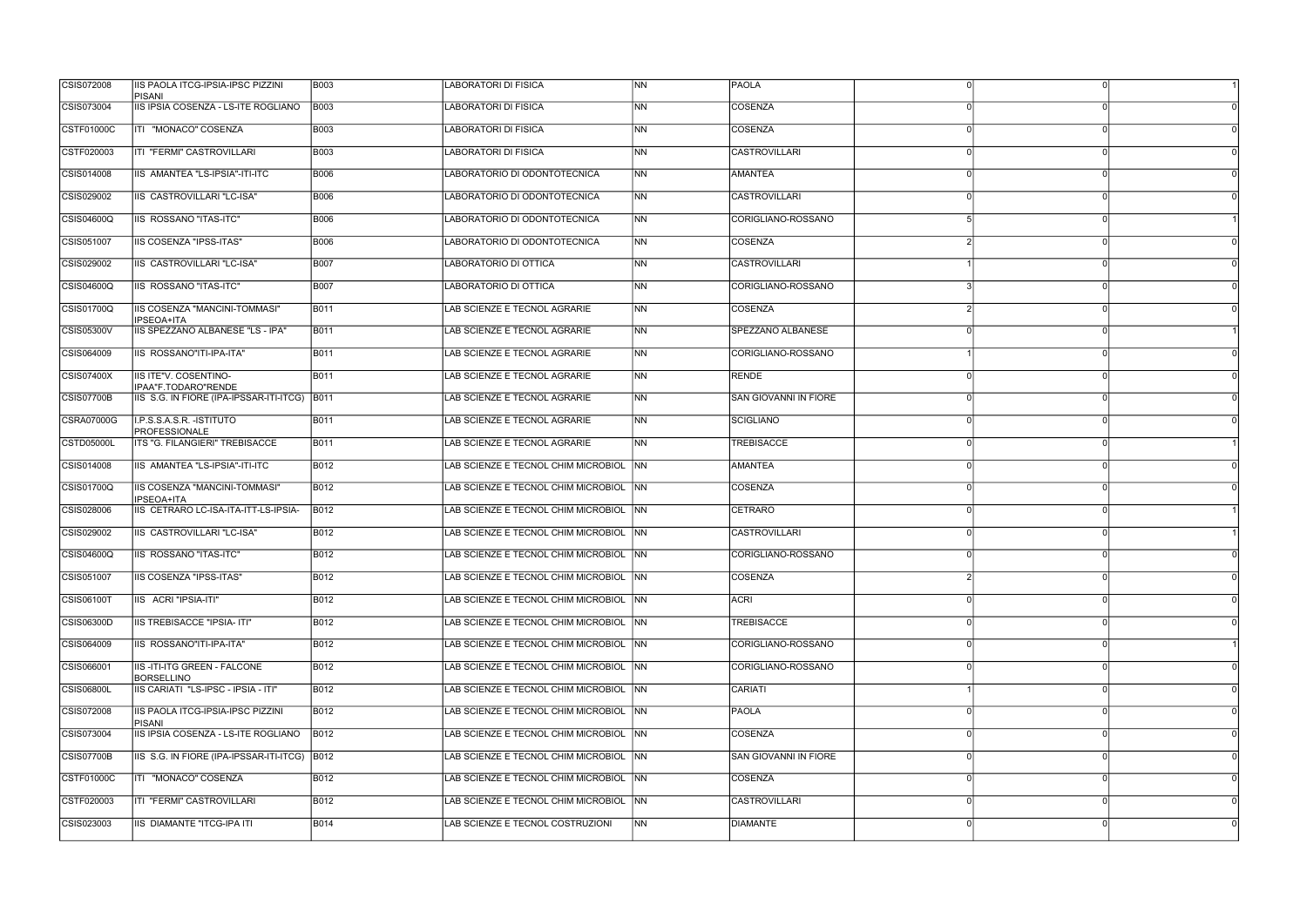| CSIS049007        | <b>IIS CASTROLIBERO "LS-ITCG"</b>                         | <b>B014</b> | LAB SCIENZE E TECNOL COSTRUZIONI  | <b>INN</b>     | <b>CASTROLIBERO</b>          |  |
|-------------------|-----------------------------------------------------------|-------------|-----------------------------------|----------------|------------------------------|--|
| CSIS066001        | <b>IIS-ITI-ITG GREEN - FALCONE</b><br><b>BORSELLINO</b>   | <b>B014</b> | LAB SCIENZE E TECNOL COSTRUZIONI  | <b>INN</b>     | CORIGLIANO-ROSSANO           |  |
| <b>CSIS06900C</b> | <b>IIS POLO TECNICO</b><br>SCIENT."BRUTIUM"COSENZA        | <b>B014</b> | LAB SCIENZE E TECNOL COSTRUZIONI  | <b>NN</b>      | COSENZA                      |  |
| CSIS072008        | IIS PAOLA ITCG-IPSIA-IPSC PIZZINI<br>PISANI               | <b>B014</b> | LAB SCIENZE E TECNOL COSTRUZIONI  | <b>INN</b>     | PAOLA                        |  |
| <b>CSIS07700B</b> | IIS S.G. IN FIORE (IPA-IPSSAR-ITI-ITCG) B014              |             | LAB SCIENZE E TECNOL COSTRUZIONI  | <b>NN</b>      | <b>SAN GIOVANNI IN FIORE</b> |  |
| CSIS079003        | <b>IIS CASTROV. LS "E.MATTEI"</b><br><b>CASTROVILLARI</b> | <b>B014</b> | LAB SCIENZE E TECNOL COSTRUZIONI  | <b>NN</b>      | <b>CASTROVILLARI</b>         |  |
| CSTD05000L        | ITS "G. FILANGIERI" TREBISACCE                            | <b>B014</b> | LAB SCIENZE E TECNOL COSTRUZIONI  | INN.           | TREBISACCE                   |  |
| CSIS014008        | IIS AMANTEA "LS-IPSIA"-ITI-ITC                            | <b>B015</b> | LAB SC E TECNOL ELETTR ELETTRONIC | INN.           | AMANTEA                      |  |
| CSIS022007        | IISS "ERODOTO DI THURII" - CASSANO<br><b>IONIO</b>        | <b>B015</b> | LAB SC E TECNOL ELETTR ELETTRONIC | N <sub>N</sub> | CASSANO ALL'IONIO            |  |
| CSIS02700A        | IIS ROGGIANO G. "LS-ITI- ITC<br>ALTOMONTE"                | <b>B015</b> | LAB SC E TECNOL ELETTR ELETTRONIC | NN             | ROGGIANO GRAVINA             |  |
| CSIS028006        | IIS CETRARO LC-ISA-ITA-ITT-LS-IPSIA-                      | <b>B015</b> | LAB SC E TECNOL ELETTR ELETTRONIC | <b>NN</b>      | CETRARO                      |  |
| CSIS029002        | IIS CASTROVILLARI "LC-ISA"                                | <b>B015</b> | LAB SC E TECNOL ELETTR ELETTRONIC | <b>NN</b>      | CASTROVILLARI                |  |
| <b>CSIS05900T</b> | I.I.S. LUNGRO "LS - IPSIA"                                | <b>B015</b> | LAB SC E TECNOL ELETTR ELETTRONIC | INN            | LUNGRO                       |  |
| CSIS06100T        | IIS ACRI "IPSIA-ITI"                                      | <b>B015</b> | LAB SC E TECNOL ELETTR ELETTRONIC | <b>INN</b>     | <b>ACRI</b>                  |  |
| CSIS06300D        | IIS TREBISACCE "IPSIA- ITI"                               | <b>B015</b> | LAB SC E TECNOL ELETTR ELETTRONIC | <b>NN</b>      | <b>TREBISACCE</b>            |  |
| CSIS064009        | IIS ROSSANO"ITI-IPA-ITA"                                  | <b>B015</b> | LAB SC E TECNOL ELETTR ELETTRONIC | N <sub>N</sub> | CORIGLIANO-ROSSANO           |  |
| CSIS066001        | IIS-ITI-ITG GREEN - FALCONE<br><b>BORSELLINO</b>          | <b>B015</b> | LAB SC E TECNOL ELETTR ELETTRONIC | <b>INN</b>     | CORIGLIANO-ROSSANO           |  |
| <b>CSIS06800L</b> | IIS CARIATI "LS-IPSC - IPSIA - ITI"                       | <b>B015</b> | LAB SC E TECNOL ELETTR ELETTRONIC | INN.           | CARIATI                      |  |
| CSIS072008        | <b>IIS PAOLA ITCG-IPSIA-IPSC PIZZINI</b><br>PISANI        | <b>B015</b> | LAB SC E TECNOL ELETTR ELETTRONIC | <b>NN</b>      | <b>PAOLA</b>                 |  |
| CSIS073004        | IIS IPSIA COSENZA - LS-ITE ROGLIANO                       | <b>B015</b> | LAB SC E TECNOL ELETTR ELETTRONIC | NN             | <b>COSENZA</b>               |  |
| <b>CSIS07700B</b> | IIS S.G. IN FIORE (IPA-IPSSAR-ITI-ITCG) B015              |             | LAB SC E TECNOL ELETTR ELETTRONIC | <b>INN</b>     | ISAN GIOVANNI IN FIORE       |  |
| CSRI073515        | SERALE IPSIA COSENZA - ROGLIANO-<br><b>MONTALTO</b>       | <b>B015</b> | LAB SC E TECNOL ELETTR ELETTRONIC | <b>INN</b>     | <b>COSENZA</b>               |  |
| <b>CSRI26000A</b> | <b>IPSIA LONGOBUCCO</b>                                   | <b>B015</b> | LAB SC E TECNOL ELETTR ELETTRONIC | INN.           | LONGOBUCCO                   |  |
| CSRI310006        | <b>IPSIA BOCCHIGLIERO</b>                                 | <b>B015</b> | LAB SC E TECNOL ELETTR ELETTRONIC | <b>NN</b>      | <b>BOCCHIGLIERO</b>          |  |
| CSTF01000C        | ITI "MONACO" COSENZA                                      | <b>B015</b> | LAB SC E TECNOL ELETTR ELETTRONIC | INN.           | <b>COSENZA</b>               |  |
| <b>CSTF01050T</b> | SERALE ITI "MONACO"COSENZA                                | <b>B015</b> | LAB SC E TECNOL ELETTR ELETTRONIC | <b>INN</b>     | COSENZA                      |  |
| CSTF020003        | ITI "FERMI" CASTROVILLARI                                 | <b>B015</b> | LAB SC E TECNOL ELETTR ELETTRONIC | <b>NN</b>      | CASTROVILLARI                |  |
| CSIS014008        | IIS AMANTEA "LS-IPSIA"-ITI-ITC                            | <b>B016</b> | LAB SCIENZE E TECNOL INFORMATICHE | INN            | AMANTEA                      |  |
| CSIS01600X        | IIS BISIGNANO "ITI-LICEO SCIENTIFICO"   B016              |             | LAB SCIENZE E TECNOL INFORMATICHE | <b>NN</b>      | <b>BISIGNANO</b>             |  |
| <b>CSIS01700Q</b> | IIS COSENZA "MANCINI-TOMMASI"<br>IPSEOA+ITA               | <b>B016</b> | LAB SCIENZE E TECNOL INFORMATICHE | NN             | <b>COSENZA</b>               |  |
| CSIS022007        | IISS "ERODOTO DI THURII" - CASSANO<br><b>IONIO</b>        | <b>B016</b> | LAB SCIENZE E TECNOL INFORMATICHE | <b>NN</b>      | CASSANO ALL'IONIO            |  |
| CSIS023003        | <b>IIS DIAMANTE "ITCG-IPA ITI</b>                         | <b>B016</b> | LAB SCIENZE E TECNOL INFORMATICHE | <b>INN</b>     | <b>DIAMANTE</b>              |  |
| CSIS028006        | IIS CETRARO LC-ISA-ITA-ITT-LS-IPSIA-                      | <b>B016</b> | LAB SCIENZE E TECNOL INFORMATICHE | <b>INN</b>     | CETRARO                      |  |
| CSIS029002        | IIS CASTROVILLARI "LC-ISA"                                | <b>B016</b> | LAB SCIENZE E TECNOL INFORMATICHE | <b>NN</b>      | <b>CASTROVILLARI</b>         |  |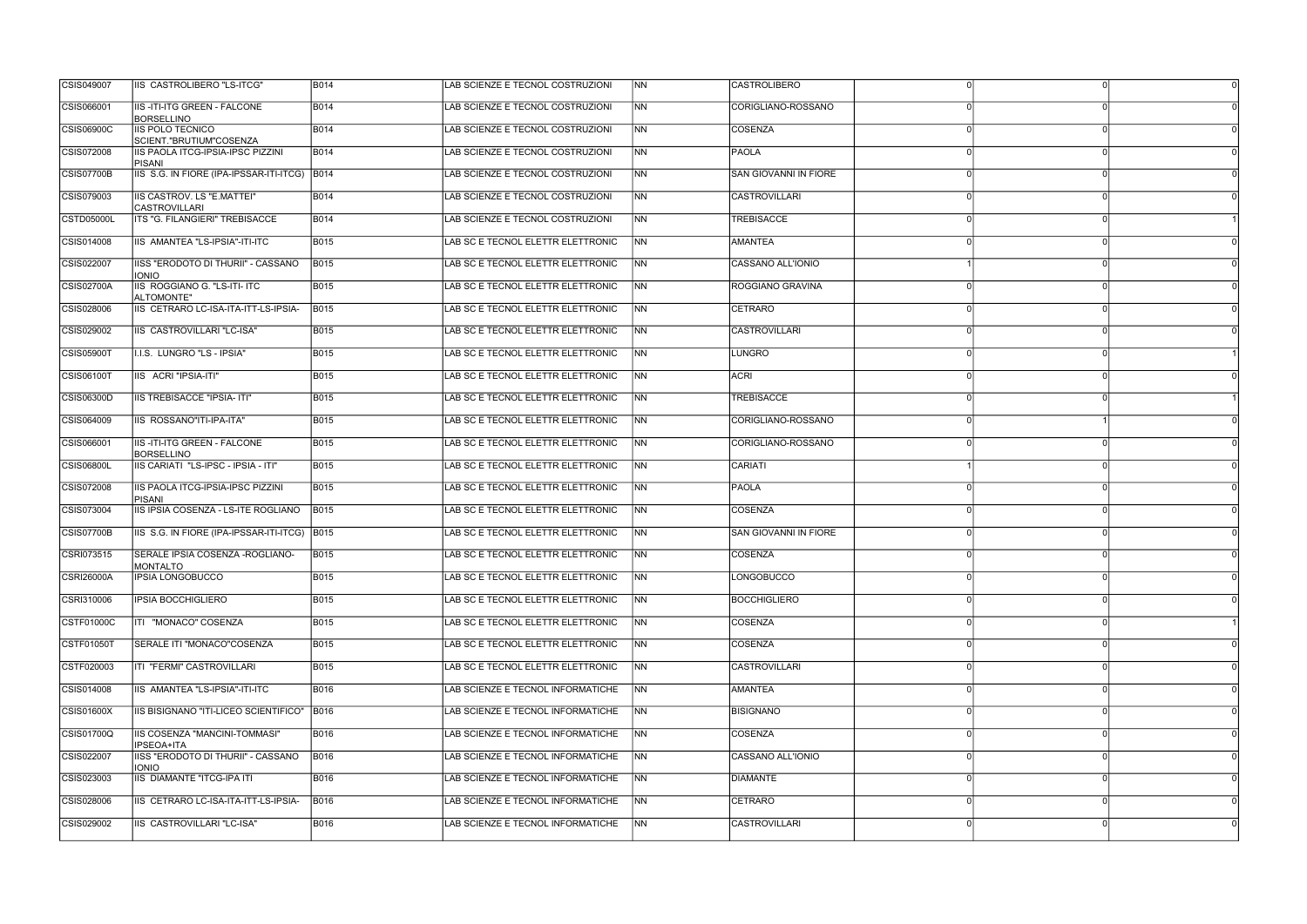| <b>CSIS04600Q</b> | IIS ROSSANO "ITAS-ITC"                                  | <b>B016</b> | LAB SCIENZE E TECNOL INFORMATICHE | <b>INN</b>     | CORIGLIANO-ROSSANO    |  |
|-------------------|---------------------------------------------------------|-------------|-----------------------------------|----------------|-----------------------|--|
| CSIS051007        | IIS COSENZA "IPSS-ITAS"                                 | <b>B016</b> | LAB SCIENZE E TECNOL INFORMATICHE | <b>NN</b>      | COSENZA               |  |
| CSIS06100T        | IIS ACRI "IPSIA-ITI"                                    | <b>B016</b> | LAB SCIENZE E TECNOL INFORMATICHE | INN            | <b>ACRI</b>           |  |
| <b>CSIS06300D</b> | <b>IIS TREBISACCE "IPSIA- ITI"</b>                      | <b>B016</b> | LAB SCIENZE E TECNOL INFORMATICHE | <b>INN</b>     | <b>TREBISACCE</b>     |  |
| CSIS064009        | IIS ROSSANO"ITI-IPA-ITA"                                | <b>B016</b> | LAB SCIENZE E TECNOL INFORMATICHE | <b>NN</b>      | CORIGLIANO-ROSSANO    |  |
| CSIS066001        | <b>IIS-ITI-ITG GREEN - FALCONE</b><br><b>BORSELLINO</b> | <b>B016</b> | LAB SCIENZE E TECNOL INFORMATICHE | INN            | CORIGLIANO-ROSSANO    |  |
| <b>CSIS06900C</b> | IIS POLO TECNICO<br>SCIENT."BRUTIUM"COSENZA             | <b>B016</b> | LAB SCIENZE E TECNOL INFORMATICHE | INN            | COSENZA               |  |
| CSIS072008        | IIS PAOLA ITCG-IPSIA-IPSC PIZZINI<br><b>PISANI</b>      | <b>B016</b> | LAB SCIENZE E TECNOL INFORMATICHE | INN            | <b>PAOLA</b>          |  |
| CSIS07400X        | IIS ITE"V. COSENTINO-<br>IPAA"F.TODARO"RENDE            | <b>B016</b> | LAB SCIENZE E TECNOL INFORMATICHE | <b>INN</b>     | <b>RENDE</b>          |  |
| CSIS07700B        | IIS S.G. IN FIORE (IPA-IPSSAR-ITI-ITCG) B016            |             | LAB SCIENZE E TECNOL INFORMATICHE | <b>NN</b>      | SAN GIOVANNI IN FIORE |  |
| CSIS079003        | IIS CASTROV. LS "E.MATTEI"<br><b>CASTROVILLARI</b>      | <b>B016</b> | LAB SCIENZE E TECNOL INFORMATICHE | <b>NN</b>      | <b>CASTROVILLARI</b>  |  |
| CSRH07000Q        | IPSEOA PAOLA                                            | <b>B016</b> | LAB SCIENZE E TECNOL INFORMATICHE | <b>NN</b>      | <b>PAOLA</b>          |  |
| <b>CSTD05000L</b> | ITS "G. FILANGIERI" TREBISACCE                          | <b>B016</b> | LAB SCIENZE E TECNOL INFORMATICHE | INN            | <b>TREBISACCE</b>     |  |
| CSTD07000T        | ITCGT-LICEO E.S. "G. B. FALCONE" ACRI B016              |             | LAB SCIENZE E TECNOL INFORMATICHE | <b>INN</b>     | <b>ACRI</b>           |  |
| CSTF01000C        | ITI "MONACO" COSENZA                                    | <b>B016</b> | LAB SCIENZE E TECNOL INFORMATICHE | <b>NN</b>      | COSENZA               |  |
| <b>CSTF01050T</b> | SERALE ITI "MONACO"COSENZA                              | <b>B016</b> | LAB SCIENZE E TECNOL INFORMATICHE | <b>NN</b>      | <b>COSENZA</b>        |  |
| CSTF020003        | ITI "FERMI" CASTROVILLARI                               | <b>B016</b> | LAB SCIENZE E TECNOL INFORMATICHE | INN            | <b>CASTROVILLARI</b>  |  |
| CSIS014008        | IIS AMANTEA "LS-IPSIA"-ITI-ITC                          | <b>B017</b> | LAB SCIENZE E TECNOL MECCANICHE   | INN.           | <b>AMANTEA</b>        |  |
| CSIS022007        | IISS "ERODOTO DI THURII" - CASSANO<br><b>IONIO</b>      | <b>B017</b> | LAB SCIENZE E TECNOL MECCANICHE   | INN.           | CASSANO ALL'IONIO     |  |
| <b>CSIS02700A</b> | IIS ROGGIANO G. "LS-ITI- ITC<br>ALTOMONTE"              | <b>B017</b> | LAB SCIENZE E TECNOL MECCANICHE   | <b>NN</b>      | ROGGIANO GRAVINA      |  |
| CSIS028006        | IIS CETRARO LC-ISA-ITA-ITT-LS-IPSIA-                    | <b>B017</b> | LAB SCIENZE E TECNOL MECCANICHE   | INN.           | CETRARO               |  |
| CSIS029002        | IIS CASTROVILLARI "LC-ISA"                              | <b>B017</b> | LAB SCIENZE E TECNOL MECCANICHE   | INN.           | <b>CASTROVILLARI</b>  |  |
| CSIS051007        | <b>IIS COSENZA "IPSS-ITAS"</b>                          | <b>B017</b> | LAB SCIENZE E TECNOL MECCANICHE   | INN.           | COSENZA               |  |
| CSIS05900T        | I.I.S. LUNGRO "LS - IPSIA"                              | <b>B017</b> | LAB SCIENZE E TECNOL MECCANICHE   | <b>INN</b>     | <b>LUNGRO</b>         |  |
| CSIS06100T        | IIS ACRI "IPSIA-ITI"                                    | <b>B017</b> | LAB SCIENZE E TECNOL MECCANICHE   | <b>NN</b>      | <b>ACRI</b>           |  |
| CSIS064009        | IIS ROSSANO"ITI-IPA-ITA"                                | <b>B017</b> | LAB SCIENZE E TECNOL MECCANICHE   | N <sub>N</sub> | CORIGLIANO-ROSSANO    |  |
| CSIS066001        | <b>IIS-ITI-ITG GREEN - FALCONE</b><br><b>BORSELLINO</b> | <b>B017</b> | LAB SCIENZE E TECNOL MECCANICHE   | N <sub>N</sub> | CORIGLIANO-ROSSANO    |  |
| CSIS072008        | IIS PAOLA ITCG-IPSIA-IPSC PIZZINI<br>PISANI             | <b>B017</b> | LAB SCIENZE E TECNOL MECCANICHE   | INN .          | <b>PAOLA</b>          |  |
| CSIS073004        | IIS IPSIA COSENZA - LS-ITE ROGLIANO                     | <b>B017</b> | LAB SCIENZE E TECNOL MECCANICHE   | <b>NN</b>      | COSENZA               |  |
| <b>CSRI26000A</b> | IPSIA LONGOBUCCO                                        | <b>B017</b> | LAB SCIENZE E TECNOL MECCANICHE   | <b>NN</b>      | LONGOBUCCO            |  |
| CSTF01000C        | ITI "MONACO" COSENZA                                    | <b>B017</b> | LAB SCIENZE E TECNOL MECCANICHE   | <b>NN</b>      | <b>COSENZA</b>        |  |
| CSTF01050T        | SERALE ITI "MONACO"COSENZA                              | <b>B017</b> | LAB SCIENZE E TECNOL MECCANICHE   | N <sub>N</sub> | COSENZA               |  |
| CSTF020003        | ITI "FERMI" CASTROVILLARI                               | <b>B017</b> | LAB SCIENZE E TECNOL MECCANICHE   | INN.           | <b>CASTROVILLARI</b>  |  |
| CSTF06650T        | CORSO SERALE ITI DI CORIGLIANO<br>CALABRO               | <b>B017</b> | LAB SCIENZE E TECNOL MECCANICHE   | <b>NN</b>      | CORIGLIANO-ROSSANO    |  |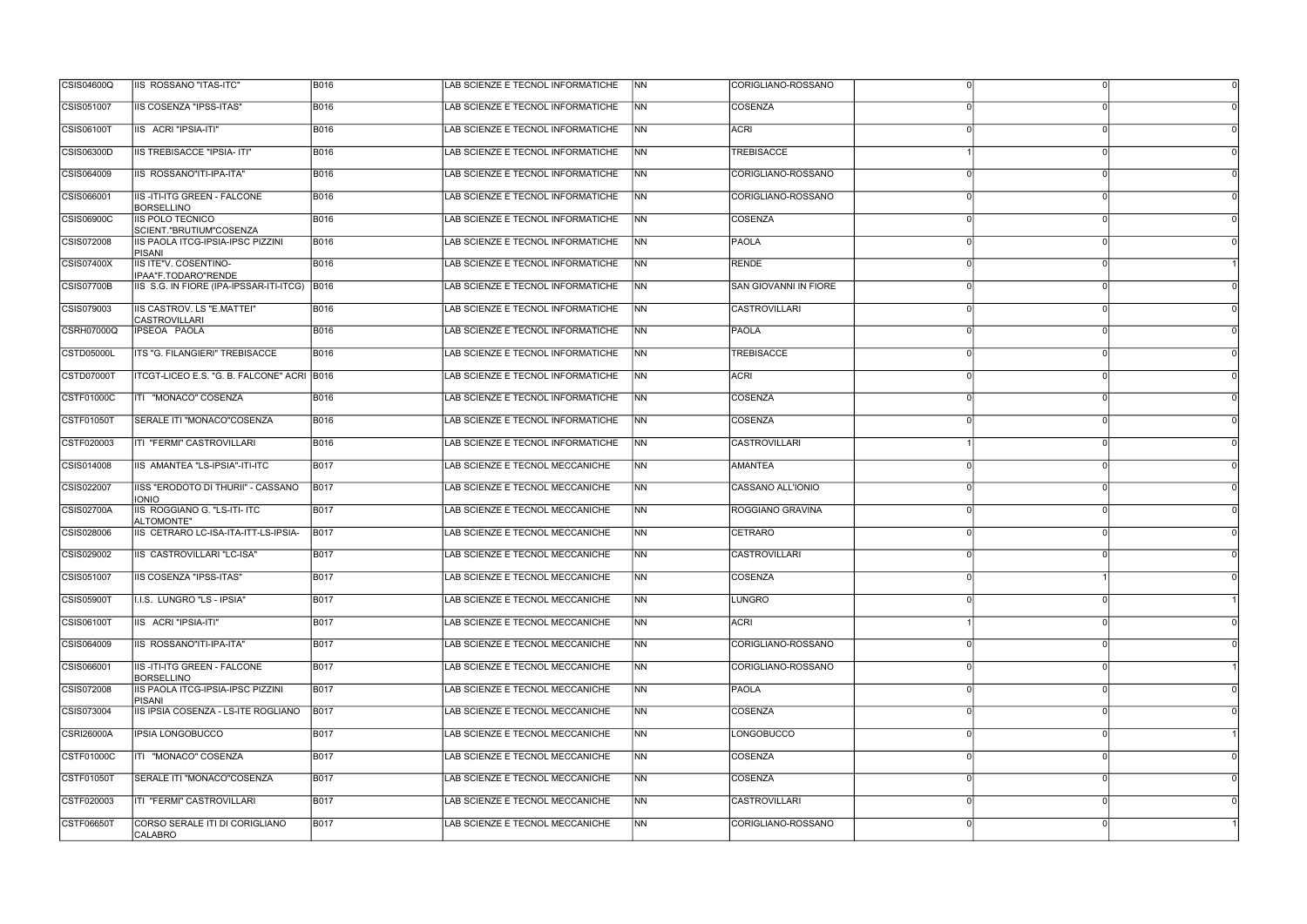| CSIS029002        | IIS CASTROVILLARI "LC-ISA"                              | <b>B018</b> | LAB SC E TECNOL TESS ABBIGL MODA              | <b>INN</b>     | <b>CASTROVILLARI</b>  |  |
|-------------------|---------------------------------------------------------|-------------|-----------------------------------------------|----------------|-----------------------|--|
| <b>CSIS04600Q</b> | IIS ROSSANO "ITAS-ITC"                                  | <b>B018</b> | LAB SC E TECNOL TESS ABBIGL MODA              | INN.           | CORIGLIANO-ROSSANO    |  |
| CSIS051007        | IIS COSENZA "IPSS-ITAS"                                 | <b>B018</b> | LAB SC E TECNOL TESS ABBIGL MODA              | INN            | COSENZA               |  |
| CSIS066001        | <b>IIS-ITI-ITG GREEN - FALCONE</b><br><b>BORSELLINO</b> | <b>B018</b> | LAB SC E TECNOL TESS ABBIGL MODA              | <b>INN</b>     | CORIGLIANO-ROSSANO    |  |
| CSIS01700Q        | IIS COSENZA "MANCINI-TOMMASI"<br>IPSEOA+ITA             | <b>B019</b> | LAB SERVIZI RICETTIVITA' ALBERGHIER           | <b>NN</b>      | COSENZA               |  |
| CSIS022007        | IISS "ERODOTO DI THURII" - CASSANO<br><b>IONIO</b>      | <b>B019</b> | LAB SERVIZI RICETTIVITA' ALBERGHIER           | <b>NN</b>      | CASSANO ALL'IONIO     |  |
| <b>CSIS03400D</b> | IIS PRAIA A MARE "IPSAR-LC"                             | <b>B019</b> | LAB SERVIZI RICETTIVITA' ALBERGHIER           | INN.           | PRAIA A MARE          |  |
| <b>CSIS06300D</b> | <b>IIS TREBISACCE "IPSIA- ITI"</b>                      | <b>B019</b> | LAB SERVIZI RICETTIVITA' ALBERGHIER           | INN            | <b>TREBISACCE</b>     |  |
| CSIS064009        | IIS ROSSANO"ITI-IPA-ITA"                                | <b>B019</b> | LAB SERVIZI RICETTIVITA' ALBERGHIER           | <b>INN</b>     | CORIGLIANO-ROSSANO    |  |
| <b>CSIS06800L</b> | IIS CARIATI "LS-IPSC - IPSIA - ITI"                     | <b>B019</b> | LAB SERVIZI RICETTIVITA' ALBERGHIER           | <b>NN</b>      | CARIATI               |  |
| <b>CSIS07400X</b> | <b>IIS ITE"V. COSENTINO-</b><br>IPAA"F.TODARO"RENDE     | <b>B019</b> | LAB SERVIZI RICETTIVITA' ALBERGHIER           | <b>NN</b>      | <b>RENDE</b>          |  |
| CSRH010004        | IPSEOA CASTROVILLARI                                    | <b>B019</b> | LAB SERVIZI RICETTIVITA' ALBERGHIER           | INN.           | <b>CASTROVILLARI</b>  |  |
| <b>CSRH07000Q</b> | IPSEOA PAOLA                                            | <b>B019</b> | LAB SERVIZI RICETTIVITA' ALBERGHIER           | INN            | <b>PAOLA</b>          |  |
| <b>CSIS01700Q</b> | IIS COSENZA "MANCINI-TOMMASI"<br><b>IPSEOA+ITA</b>      | <b>B020</b> | LAB SERV ENOGASTRON, SETT CUCINA              | <b>INN</b>     | COSENZA               |  |
| CSIS022007        | IISS "ERODOTO DI THURII" - CASSANO<br><b>IONIO</b>      | <b>B020</b> | LAB SERV ENOGASTRON, SETT CUCINA              | <b>NN</b>      | CASSANO ALL'IONIO     |  |
| CSIS023003        | <b>IIS DIAMANTE "ITCG-IPA ITI</b>                       | <b>B020</b> | LAB SERV ENOGASTRON, SETT CUCINA              | <b>INN</b>     | <b>DIAMANTE</b>       |  |
| CSIS03400D        | IIS PRAIA A MARE "IPSAR-LC"                             | <b>B020</b> | LAB SERV ENOGASTRON, SETT CUCINA              | <b>INN</b>     | PRAIA A MARE          |  |
| <b>CSIS06100T</b> | IIS ACRI "IPSIA-ITI"                                    | <b>B020</b> | LAB SERV ENOGASTRON, SETT CUCINA              | INN            | <b>ACRI</b>           |  |
| CSIS06300D        | IIS TREBISACCE "IPSIA- ITI"                             | <b>B020</b> | LAB SERV ENOGASTRON, SETT CUCINA              | <b>INN</b>     | <b>TREBISACCE</b>     |  |
| CSIS064009        | IIS ROSSANO"ITI-IPA-ITA"                                | <b>B020</b> | LAB SERV ENOGASTRON, SETT CUCINA              | <b>NN</b>      | CORIGLIANO-ROSSANO    |  |
| <b>CSIS06700R</b> | IIS SAN MARCO ARGENTANO "ITCG-LC " B020                 |             | LAB SERV ENOGASTRON, SETT CUCINA              | INN.           | ISAN MARCO ARGENTANO  |  |
| <b>CSIS06800L</b> | IIS CARIATI "LS-IPSC - IPSIA - ITI"                     | <b>B020</b> | LAB SERV ENOGASTRON, SETT CUCINA              | INN            | <b>CARIATI</b>        |  |
| CSIS073004        | IIS IPSIA COSENZA - LS-ITE ROGLIANO                     | <b>B020</b> | LAB SERV ENOGASTRON, SETT CUCINA              | INN.           | COSENZA               |  |
| CSIS07400X        | IIS ITE"V. COSENTINO-<br>IPAA"F.TODARO"RENDE            | <b>B020</b> | LAB SERV ENOGASTRON, SETT CUCINA              | N <sub>N</sub> | RENDE                 |  |
| <b>CSIS07700B</b> | IIS S.G. IN FIORE (IPA-IPSSAR-ITI-ITCG) B020            |             | LAB SERV ENOGASTRON, SETT CUCINA              | <b>NN</b>      | SAN GIOVANNI IN FIORE |  |
| CSRH010004        | <b>IPSEOA CASTROVILLARI</b>                             | <b>B020</b> | LAB SERV ENOGASTRON, SETT CUCINA              | N <sub>N</sub> | <b>CASTROVILLARI</b>  |  |
| CSRH01051E        | <b>SERALE IPSEOA CASTROVILLARI</b>                      | <b>B020</b> | LAB SERV ENOGASTRON, SETT CUCINA              | <b>NN</b>      | <b>CASTROVILLARI</b>  |  |
| CSRH07000Q        | IPSEOA PAOLA                                            | <b>B020</b> | LAB SERV ENOGASTRON, SETT CUCINA              | <b>NN</b>      | <b>PAOLA</b>          |  |
| <b>CSRH07001R</b> | CASA CIRC. IPSEOA PAOLA                                 | <b>B020</b> | LAB SERV ENOGASTRON, SETT CUCINA              | <b>NN</b>      | PAOLA                 |  |
| CSRH074014        | CASA CIRCONDAR. IPSEOA COSENZA                          | <b>B020</b> | LAB SERV ENOGASTRON, SETT CUCINA              | <b>NN</b>      | <b>COSENZA</b>        |  |
| CSIS01700Q        | IIS COSENZA "MANCINI-TOMMASI"<br>IPSEOA+ITA             | <b>B021</b> | LAB SERV ENOGASTRON, SETT SALA<br><b>VEND</b> | N <sub>N</sub> | <b>COSENZA</b>        |  |
| CSIS022007        | IISS "ERODOTO DI THURII" - CASSANO<br><b>IONIO</b>      | <b>B021</b> | LAB SERV ENOGASTRON, SETT SALA<br><b>VEND</b> | N <sub>N</sub> | CASSANO ALL'IONIO     |  |
| CSIS023003        | IIS DIAMANTE "ITCG-IPA ITI                              | B021        | LAB SERV ENOGASTRON, SETT SALA<br><b>VEND</b> | <b>INN</b>     | DIAMANTE              |  |
| <b>CSIS03400D</b> | IIS PRAIA A MARE "IPSAR-LC"                             | <b>B021</b> | LAB SERV ENOGASTRON, SETT SALA<br>VEND        | N <sub>N</sub> | <b>PRAIA A MARE</b>   |  |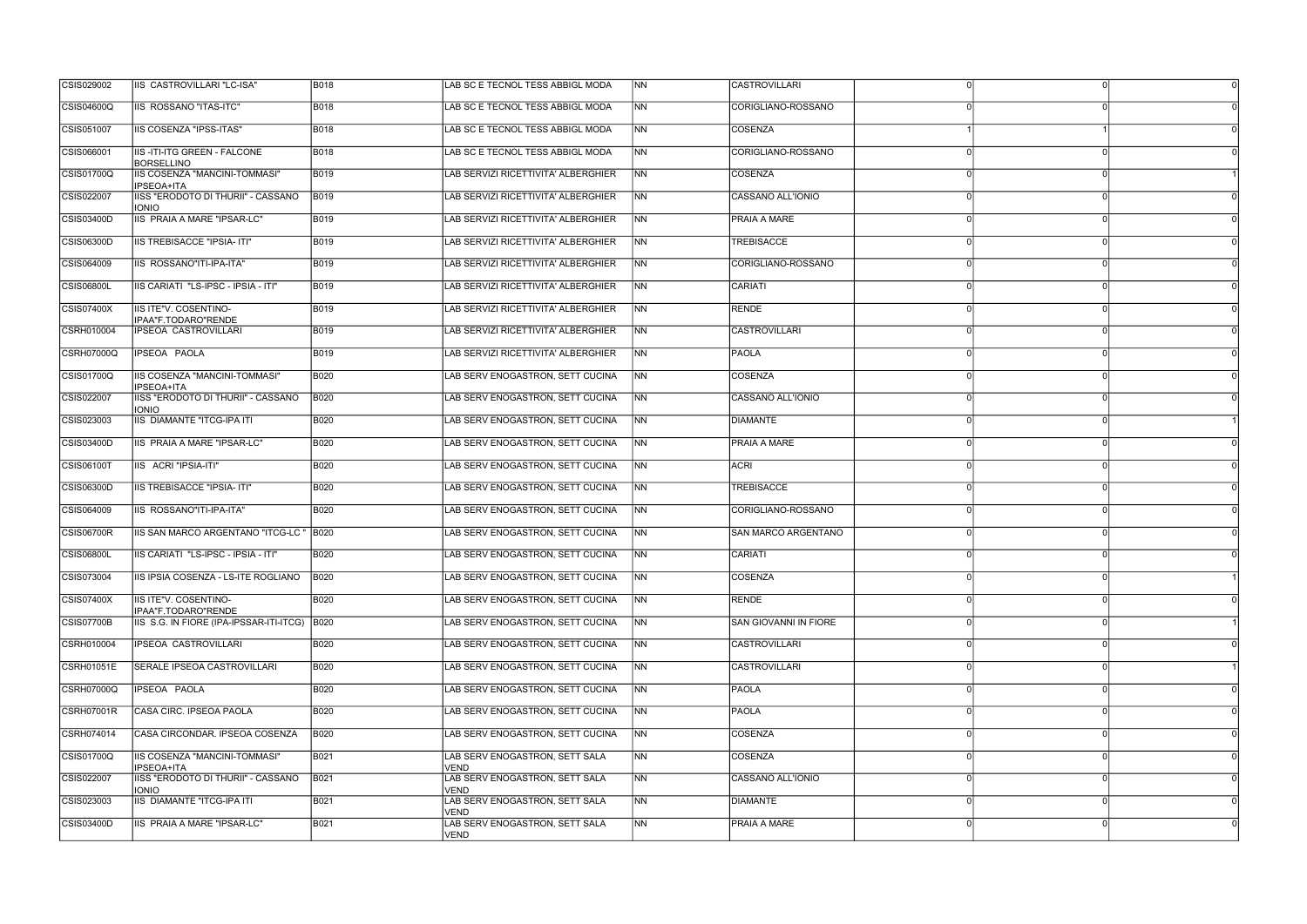| <b>CSIS06100T</b> | IIS ACRI "IPSIA-ITI"                               | <b>B021</b>      | LAB SERV ENOGASTRON, SETT SALA<br><b>VEND</b>  | <b>INN</b>               | <b>ACRI</b>                |          |  |
|-------------------|----------------------------------------------------|------------------|------------------------------------------------|--------------------------|----------------------------|----------|--|
| CSIS06300D        | IIS TREBISACCE "IPSIA- ITI"                        | <b>B021</b>      | LAB SERV ENOGASTRON, SETT SALA<br><b>VEND</b>  | INN.                     | <b>TREBISACCE</b>          |          |  |
| CSIS064009        | IIS ROSSANO"ITI-IPA-ITA"                           | B021             | LAB SERV ENOGASTRON, SETT SALA<br><b>VEND</b>  | INN.                     | CORIGLIANO-ROSSANO         |          |  |
| <b>CSIS06700R</b> | IIS SAN MARCO ARGENTANO "ITCG-LC " B021            |                  | LAB SERV ENOGASTRON, SETT SALA<br><b>VEND</b>  | <b>NN</b>                | <b>SAN MARCO ARGENTANO</b> |          |  |
| <b>CSIS06800L</b> | IIS CARIATI "LS-IPSC - IPSIA - ITI"                | B021             | LAB SERV ENOGASTRON, SETT SALA<br><b>VEND</b>  | <b>NN</b>                | CARIATI                    |          |  |
| CSIS073004        | IIS IPSIA COSENZA - LS-ITE ROGLIANO                | <b>B021</b>      | LAB SERV ENOGASTRON, SETT SALA<br><b>VEND</b>  | <b>NN</b>                | <b>COSENZA</b>             |          |  |
| CSIS07400X        | IIS ITE"V. COSENTINO-<br>IPAA"F.TODARO"RENDE       | <b>B021</b>      | LAB SERV ENOGASTRON, SETT SALA<br><b>VEND</b>  | INN.                     | <b>RENDE</b>               |          |  |
| <b>CSIS07700B</b> | IIS S.G. IN FIORE (IPA-IPSSAR-ITI-ITCG) B021       |                  | LAB SERV ENOGASTRON, SETT SALA<br><b>VEND</b>  | INN.                     | SAN GIOVANNI IN FIORE      |          |  |
| CSRH010004        | IPSEOA CASTROVILLARI                               | B021             | LAB SERV ENOGASTRON, SETT SALA<br><b>VEND</b>  | <b>INN</b>               | <b>CASTROVILLARI</b>       |          |  |
| <b>CSRH07000Q</b> | IPSEOA PAOLA                                       | B021             | LAB SERV ENOGASTRON, SETT SALA<br><b>VEND</b>  | <b>NN</b>                | <b>PAOLA</b>               |          |  |
| <b>CSRH07001R</b> | CASA CIRC. IPSEOA PAOLA                            | <b>B021</b>      | LAB SERV ENOGASTRON, SETT SALA<br><b>VEND</b>  | <b>NN</b>                | PAOLA                      |          |  |
| CSIS051007        | <b>IIS COSENZA "IPSS-ITAS"</b>                     | <b>B022</b>      | LAB TECNOL E TECN COMUNICAZ<br>MULTIME         | INN.                     | <b>COSENZA</b>             |          |  |
| <b>CSTD05000L</b> | ITS "G. FILANGIERI" TREBISACCE                     | B022             | LAB TECNOL E TECN COMUNICAZ<br>MULTIME         | INN.                     | <b>TREBISACCE</b>          |          |  |
| CSTD07000T        | ITCGT-LICEO E.S. "G. B. FALCONE" ACRI B022         |                  | LAB TECNOL E TECN COMUNICAZ<br><b>IMULTIME</b> | INN.                     | <b>ACRI</b>                |          |  |
| CSTD08000C        | ITC "L.PALMA" CORIGLIANO                           | <b>B022</b>      | LAB TECNOL E TECN COMUNICAZ<br>MULTIME         | N <sub>N</sub>           | CORIGLIANO-ROSSANO         |          |  |
| CSIS022007        | IISS "ERODOTO DI THURII" - CASSANO<br><b>IONIO</b> | <b>B023</b>      | LAB SERVIZI SOCIO-SANITARI                     | <b>INN</b>               | CASSANO ALL'IONIO          |          |  |
| CSIS023003        | IIS DIAMANTE "ITCG-IPA ITI                         | <b>B023</b>      | LAB SERVIZI SOCIO-SANITARI                     | <b>INN</b>               | DIAMANTE                   |          |  |
| <b>CSIS04600Q</b> | IIS ROSSANO "ITAS-ITC"                             | <b>B023</b>      | LAB SERVIZI SOCIO-SANITARI                     | INN                      | CORIGLIANO-ROSSANO         |          |  |
| CSIS051007        | IIS COSENZA "IPSS-ITAS"                            | <b>B023</b>      | LAB SERVIZI SOCIO-SANITARI                     | INN.                     | COSENZA                    |          |  |
| <b>CSIS06300D</b> | IIS TREBISACCE "IPSIA- ITI"                        | <b>B023</b>      | LAB SERVIZI SOCIO-SANITARI                     | <b>NN</b>                | <b>TREBISACCE</b>          |          |  |
| CSIS014008        | IIS AMANTEA "LS-IPSIA"-ITI-ITC                     | <b>B024</b>      | LAB SCIENZE E TECNOL NAUTICHE                  | N <sub>N</sub>           | <b>AMANTEA</b>             |          |  |
| CSIS066001        | IIS-ITI-ITG GREEN - FALCONE<br><b>BORSELLINO</b>   | <b>B024</b>      | LAB SCIENZE E TECNOL NAUTICHE                  | <b>NN</b>                | CORIGLIANO-ROSSANO         |          |  |
| CSRI190009        | IPSIA SANT'AGATA DI ESARO                          | <b>B026</b>      | LABORATORIO DI TECNOLOGIE DEL<br>LEGNO         | <b>NN</b>                | <b>SANT'AGATA DI ESARO</b> |          |  |
| CSIS073004        | IIS IPSIA COSENZA - LS-ITE ROGLIANO                | <b>B</b> 028     | LABORATORIO DI TECNOLOGIE ORAFE                | NN                       | <b>COSENZA</b>             | $\Omega$ |  |
| <b>CSIS07100C</b> | IIS ROSSANO "LS-LC-LA"                             | <b>BA02</b>      | CONV LINGUA STRANIERA (FRANCESE)               | N <sub>N</sub>           | CORIGLIANO-ROSSANO         |          |  |
| CSIS079003        | IIS CASTROV. LS "E.MATTEI"<br><b>CASTROVILLARI</b> | <b>BA02</b>      | CONV LINGUA STRANIERA (FRANCESE)               | N <sub>N</sub>           | <b>CASTROVILLARI</b>       |          |  |
| CSIS081003        | IIS "L. DELLA VALLE" COSENZA                       | <b>BA02</b>      | CONV LINGUA STRANIERA (FRANCESE)               | N <sub>N</sub>           | COSENZA                    |          |  |
| CSPC010007        | LC COSENZA "TELESIO"                               | <b>BA02</b>      | CONV LINGUA STRANIERA (FRANCESE)               | NN                       | COSENZA                    |          |  |
| CSIS07100C        | IIS ROSSANO "LS-LC-LA"                             | <b>BB02</b>      | CONV LINGUA STRANIERA (INGLESE)                | $\overline{\mathsf{NN}}$ | CORIGLIANO-ROSSANO         |          |  |
| CSIS081003        | IIS "L. DELLA VALLE" COSENZA                       | <b>BB02</b>      | CONV LINGUA STRANIERA (INGLESE)                | N <sub>N</sub>           | COSENZA                    |          |  |
| CSPC010007        | LC COSENZA "TELESIO"                               | <b>BB02</b>      | CONV LINGUA STRANIERA (INGLESE)                | <b>NN</b>                | <b>COSENZA</b>             |          |  |
| CSPS020001        | LS "FERMI" COSENZA                                 | <b>BB02</b>      | CONV LINGUA STRANIERA (INGLESE)                | N <sub>N</sub>           | COSENZA                    |          |  |
| CSPS18000D        | LS "PITAGORA" RENDE                                | <b>BB02</b>      | CONV LINGUA STRANIERA (INGLESE)                | <b>INN</b>               | <b>RENDE</b>               |          |  |
| CSIS081003        | IIS "L. DELLA VALLE" COSENZA                       | BC <sub>02</sub> | CONV LINGUA STRANIERA (SPAGNOLO)               | N <sub>N</sub>           | COSENZA                    |          |  |
|                   |                                                    |                  |                                                |                          |                            |          |  |